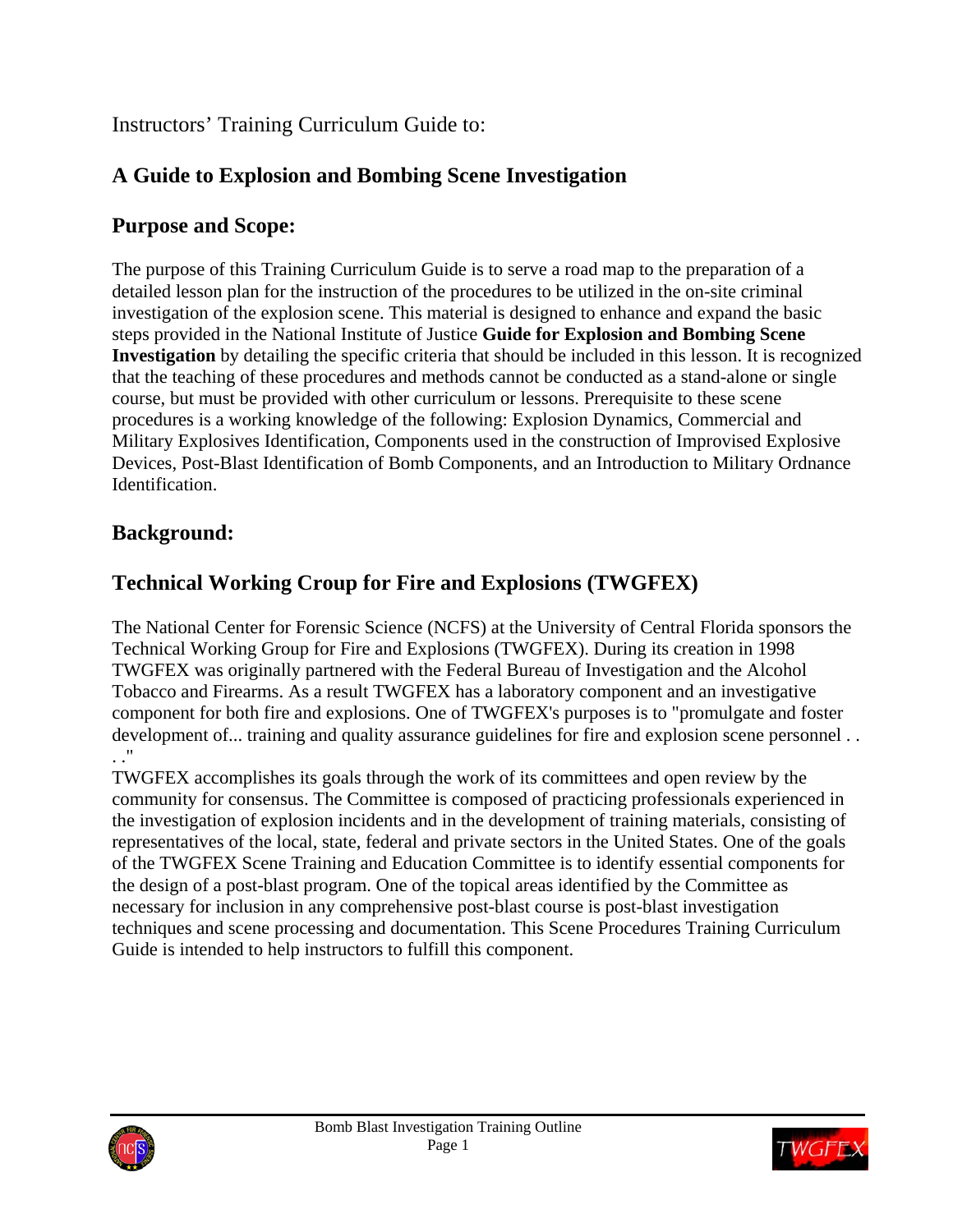### **Consensus Procedure with Public Input**

TWGFEX adheres to a process that involves consensus and public review and input. As required by the TWGFEX Bylaws, this Curriculum Guide achieved a consensus of the Committee responsible for its development. It was then published and made available to the entire membership of TWGFEX for review and comment. It was also published for public review and comment before it was accepted by the entire TWGFEX and made available for distribution.

### **COMMITTEE MEMBERS:**

James T. Thurman Eastern Kentucky University Richmond, Kentucky

Doug Williams Department of Homeland Security U.S. Fire Administration Emmitsburg, Maryland

Jerry Rudden Tennessee State Fire Marshal's Office Bomb and Arson Nashville, Tennessee

Frank R. Doyle, Jr. FBI (retired) San Ramon, California

Christopher D. Porreca Department of Justice Bureau of Alcohol, Tobacco, Firearms and Explosives Boston, Massachusetts

Terry-Dawn Hewitt McKenna Hewitt Denver, Colorado

Ron Hopkins Eastern Kentucky University Richmond, Kentucky

Lany Henderson Kentucky State Police Lexington, Kentucky



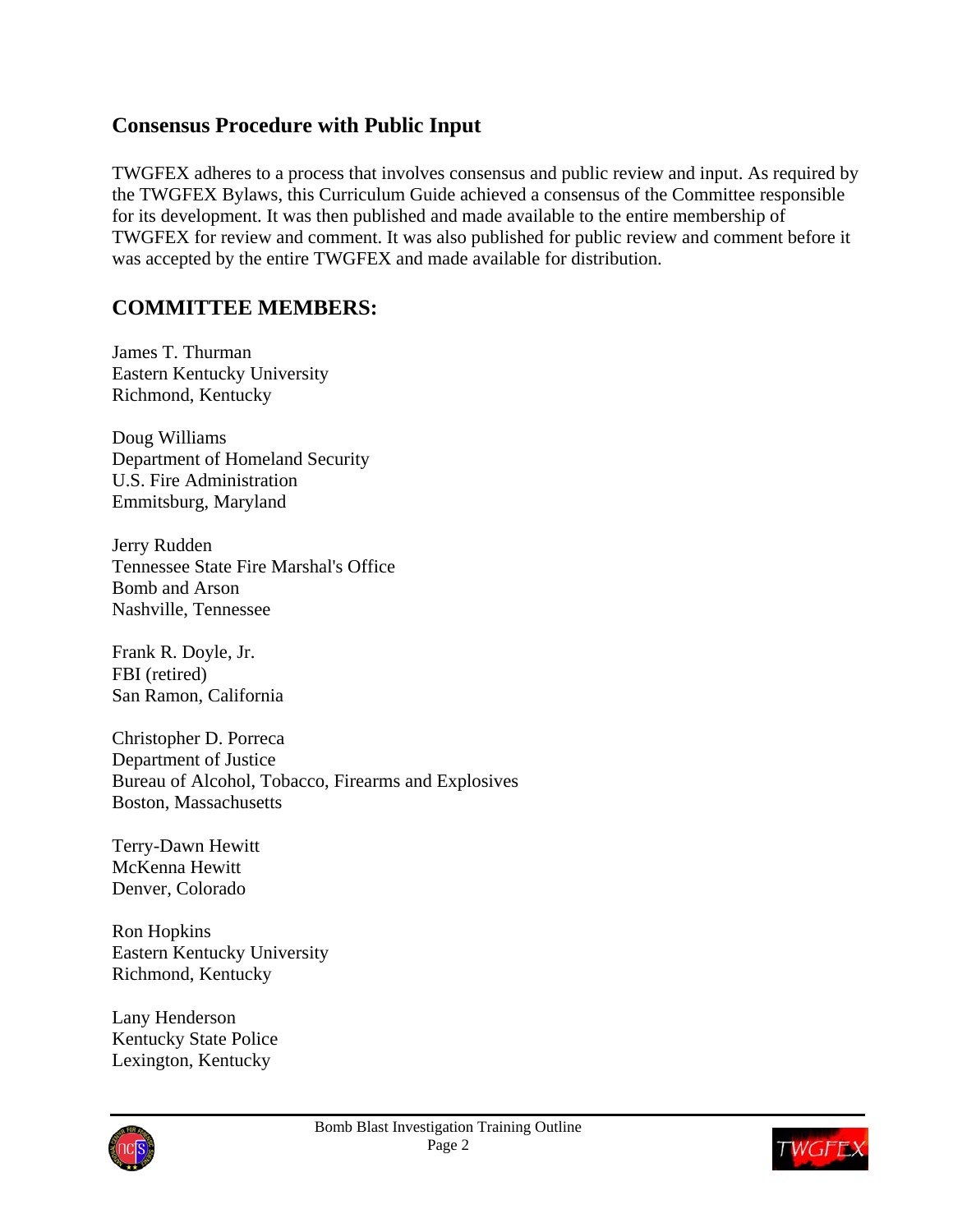Joseph Kennedy Department of Justice Bureau of Alcohol, Tobacco, Firearms and Explosives Chattanooga, Tennessee

Carl Vasilko Department of Justice Bureau of Alcohol, Tobacco, Firearms and Explosives Lexington, Kentucky

Brenda Larsen Snohomish County Fire Marshal's Office Washington

Ronald Kelly Federal Bureau of Investigation Quantico, Virginia

David Smith Associated Fire Consultants, Inc. Tucson, Arizona

# **Section A. Procuring Equipment and Tools**

Possessing the proper tools and equipment is key to any task, and never more so than in emergency situations such as explosion or bombing scenes. Because responders and investigators may not know the details of the situation until arriving at the scene, prior preparation is vital. Following is a list of equipment and tools frequently used by the investigative team at explosion and bombing scenes. Equipment and tool needs are, for the most part, determined by the actual scene. The list below may be used as a planning guide for equipment and tool needs. Not every item and tool mentioned below will be applicable for use on every scene.

## *1. Safety Equipment*

- Biohazard materials (i.e., bags, tags, labels).
- $\blacksquare$  First-aid kit.
- Footwear, safety (i.e., protective shoes/boots).
- **Glasses**, safety.
- Gloves, heavy and disposable (e.g., surgical, latex).
- Helmets, safety/hard hats.
- Kneepads.



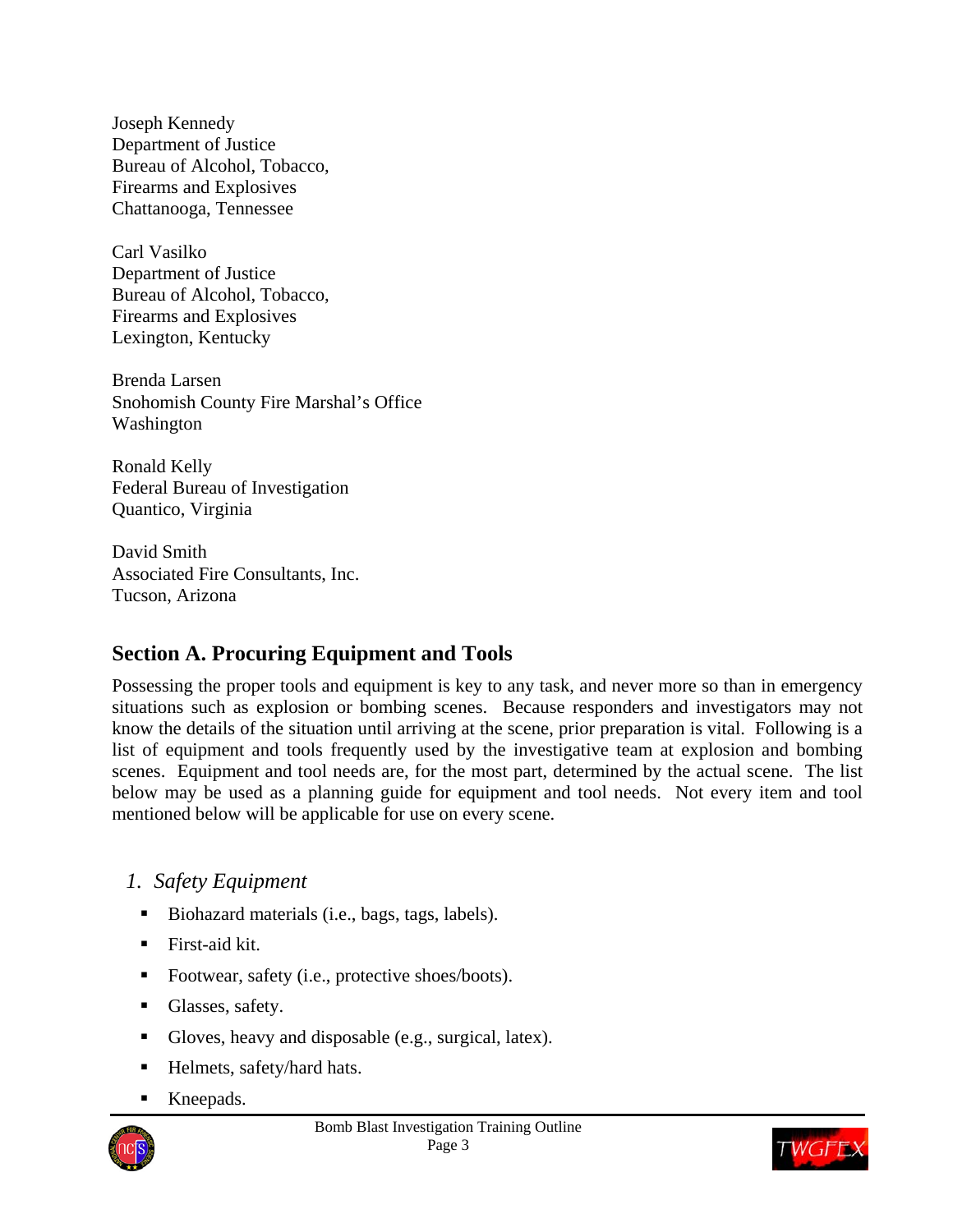- Outerwear, protective (e.g., disposable suits, weather gear).
- **Personnel support items (e.g., food, water, hygiene items, and shelter).**
- Reflective tape.
- Respiratory equipment (e.g., particle masks, breathing equipment).

### *2. General Crime Scene Tools/Equipment*

- Barrier tape/perimeter rope.
- **Batteries.**
- Binoculars.
- Communications equipment (e.g., telephone, two-way radio).
- Evidence collection kits (e.g., latent print, bodily fluid, impression, tool mark, trace evidence).
- Flares.
- Flashlights.
- Generators.
- Hand tools (e.g., screwdrivers, crowbars, hammers).
- Knives, utility.
- Lighting, auxiliary.
- **Tarps/tents.**
- Thermometer.
- **Trashcans**, large.
- Tweezers/forceps.

### *3. Scene Documentation*

- Compass.
- Computer and computer-aided design (CAD) program.
- Consent-to-search forms.
- Drawing equipment (e.g., sketchbooks, pencils).
- Logs (e.g., evidence recovery, photo).
- Measuring equipment (e.g., forensic mapping station, tape measure, tape wheel).
- Photographic equipment (e.g., 35mm camera, Polaroid camera, video camera, digital camera, film, lenses, tripods).
- Tape recorder and cassettes.



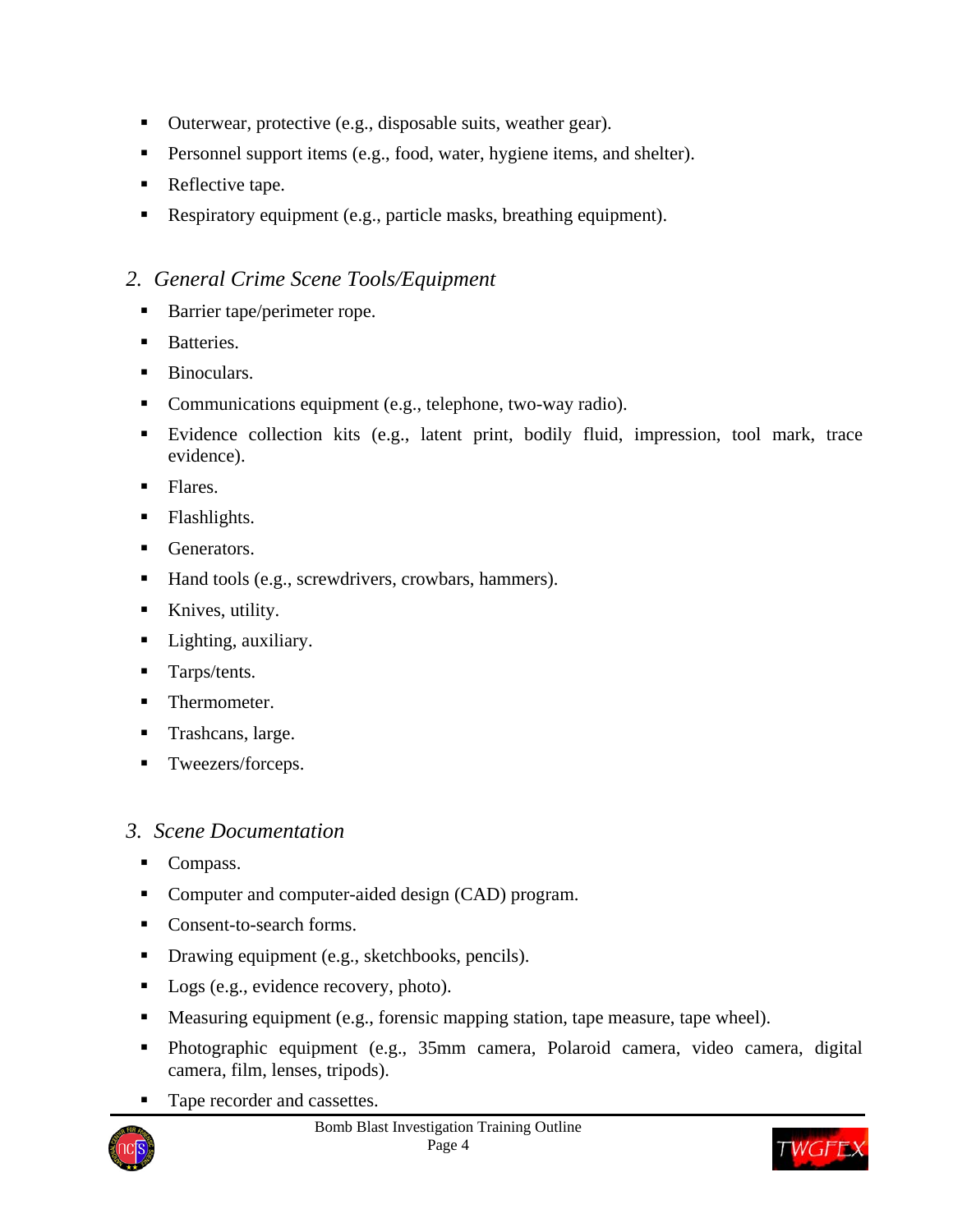■ Writing equipment (e.g., notebooks, pens, permanent markers).

### *4. Evidence Collection*

- Bags, new (e.g., sealable, nylon).
- Boxes, corrugated/fiberboard.
- Brushes and brooms.
- Cans, new (e.g., unlined).
- Evidence flags/cones.
- Evidence placards.
- Evidence tags.
- Evidence sealing tape.
- Gloves (i.e., disposable cotton, disposable latex).
- Grid markers.
- **Heat sealer.**
- Magnets.
- Outerwear, protective (e.g., disposable suits, shoe covers).
- Rakes, spades, and shovels.
- Sifters/screens.
- Swabbing kits.
- $\blacksquare$  Trowels.
- Vacuum.

### *5. Specialized Equipment*

- Aerial survey/photography equipment (e.g., helicopter).
- Chemical test kits and vapor detectors.
- Construction equipment, heavy.
- Extrication/recovery equipment.
- GPS (global positioning system) equipment.
- **Ladders.**
- Trace explosives detectors (e.g., sniffers) and/or detection canines.



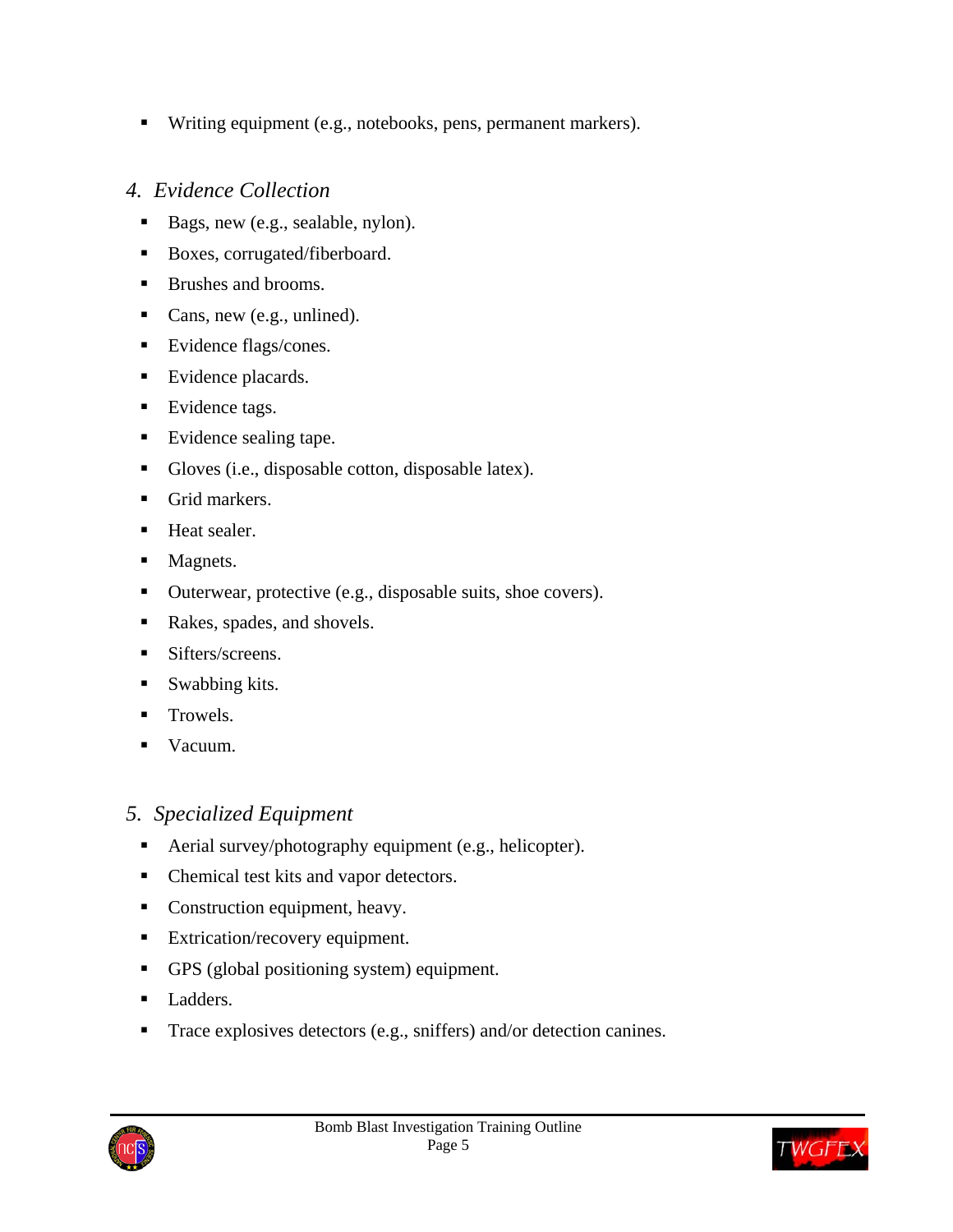## **Section B. Prioritizing Initial Response Efforts**

### **Areas included in this Section:**

- 1. Conduct a Preliminary Evaluation of the Scene
- 2. Exercise Scene Safety
- 3. Administer Lifesaving Efforts
- 4. Establish Security and Control

**Instructor Note:** First responders (the first public safety personnel to arrive at the scene, whether it be law enforcement officers, firefighters, or emergency medical services (EMS) personnel) must assess the scene quickly yet thoroughly to determine the course of action to be taken. This assessment should include the scope of the incident, emergency services required, safety concerns, and evidentiary considerations. This section also assists the "first-in investigator" with the establishment and organization of the investigation itself. In addition, this section can be useful towards the implementation of the investigative activity while existing emergency scene activities are on-going or once they have been completed.

- *1. Conduct a Preliminary Evaluation of the Scene*
- **Principle:** The "First Responder" from fire, law enforcement, and EMS has initial control and specific responsibilities for the scene. Priorities for each member of this group are self-evident and discipline based. Additionally, they also are charged with control and preservation of the scene. This document has been written to assist the "first-in investigator" with the establishment and organization of the investigation itself. In addition, this document can be useful towards the implementation of the investigative activity while existing emergency scene activities are on-going or once they have been completed.

**Procedure:** Upon arrival at the scene, first responders should:

- A. Establish a command post/implement an incident command system (i.e., a point of contact and line of communication and authority for other public safety personnel).
- B. Request emergency service from bomb technicians, firefighters, EMS personnel, and law enforcement officers.



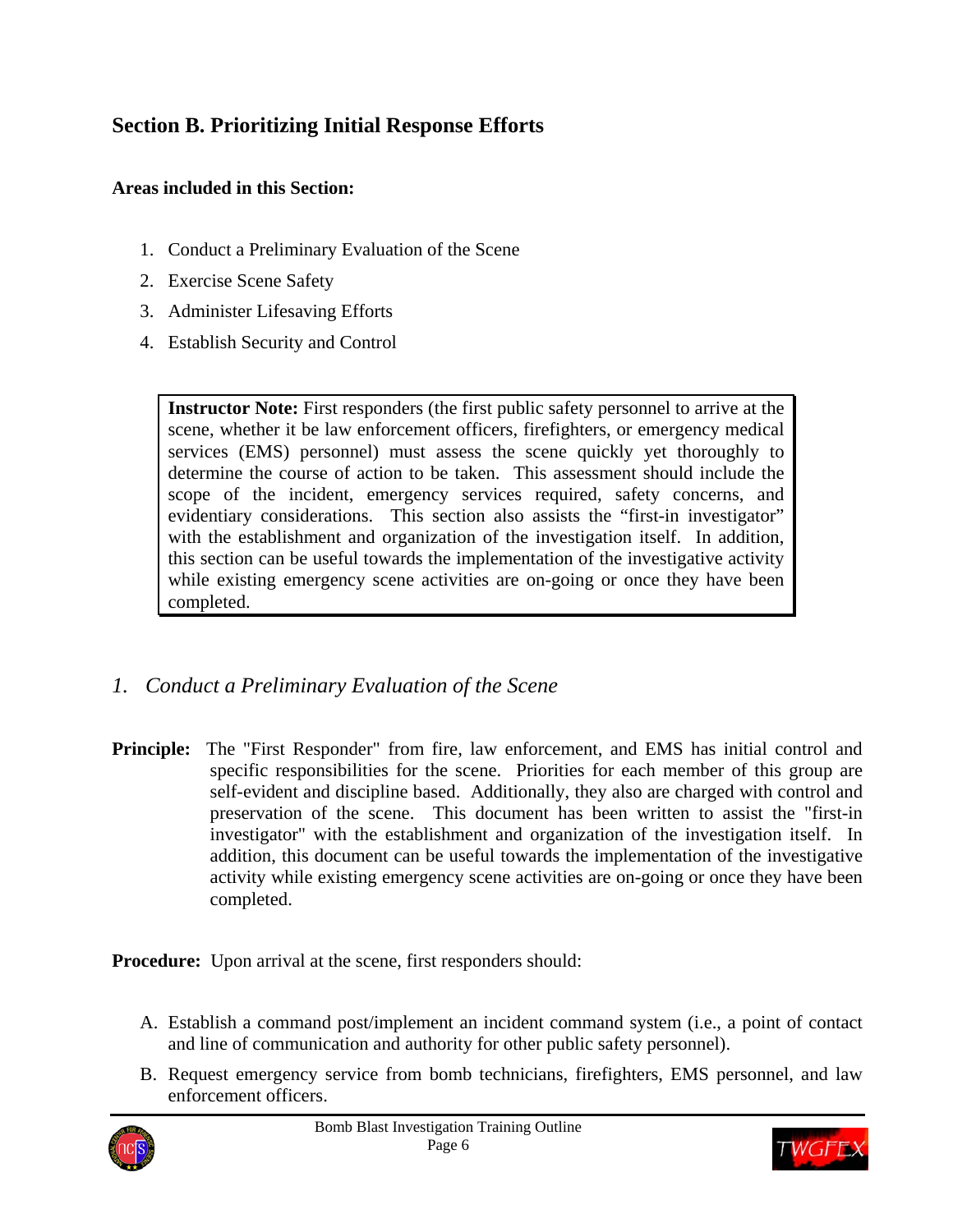- C. Identify scene hazards, such as structural collapse, blood-borne pathogens, hazardous chemicals, and secondary explosive devices.
- D. Identify witnesses, victims, and the presence of evidence.
- E. Preserve potentially transient physical evidence (e.g., evidence present on victims, evidence that may be compromised by weather conditions).
- **Summary:** Based on the preliminary evaluation, first responders will initiate an incident command system, request emergency services, and identify scene hazards and evidentiary concerns.

**Instructor Note:** If the Incident Command System (ICS) is in place as a function of ongoing emergency operations, the "first in investigator" should establish an "Investigation Group/Branch" and work within existing framework. In the event that the investigator arrives on the scene and other emergency scene operations have been completed and the investigator is the "Incident Commander" then the investigator may still follow the ideas and concepts provided in this section to organize the scene. ICS will be in place in most all situations still and the investigator will in all likelihood either assume or have the IC transferred to him at the appropriate time**.** 

- A. Establish a command post/implement an incident command system (i.e., a point of contact and line of communication and authority for other public safety personnel).
	- 1. Establish Incident Command
		- a. First arriving public safety personnel should implement ICS and establish a command post (CP) upon initial arrival at the scene following local ICS standard operating procedures.
			- 1. With the concurrence of the Incident Commander, establish the "Investigation Group/Branch" within the existing ICS.
				- As part of the investigative incident command module, establish the following functions;
					- Scene documentation unit/group
					- Evidence unit/group
					- Logistics section (under ICS, this is a part of the general staff)
					- Staging (under ICS, this is under operations)
					- Safety sector officer
					- Additional Divisions, Groups or Branches, as the scene demands



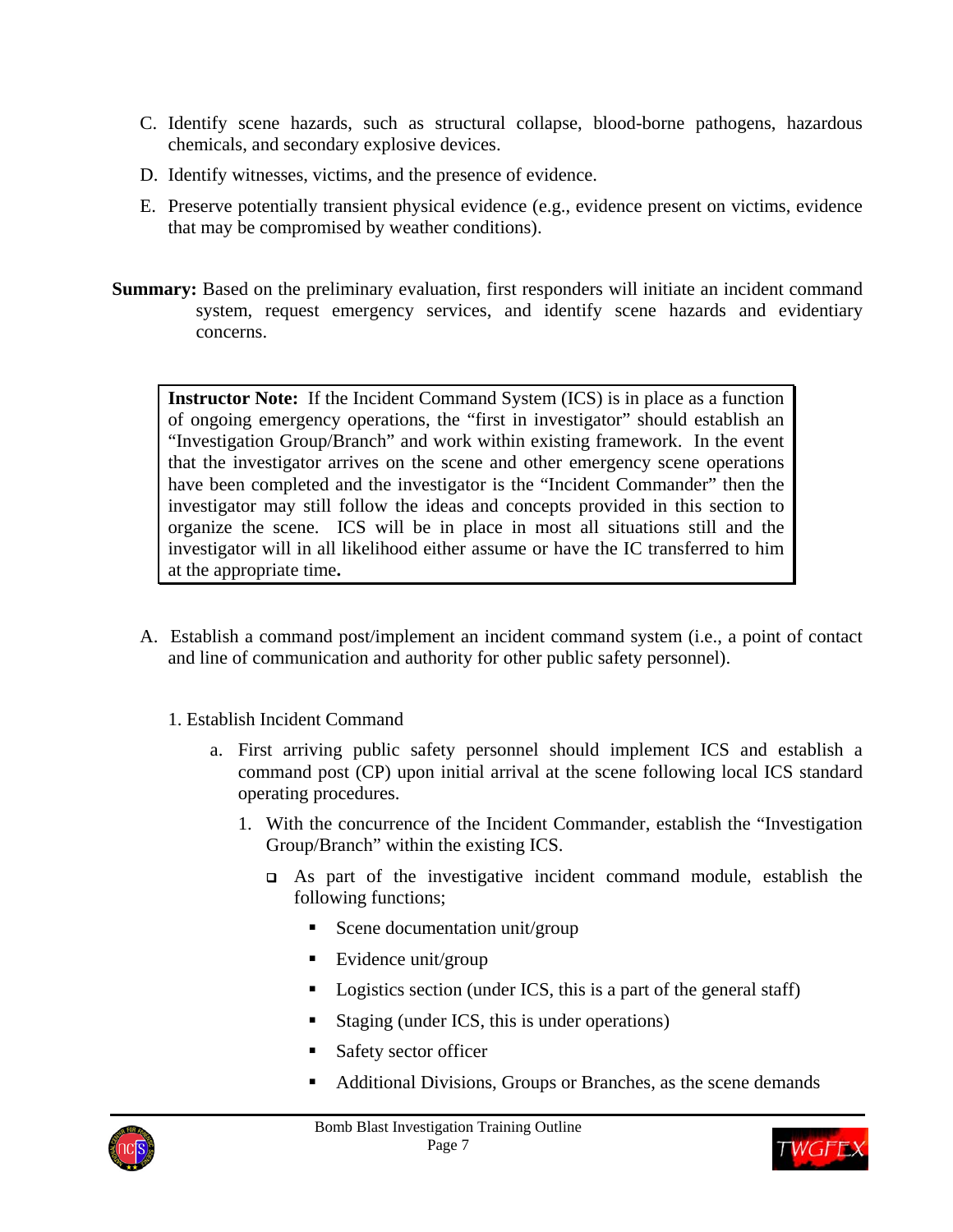- 2. If the Emergency Operations are on-going and there is an Incident Command System in place and operational;
	- (1.) The investigator should follow the ICS currently in place.
	- (2.) Conduct an initial investigative scene assessment (size up)
- 3. If there is no Emergency Operations ICS in place and operational;
	- (1.) Establish Incident Command System
		- (a.) Locate/relocate the command post beyond any obvious debris items found as soon as feasible.
		- (b.) As part of the investigative incident command module, establish the following functions:
			- Scene Documentation
			- Evidence
			- $\Box$  Logistics
			- □ Staging
			- Safety
			- Additional Divisions, Groups or Branches, as the scene requires
- 2. Complete Initial Scene Assessment (size up)
- B. Request emergency service from bomb technicians, firefighters, EMS personnel, and law enforcement officers.

**Instructor Note:** These requests will be based upon individual jurisdictional standard operating procedures. These will vary from incident to incident.

1. Bomb Technicians

Bomb Technicians may be required to perform a number of specific functions as a result of finding initial evidence of the placement of an explosive device. Functions performed may include secondary device search and rendering devices safe.

2. Emergency Medical Service (EMS)

EMS should be placed near the scene on standby while high risk operations are ongoing.



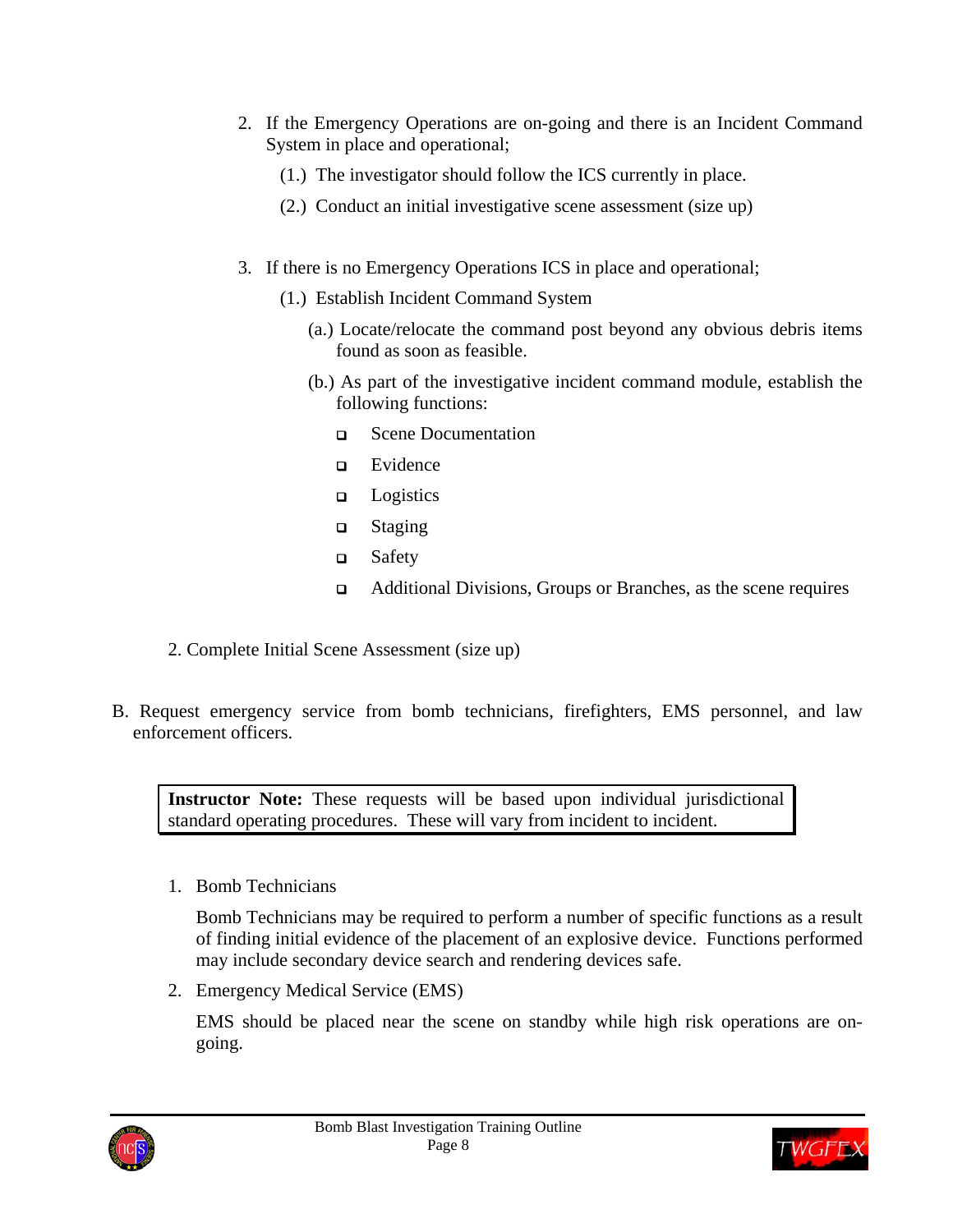3. Fire/Rescue

Fire suppression and rescue may become necessary to control hazardous conditions created during the investigative activity. A structural collapse team may be required to control unsafe structural conditions.

- 4. Law Enforcement
- 5. Public Works and Other Emergency Management Agencies
- 6. Engineering Professionals

A variety of engineering disciplines may be utilized e.g. Structural Engineer, assessment of structural conditions, Electrical Engineer, assessment of electrical hazards and control mechanisms, etc.

C. Identify scene hazards, such as structural collapse, blood-borne pathogens, hazardous chemicals, and secondary explosive devices.

**Instructor Note:** If not in progress, initiate appropriate evacuation, isolation and perimeter control measures.

**Instructor Note:** Compliance with OSHA regulations in the establishment of a scene safety plan for all identified hazards present should be completed. See 29 CFR 1910

- D. Identify witnesses, victims, and the presence of evidence.
	- 1. Witnesses are individuals who heard, saw, smelled, felt or otherwise have information pertaining to the incident.

**Instructor Note:** These are individuals that live, work or have been in the immediate area or as casual as the report of a conversation, e.g., delivery personnel, bus and taxi drivers, neighbors. Canvassing of the area may be required to accomplish the task. Additionally, at this point, information, if not already provided in other lessons, needs to be provided of the physical appearance of post blast evidence. This is especially true of fragmented bomb components.

- 2. Victims are witnesses who suffered injury or loss as a result of the incident.
- 3. Evidence Identification and Initial Preservation- Evidentiary requirements, standards, and rules vary greatly from jurisdiction to jurisdiction.
	- (a.) Identify debris field away from crater



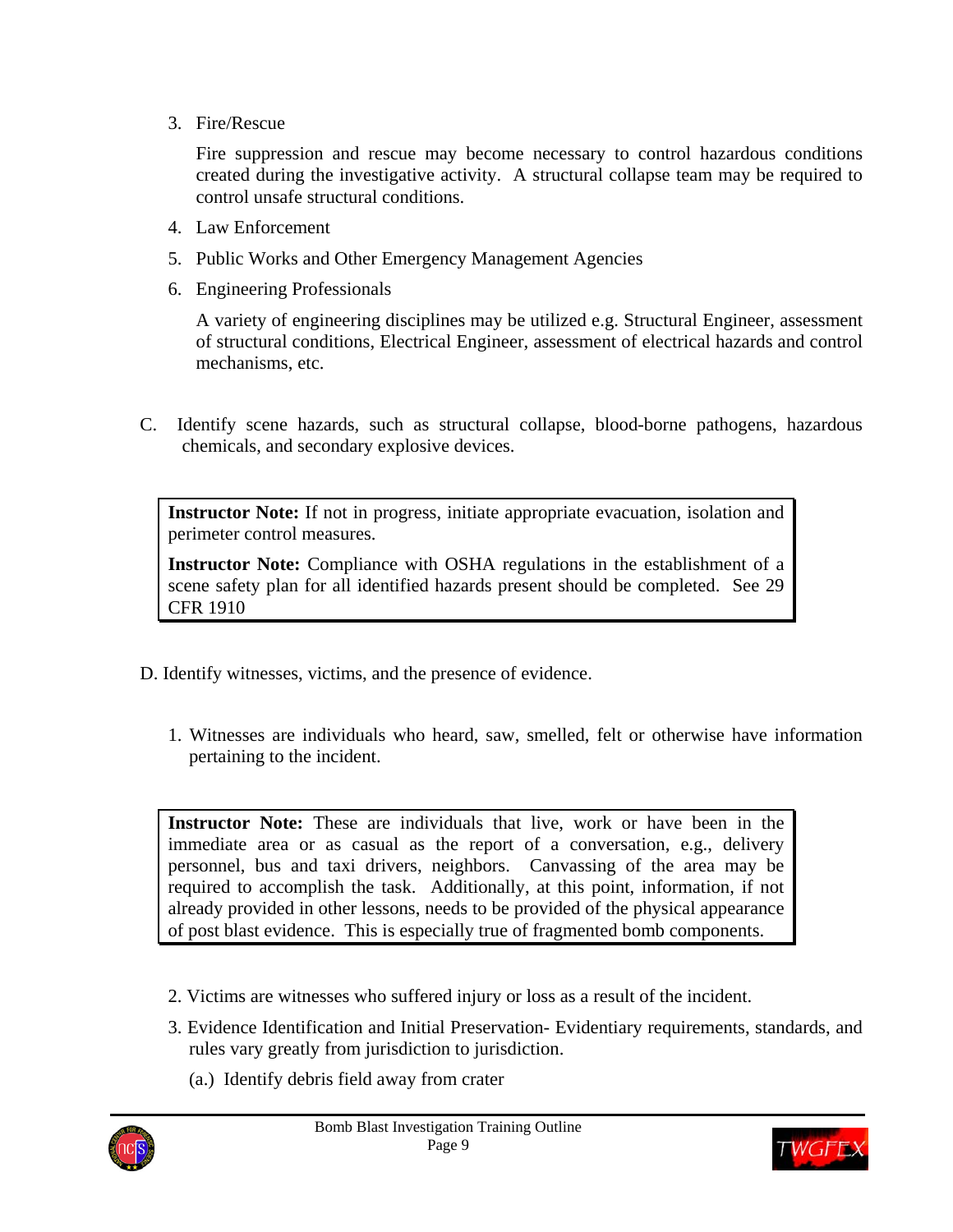(b.) Identify factors that could affect evidence in and around crater

E. Preserve potentially transient physical evidence (e.g., evidence present on victims, evidence that may be compromised by weather conditions)

**Instructor Note:** Contamination and cross-contamination are very important issues to be aware of during the collection of evidence. See Section E.3 in the guide, which details specific guidance in the prevention of cross contamination. Additionally, emphasize this is where in the investigation that cross contamination prevention begins.

- *2. Exercise Scene Safety*
- **Principle:** Safety overrides all other concerns. First responders must take steps to identify and remove or mitigate safety hazards that may further threaten victims, bystanders, and public safety personnel. They must exercise due caution while performing emergency operations to avoid injuries to themselves and others.

**Instructor Note:** It is important that the perimeter is not larger than available resources can control; it may enlarge as more resources become available

**Procedure:** Following the preliminary evaluation of the scene, the first responders should:

- A. Request additional resources and personnel (e.g., bomb technicians, building inspectors, representatives from utility companies, such as gas, water, and electric) to mitigate identified hazards.
- B. Use tools and personal protective equipment appropriate to the task during all operations.
- C. Request and/or conduct a safety sweep of the area by personnel qualified to identify and evaluate additional hazards and safety concerns.
- D. Mark hazard areas clearly and designate safety zones to receive victims and evacuees.
- **Summary:** To ensure safety, first responders will take steps to identify, evaluate, and mitigate scene hazards and establish safety zones.



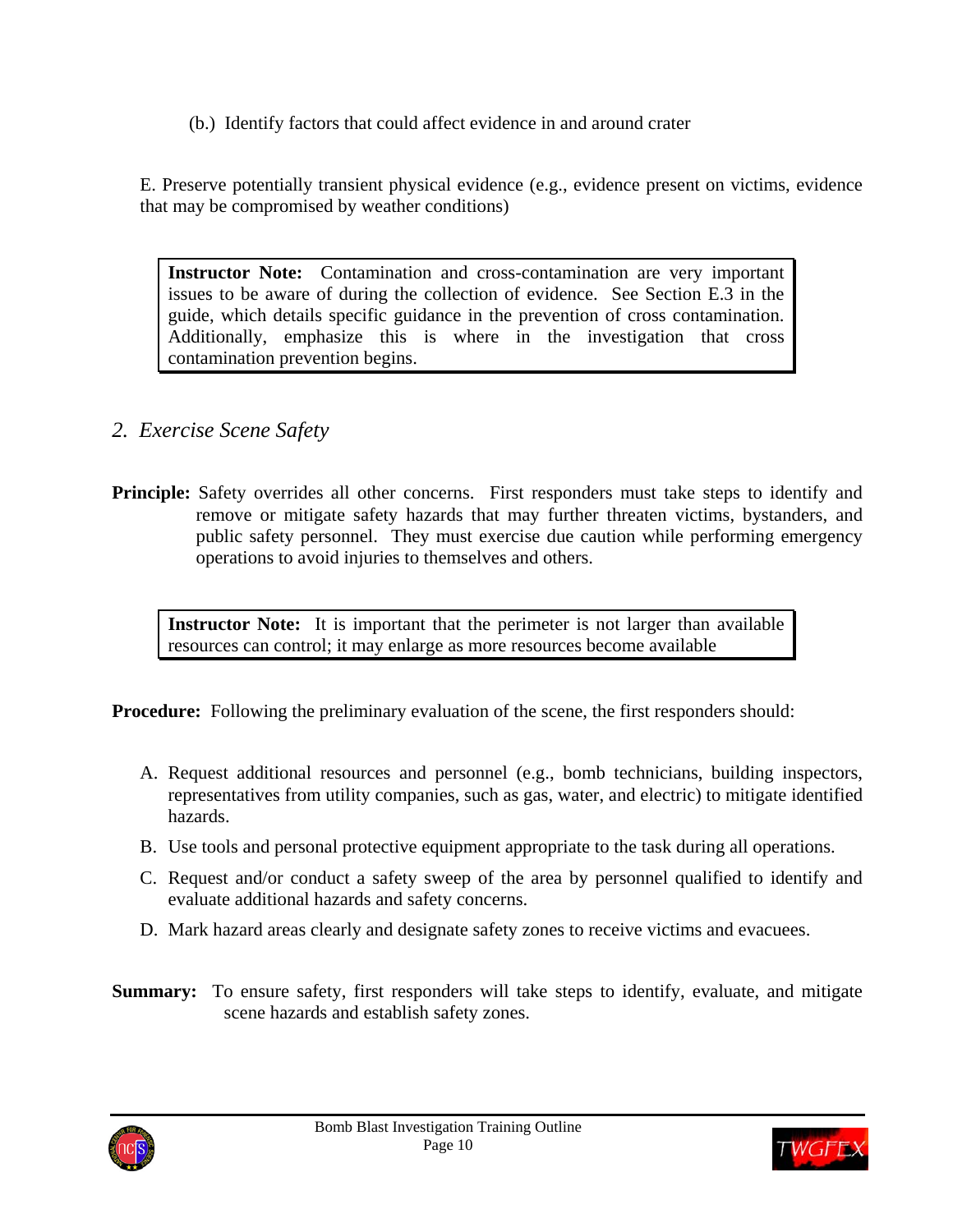- A. Request additional resources and personnel (e.g., bomb technicians, building inspectors, representatives from utility companies, such as gas, water, and electric) to mitigate identified hazards.
	- 1. Structural Conditions
		- a. Collapse-partial and/or full
		- b. Potential weak areas-areas around collapse
		- c. Consider post-explosion fire damage and spread issues
		- d. Coordinate with Bldg Engineer to initially establish work areas
	- 2. Blood Born Pathogen

**Instructor Note:** In the event blood borne pathogens are identified at the scene, the local public health authorities should be identified. Also, prior to the release of the scene, the steps outlined in Section F. should be followed.

- a. Use of the structure
- b. Contents of the structure
- c. Number of and location of victims
- d. Status and location of triage/treatment
- e. Personal protection equipment required to match hazard
- f. Decontamination appropriate for the hazard
- g. Disposal appropriate for the hazard
- 3. Hazardous Chemicals
	- a. Building Use/Occupancy
		- (1.) Contents of Building
		- (2.) Location within building Utility/Storage—office

**Instructor Note:** It may be obvious that hazardous chemicals are expected to present on the scene, e.g. Pesticide Manufacturer, Research Facility, or Educational Science Lab. Consideration should be given to the location of the event within the structure to determine the potential for the release of hazardous chemicals.



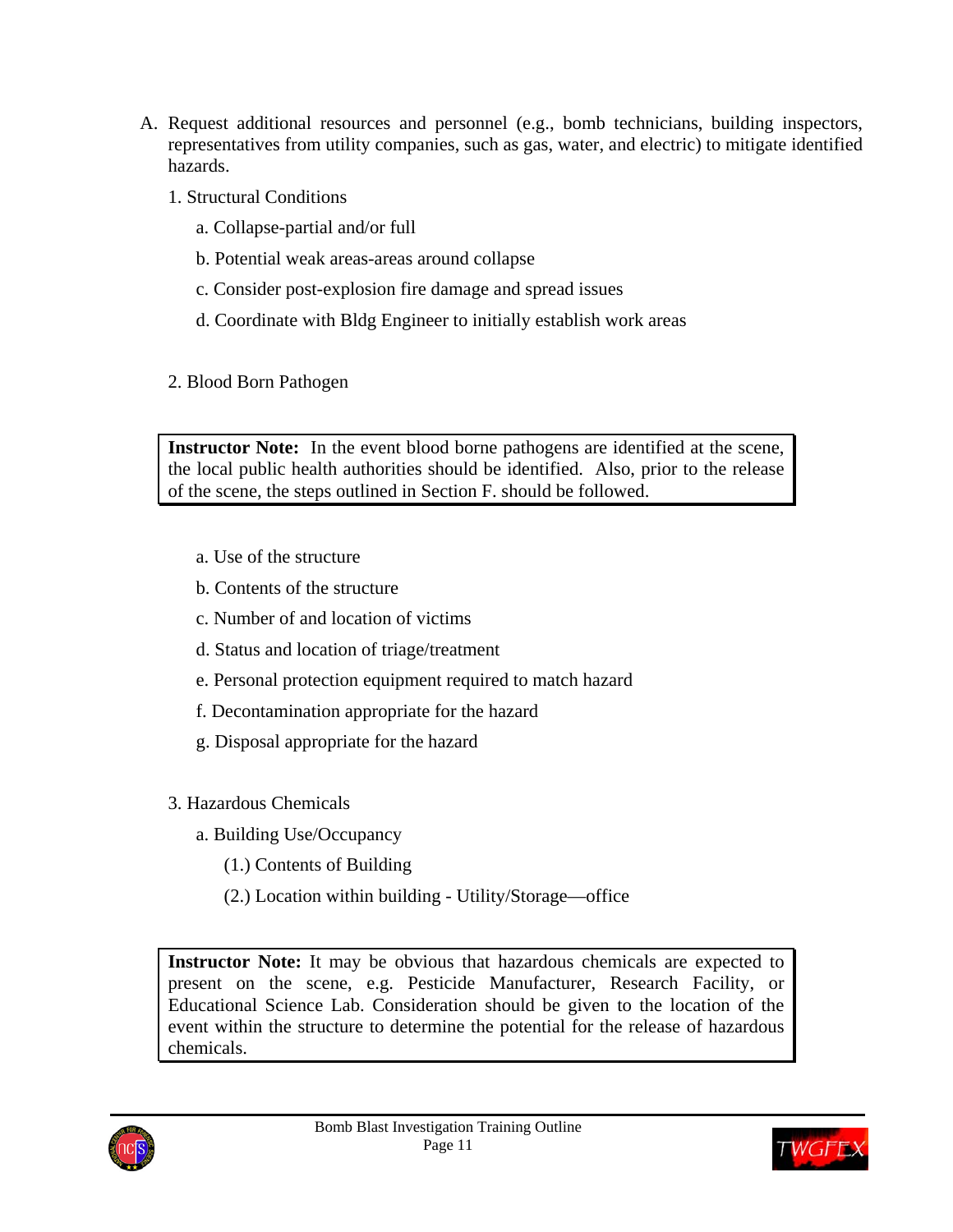- b. Related to Explosion Scene
	- 1. Diffuse Phase Fuels, example Methane Gas
	- 2. Condensed Phase Fuels, Explosives
- c. Personal Protective Equipment
	- 1. Select PPE appropriate for the hazard present
	- 2. Decontamination appropriate for the hazard
	- 3. Disposal appropriate for the hazard
- d. Fire
	- 1. A fire incident could occur as a result of a re-kindle, movement of debris and ignition of gases or vapors, electrical hazards, cutting or welding or spontaneous heating of chemicals.
	- 2. Emergency Action Plan within Investigation Sector as required by Federal OSHA (see 29 CFR-1910.39)
- 4. Secondary Devices:

# **DANGER: Beware of secondary devices!**

The scene may contain secondary explosive devices designed specifically to kill or maim public safety responders. Do not touch any suspicious items. If a suspected secondary device is located, immediately evacuate the area and contact bomb disposal personnel.

B. Use tools and personal protective equipment appropriate to the task during all operations.

**Instructor Note**: Law Enforcement first responders will have very limited equipment, but should have, at least, work and rubber (latex or similar) gloves for protection from some possible hazards. EMS and fire fighters will have a more extensive selection of tools and personal protective equipment (PPE) available.

C. Request and/or conduct a safety sweep of the area by personnel qualified to identify and evaluate additional hazards and safety concerns.

**Instructor Note:** This is a preliminary safety assessment to identify, isolate, and control on scene hazards. Establish a safety zone (the scene will dictate distance and location) and conduct on-going safety assessments.

D. Mark hazard areas clearly and designate safety zones to receive victims and evacuees.



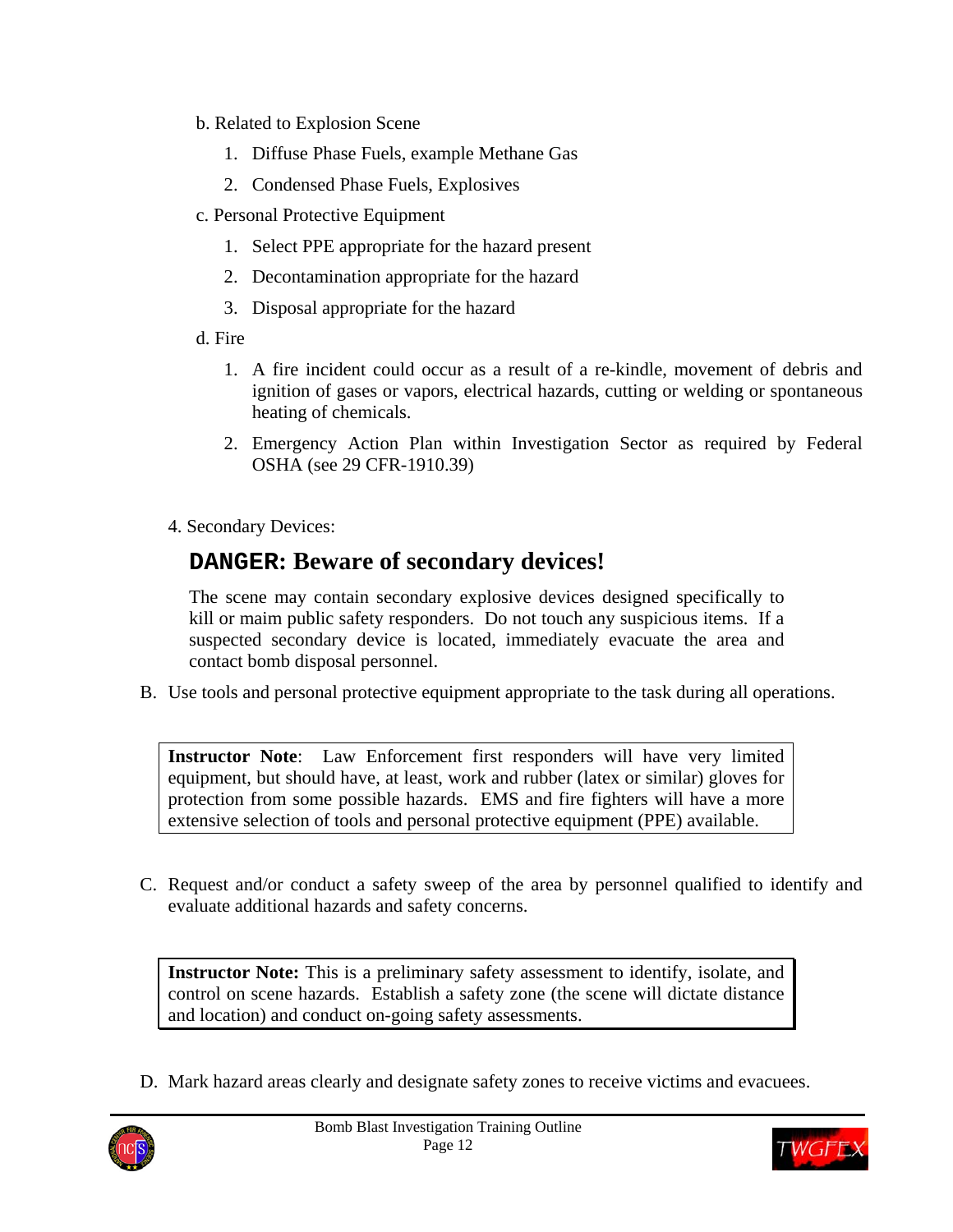**Instructor Note:** Mark hazard areas using barrier tape or flags. Maintain controlled entry/exit points to the scene (personnel accountability).

### *3. Administer Lifesaving Efforts*

- **Principle**: First responders' primary responsibility is to rescue living victims and provide treatment for life-threatening injuries. While performing emergency operations, they are to preserve evidence and avoid disturbing areas not directly involved in the rescue activities, including those areas containing fatalities.
- **Procedure:** After performing a preliminary evaluation and establishing scene safety, first responders should:
	- A. Initiate rescues of severely injured and/or trapped victims.
	- B. Evacuate ambulatory victims, perform triage, and treat life-threatening injuries.
	- C. Leave fatalities and their surroundings undisturbed. Removal of fatalities will await authorization.
	- D. Avoid disturbing areas not directly involved in rescue activities.
- **Summary:** Lifesaving efforts are first responders' priority. Additionally, care should be taken not to disturb areas where rescue activities are not taking place.

**Instructor Note:** The above A-D is self-explanatory. However, this is where you need to advise the first responders/investigators how to perform some of these tasks in some detail, e.g., how not to disturb or alter evidence, begin isolating areas and determining entry and exit pathways into the scene. This leads into the next section on security and control.

### *4. Establish Security and Control*

**Principle:** First responders will establish control and restrict scene access to essential personnel, thereby aiding rescue efforts and scene preservation. First responders will initiate documentation.



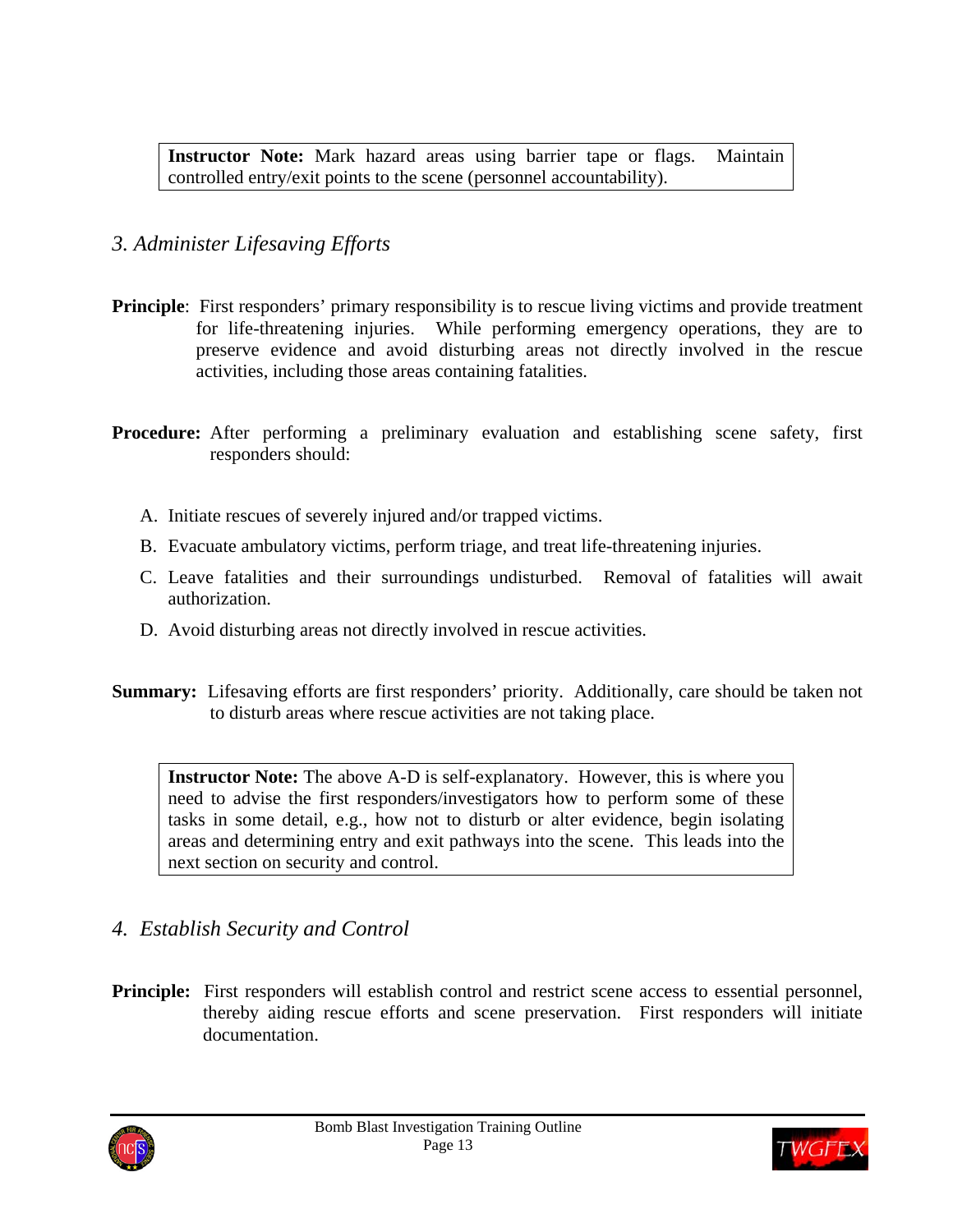**Procedure:** To establish security and control, first responders should:

- A. Set up a security perimeter.
- B. Restrict access into and out of the scene through the security perimeter (e.g., control media, bystanders, and non-essential personnel).
- C. Establish staging areas to ensure that emergency vehicles have access into the area.
- D. Initiate documentation of the scene as soon as conditions permit (e.g., taking notes, identifying witnesses, videotaping/photographing bystanders).
- **Summary:** First responders will establish a controlled security perimeter, designate staging areas, and initiate documentation. This will set the stage for the subsequent investigation.

**Instructor Note**: For the purposes of this section, inherent to crime scenes, the first responders that are responsible for securing and controlling the scene are considered to be law enforcement and fire/rescue personnel. Depending on the size and type of the incident, e.g. a mailbox bombing, the first responding law enforcement officer may transition to be the investigator.

- A. Set up a security perimeter.
	- 1. Techniques for perimeter establishment can be; barrier tape, rope, secured doors, natural barriers and staffed positions.

**Instructor Note:** Define security perimeter as the outer most boundary used to keep the curious, press and others away from the scene operations. Usually, this is 1,000 feet or more. This outer perimeter is not to be confused with the inner perimeter, which will be discussed later.

- B. Restrict access into and out of the scene through the security perimeter (e.g., control media, bystanders, and non-essential personnel).
- C. Establish staging areas to ensure that emergency vehicles have access into the area.

**Instructor Note:** Explain where and why staging areas are set-up and the types of vehicles or support services that would be allowed into these areas. Additionally, staging areas need to be free from potential evidence.



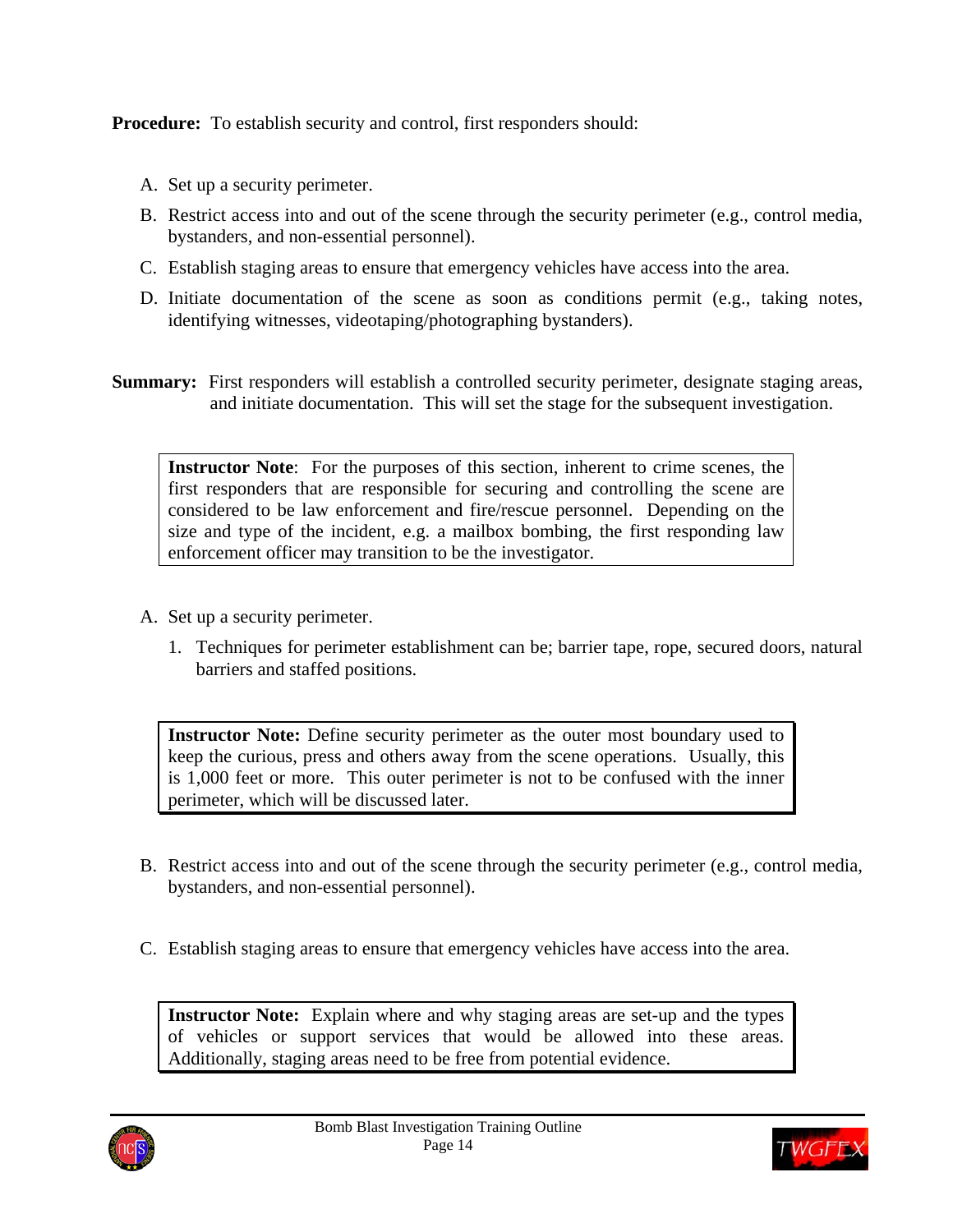D. Initiate documentation of the scene as soon as conditions permit (e.g., taking notes, identifying witnesses, videotaping/photographing bystanders).

**Instructor Note:** Explain what types of documentation should be utilized and/or expected from first responders/investigators. Additionally, every effort should be made to positively identify witnesses so they can be located later for detailed interviews, should they not be interviewed prior to leaving the scene. Positive identification can be effected by the showing of photo identification cards, e.g., driver's license. The investigator should make every attempt to recover any form of documentation made by first responders e.g. location of victims, incident reports, sketches, diagrams, fire scene photos.



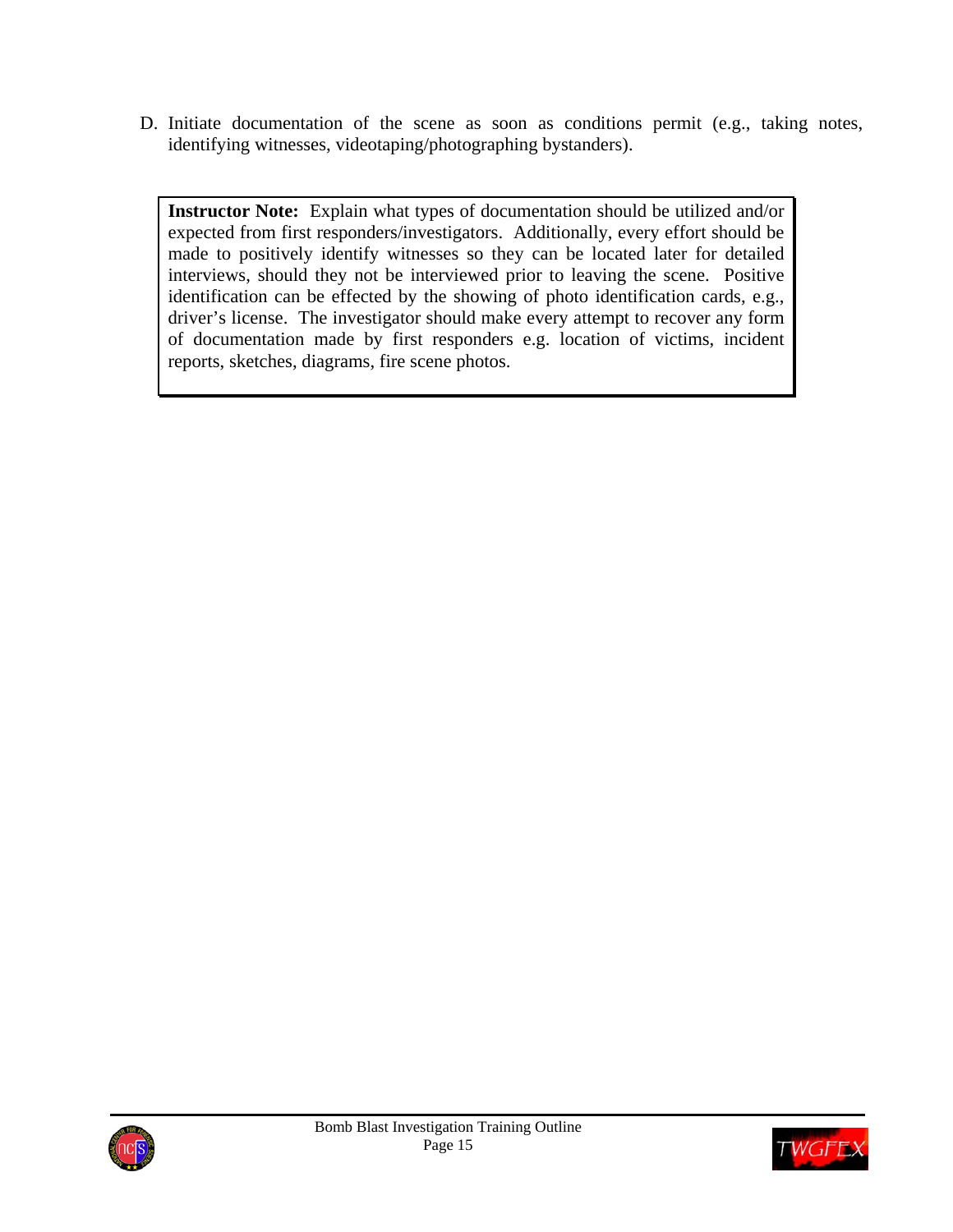### **Section C. Evaluating the Scene**

**Instructor Note:** At the time the scene is determined to involve a bombing or other crime, the investigator must address legal requirements for scene access, search, and evidence seizure.

#### **Areas included in this Section:**

- 1. Define the Investigator Role
- 2. Ensure Scene Integrity
- 3. Conduct Scene Walkthrough
- 4. Secure Required Resources

#### *1. Define the Investigator Role*

**Principle**: The investigator must coordinate with the incident commander and first responders to determine what occurred and to assess the current situation. Subsequent procedures will vary depending on the magnitude of the incident.

**Procedure:** Upon arriving at and prior to entering the scene, the investigator should:

- A. Identify and introduce himself or herself to the incident commander.
- B. Interview the incident commander and first responders to evaluate the situation, including safety concerns, and determine the level of investigative assistance needed.
- C. Conduct a briefing with essential personnel (e.g., law enforcement, fire, EMS, hazardous materials, and utility services personnel).
- D. Assess legal considerations for scene access (e.g., exigent circumstances, consent, administrative/criminal search warrants).
- **Summary:** The investigator will conduct a briefing to ensure scene safety and security, while addressing the issue of secondary devices.
	- A. Identify and introduce himself or herself to the incident commander.

**Instructor Note:** The above is self-explanatory.



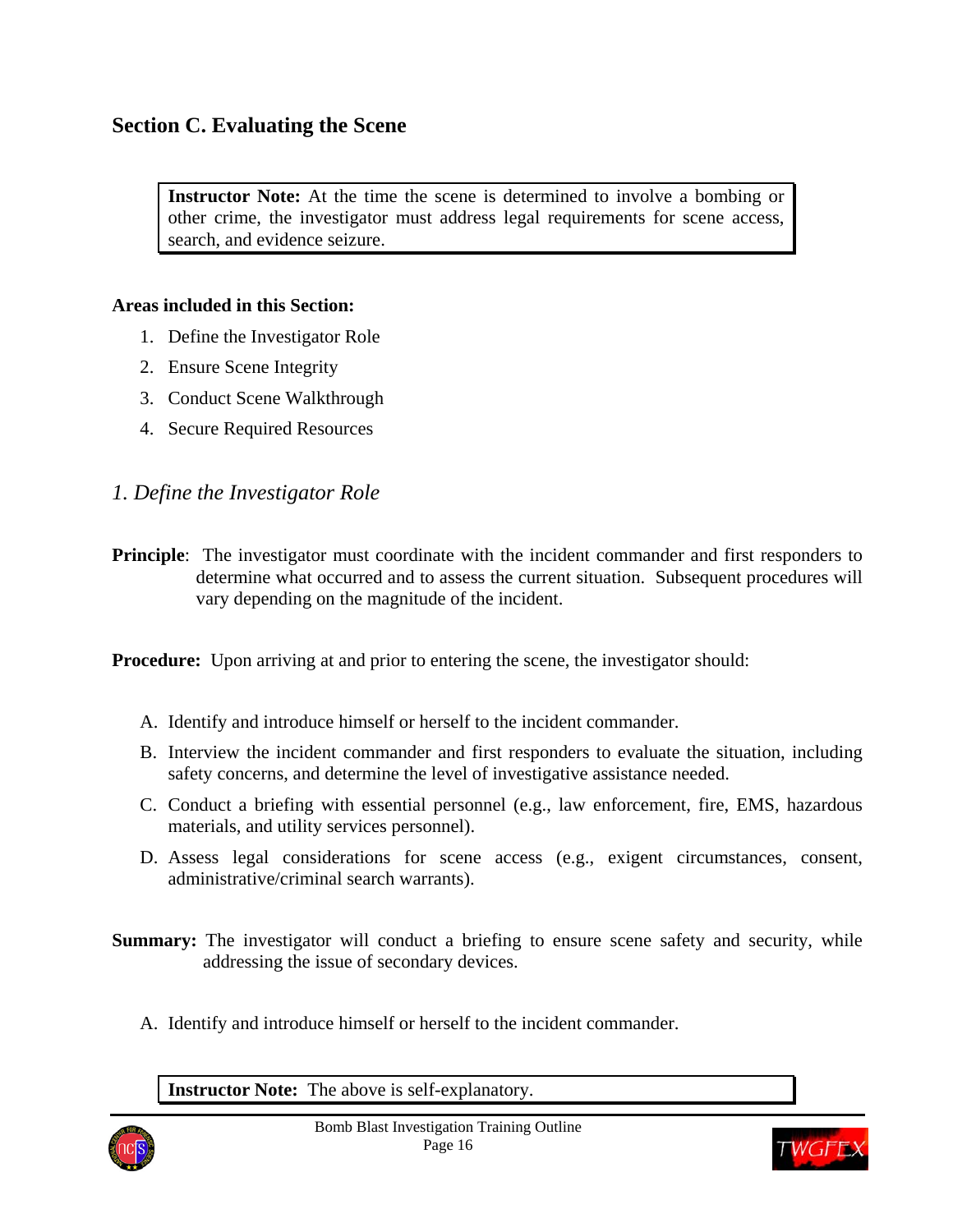- B. Interview the incident commander and first responders to evaluate the situation, including safety concerns, and determine the level of investigative assistance needed.
	- 1. The investigator should gain as much information about the incident prior to processing the explosion scene. The investigator should gather the following information:
		- (a.) Type (description) and number of explosions
		- (b.) Number of injuries/deaths and a brief description of injuries
		- (c.) Safety concerns
			- hazmat issues (biological, nuclear, incendiary, chemical, explosives)
			- $\Box$  structural integrity
			- environmental/weather conditions
			- secondary (multiple) devices
			- $\Box$  site safety plan
		- (d.) Initial scene observations
			- $\Box$  location of any fire/explosion
			- odors
			- o location of victims
		- (e.) Fire fighting and first responder activities
			- entry, suppression, overhaul, ventilation, etc.
			- $\Box$  removal and transporting of victim
		- (f.) Identify and obtain names of all responders;
			- (1) First responders
				- o Law Enforcement,
				- o Fire,
				- o EMS,
				- o Emergency Management
			- (2) Others
				- o Occupants/employees,
				- o Public Utilities
		- (g.) Scene security measures in place
			- security perimeter and staging areas
		- (h.) Evidence concerns
			- $\Box$  location of evidence
			- removal of items/evidence and their location



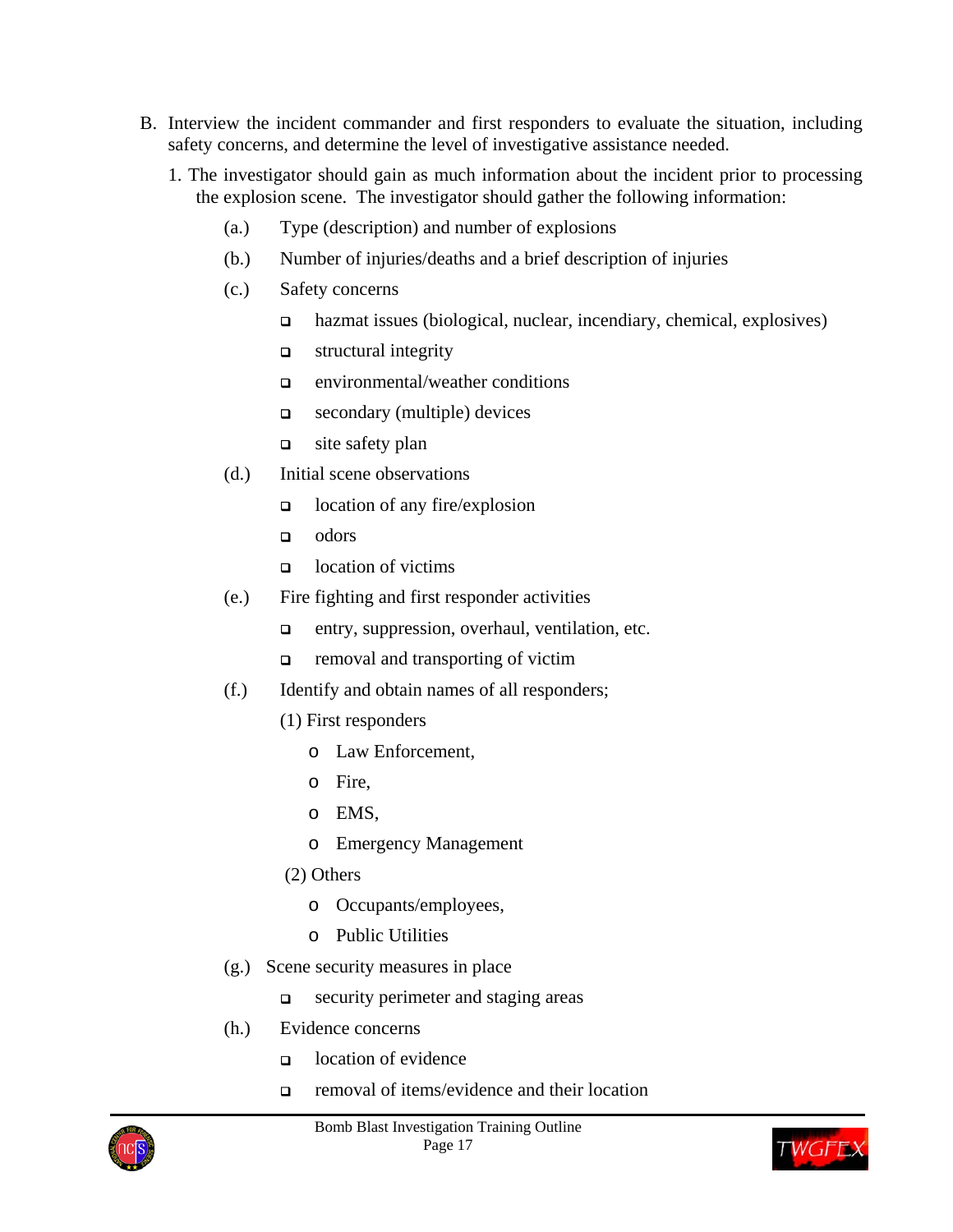- contamination issues
- location and description of transient evidence
- $\Box$  chain of custody
- nature of the evidence, i.e. explosive, chemical
- (i.) Search for secondary devices/explosives
	- $\Box$  who conducted search and their qualifications
	- $\Box$  how search was performed (visual inspection, K-9)
	- location of any secondary devices/explosives
	- $\Box$  render safe procedures/disposal of devices/explosives
- 2. The investigator should also interview other first responders to supplement information from the IC interview and corroborate facts about the scene.
- 3. The Investigator should determine the level of Investigative staffing needed based on:
	- a. Size of the scene and physical staffing needs
	- b. Specialized investigative needs
		- $\Box$  explosives K-9
		- $\Box$  bomb technicians
		- $\Box$  evidence technicians/teams for processing scene
	- c. Need to contact other government agencies, e.g., Federal, State or Local
- C. Conduct a briefing with essential personnel (e.g., law enforcement, fire, EMS, hazardous materials, and utility services personnel) to:
	- 1. Evaluate initial scene safety to the extent possible prior to entry.
		- a. hazmat issues
		- b. utilities
		- c. structural integrity
	- 2. Ensure that a search for secondary explosive devices has been conducted.
		- a. secondary (multiple) devices
		- b. safety sweep/search for secondary devices
			- $\Box$  who performed it,
			- what areas were done



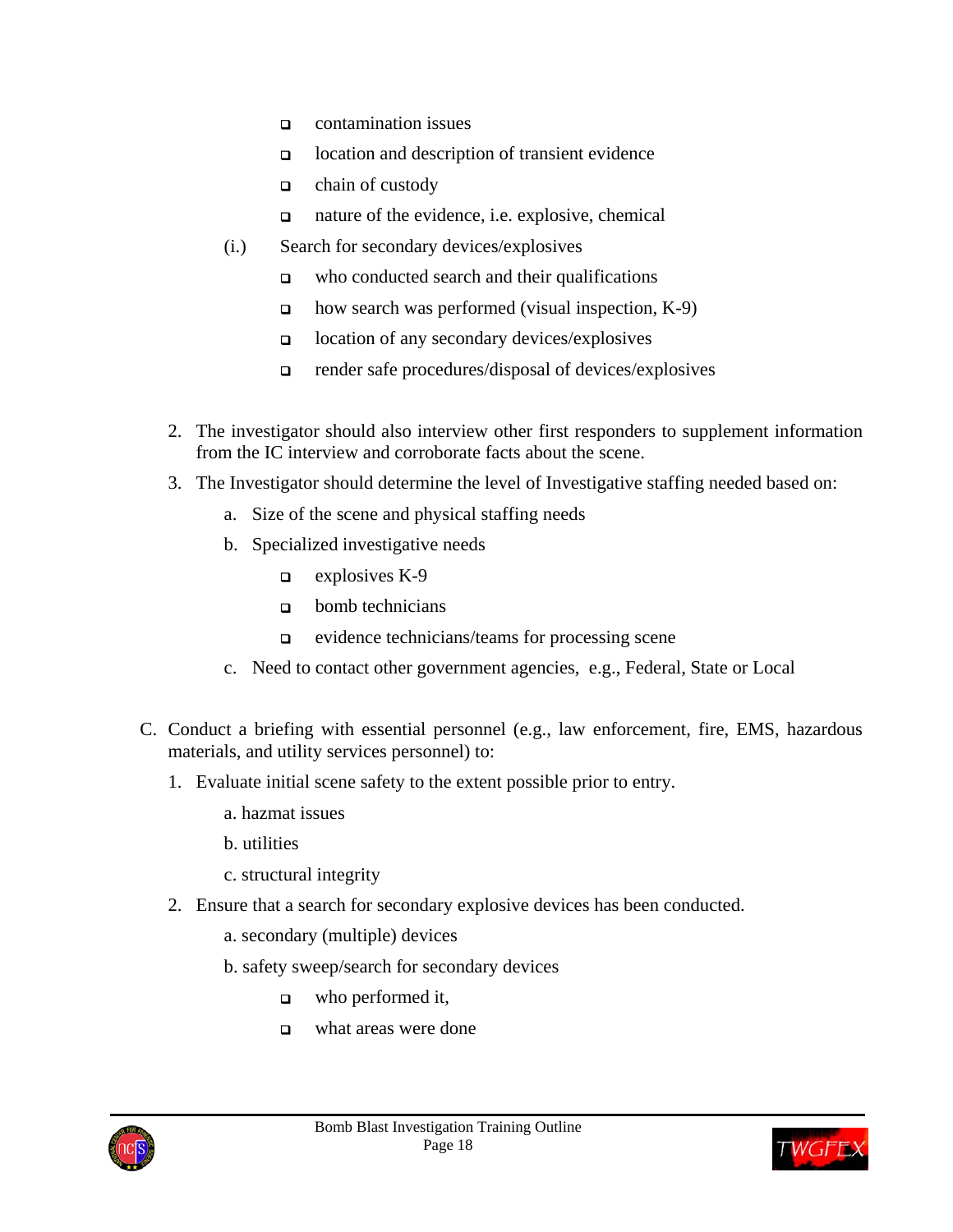**Caution:** Only bomb disposal personnel should handle any suspected devices that are located. Take no further action until the devices have been identified or rendered safe.

- 3. Ensure that the scene has been secured, that a perimeter and staging areas for the investigation have been established, and that all personnel have been advised of the need to prevent contamination of the scene.
	- a. The investigator should establish, if not already identified:
		- $\Box$  the physical boundaries of the security and evidence perimeters
		- **Q** crime scene zones
		- $\Box$  access points
		- $\Box$  who has authority to be in the various zones
		- $\Box$  physical control of the perimeters
		- $\Box$  the location of command post
		- the location of staging areas (for vehicles and equipment), support services, etc.
- 4. Ensure that the chain of custody is initiated for evidence that may have been previously collected.
	- a. identify what evidence has already been collected or removed
	- b. location of collected evidence and who has control of items
	- c. ensure that proper documentation (written) of chain of custody has been initiated
- D. Assess legal considerations for scene access (e.g., exigent circumstances, consent, administrative/criminal search warrants).

**Instructor Note:** After the exigent circumstances have been mitigated, your authority to remain may have changed.

- 1. After the original emergency response by personnel, the authority to remain at the scene or to continue to conduct the investigation may require the issuance of a search warrant or a written consent to search. (See the sample consent to search in Appendix A.)
	- a. At a minimum, the consent to Search Form Should Include:
		- Name of the person giving consent;
		- Relationship of the person to the property;
		- Contact numbers for the person giving consent;



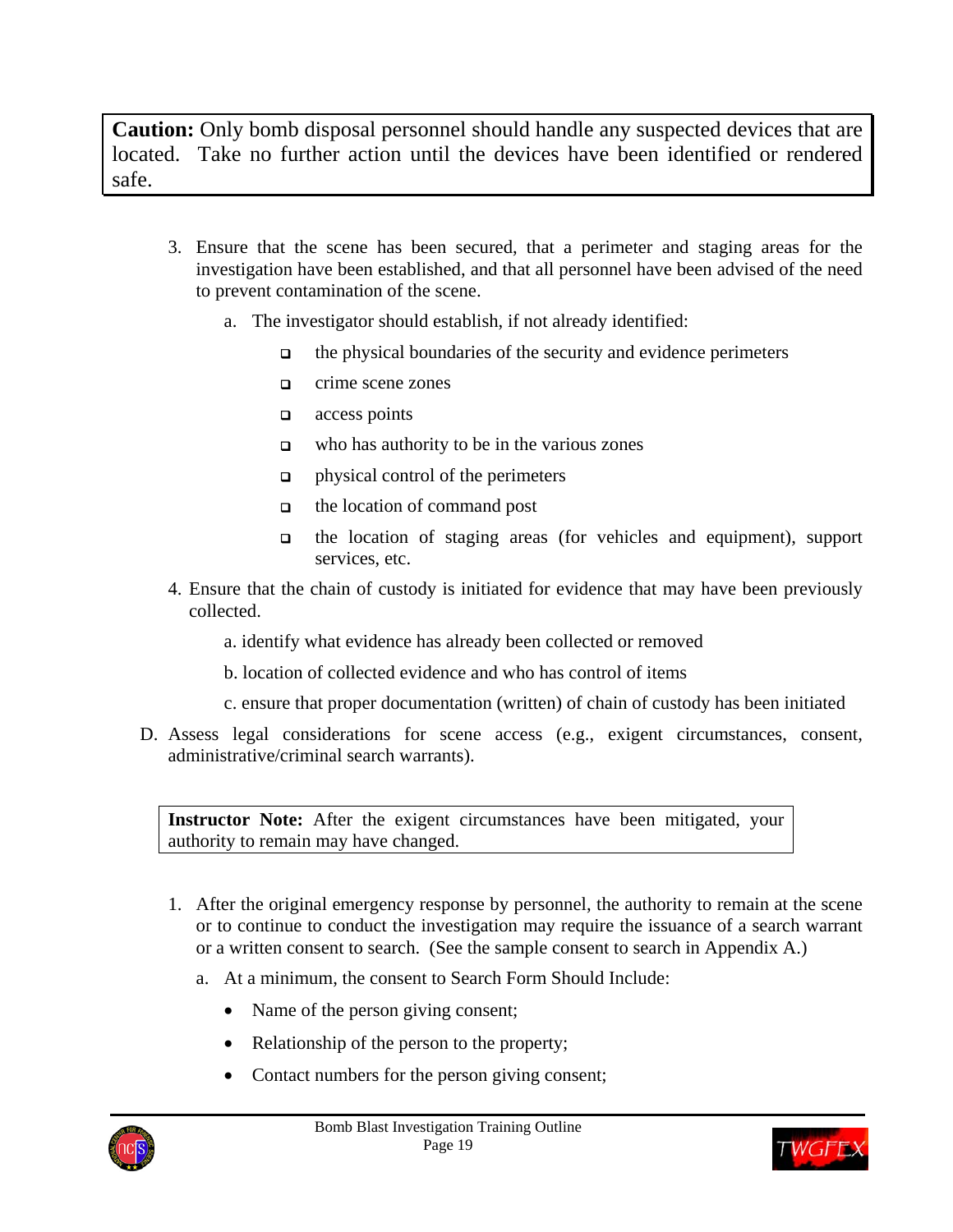- Signature of the person giving consent;
- Name (legibly printed), contact numbers and signatures of the witnesses (2) recommended);
- Date and time consent obtained:
- Consent wording in a form acceptable in the relevant jurisdiction (local, state and/or federal).
- 2. The following is an outline for the protocol an investigator should follow in obtaining consent:
	- a. Document that a determination has been made that the person is capable of understanding the English language or arrange for a translator who is qualified to translate the communications between the investigator and person whose consent is being sought, into a language in which the latter is fluent;
	- b. As a matter of practice, establish identity;
	- c. Document the determination that the person giving consent possesses sufficient health and mental capabilities to provide informed consent;
	- d. Document the nature and extent of the person's proprietary interest or other in the property;
	- e. Seek information about the identities of other persons whose consent may be required, such as corporate officers, co-owners or tenants;
	- f. If a translator was used, modify the form to include a certification that the translator accurately and completely translated the contents of the form from the English language to the consentor's language, and obtain the printed name of the translator, the translator's employer or agency, contact numbers and signature.

## *2. Ensure Scene Integrity*

**Principle:** The investigator must ensure the integrity of the scene by establishing security perimeters and staging areas, contamination control procedures, and evidence collection and control procedures.

**Procedure:** Prior to evidence collection, the investigator should:

- A. Establish procedures to document personnel entering and exiting the scene.
- B. Establish and document procedures to prevent scene contamination.
- C. Establish and document procedures for evidence collection, control, and chain of custody (see the sample evidence recovery and chain of custody logs in appendix A).



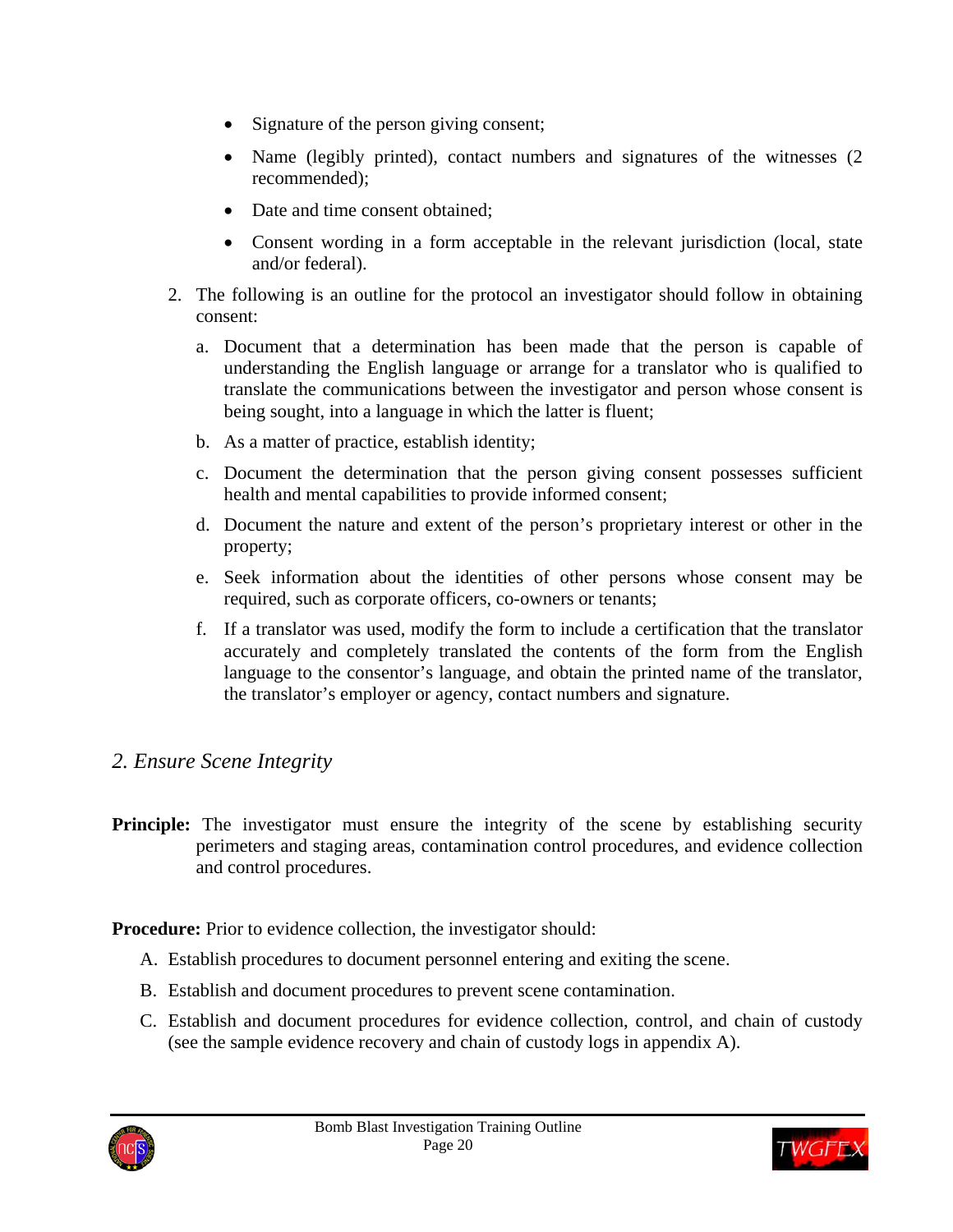**Summary:** The investigator will establish and document procedures to protect the integrity of the scene.

- A. Establish procedures to document personnel entering and exiting the scene.
	- 1. Identify entry and exit points and pathways to/through the scene
	- 2. Use of "Access Control Logs" for designated areas of the scene
	- 3. Designate/identify a person to maintain all access logs
- B. Establish and document procedures to prevent scene contamination.
	- 1. Brief all individuals on contamination prevention procedures
	- 2. Follow agency specific SOP to prevent contamination, which should include:
		- (a) use of PPE (gloves, tyvek)
		- (b) staging area for tools and equipment
		- (c) entry preparation areas
		- (d) decontamination/cleaning stations for tools and equipment
		- (e) decontamination area for personnel
	- 3. Note kind and use of PPE on evidence log if no written plan is available
	- 4. Follow established procedures to ensure personnel and equipment are free from contaminants.
		- (a) Collect control samples from personnel and equipment as necessary
		- (b) As appropriate, utilize single-use tools and supplies
		- (c) When available, consider K-9 evaluation/screening of people and supplies
		- (d) Assess use and placement of heavy equipment and fuel powered tools
		- (e) Ensure cleanliness of evidence storage areas; this includes transport vehicles

**Instructor Note:** It is desirable that a written contamination prevention plan exist as part of the investigator's SOPs for processing a bombing crime scene. Every scene presents different challenges; therefore, refinements to SOPs may be necessary. When a written SOP is not in place, the investigator should make a written notation in his/her field notes as to what controls were used.

- C. Establish and document procedures for evidence collection, control, and chain of custody (see the sample evidence recovery and chain of custody logs in appendix A).
	- 1. Assign an evidence custodian
	- 2. Prioritize the collection of evidence, e.g. potentially hazardous evidence, transient evidence, biological evidence, etc., collected prior to other evidence.



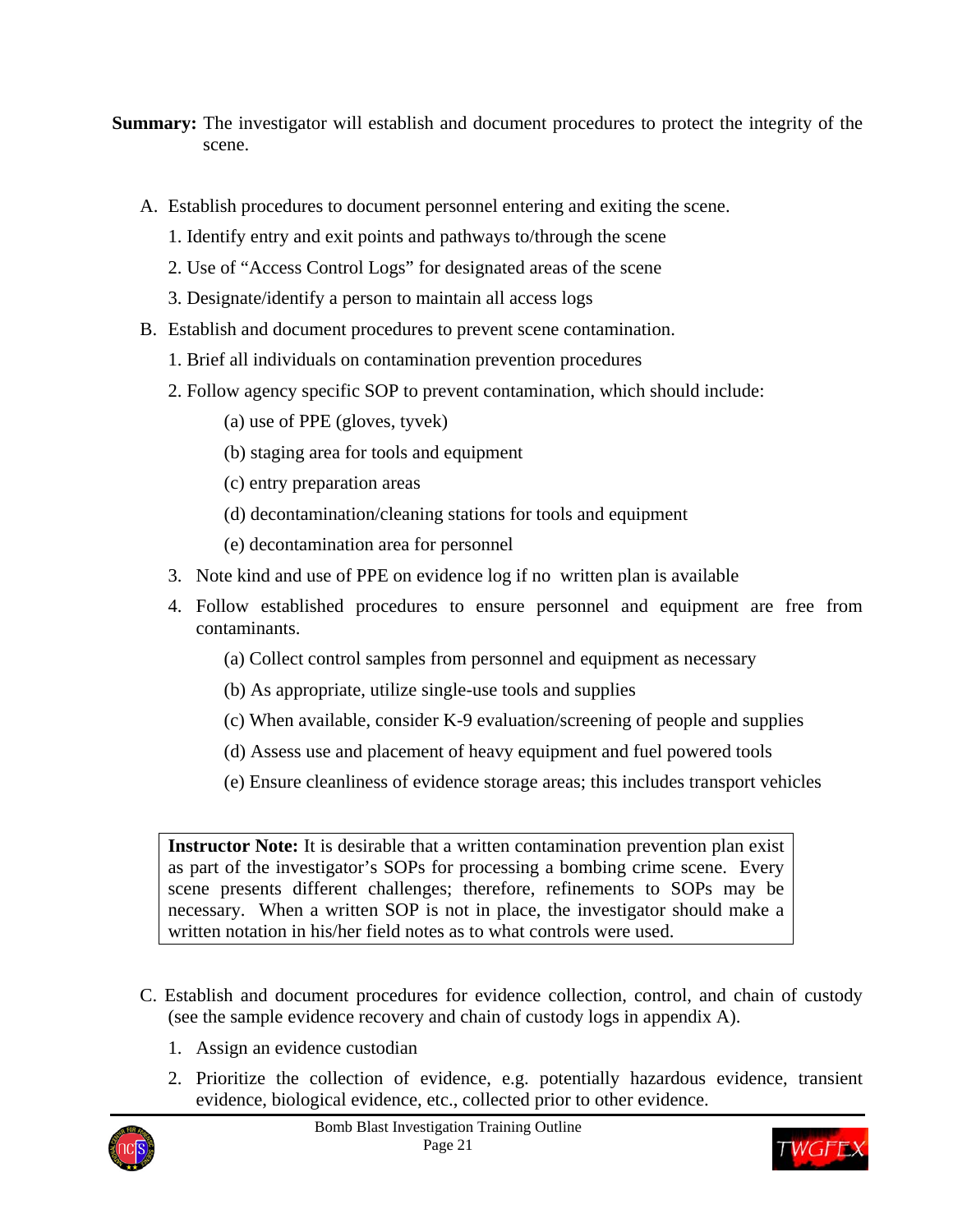- 3. Preserve, collect, and package evidence
- 4. Inventory, transport, and store evidence

## *3. Conduct the Scene Walkthrough*

**Principle:** The investigator must conduct a walkthrough to establish scene parameters and acquire an overview of the incident.

**Procedure:** During the scene walkthrough, the investigator should:

- A. Reevaluate scene requirements (e.g., boundaries, personnel, equipment).
- B. Establish an entry and exit path for personnel.
- C. Be alert to safety concerns (e.g., structural damage, secondary devices, unconsumed explosive materials, failed utilities, hazardous materials) and to the locations of physical evidence.
- D. Ensure preservation and/or collection of transient evidence.
	- 1. Identify, secure, preserve, and/or collect transient evidence following established evidence collection procedures.
- E. Attempt to locate the seat(s) of the explosion(s).

**Summary:** The investigator's initial walkthrough will be an opportunity to identify evidence and the presence of safety hazards.

A. Reevaluate scene requirements (e.g., boundaries, personnel, equipment).

- 1. The investigator should continuously monitor, and adjust as necessary:
	- a. security, safety, and evidence perimeters
	- b. locations of staging areas
	- c. staffing levels needed for investigative functions
	- d. equipment and supplies resources
	- e. requirements for special resources (lighting, tents, etc.)

**Instructor Note:** This is an opportunity for the investigator to determine the need for additional resources that will be necessary to safely and efficiently process the scene.



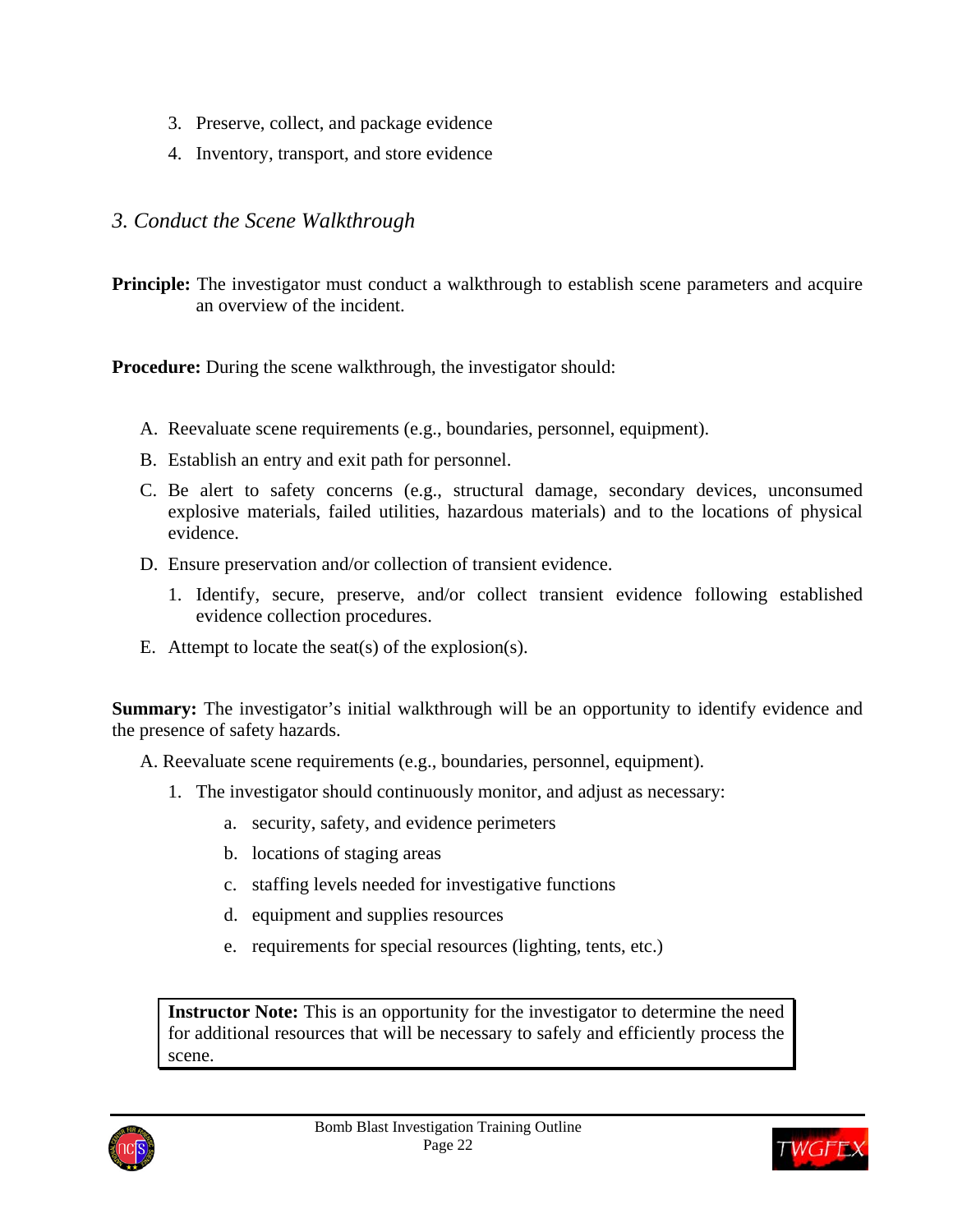- B. Establish an entry and exit path for personnel.
	- 1. Identify and mark logical paths for personnel and equipment to enter and exit the scene (these may be separate paths)
		- a. Criteria for entry and exit paths should include distance, ease of access, contamination issues, and safety
		- (b) Limit access through various perimeters to essential personnel
- C. Be alert to safety concerns (e.g., structural damage, secondary devices, unconsumed explosive materials, failed utilities, hazardous materials) and to the locations of physical evidence.
	- 1. Re-evaluate scene safety issues and establish a scene safety plan
		- a. hazmat issues (biological, nuclear, incendiary, chemical, explosives)
		- b. structural integrity
		- c. environmental/weather conditions
		- d. secondary (multiple) devices

D. Ensure preservation and/or collection of transient evidence.

- 1. Identify, secure, preserve, and/or collect transient evidence following established evidence collection procedures.
- E. Attempt to locate the seat(s) of the explosion(s).

**Instructor Note:** Provide guidance regarding how to locate the seat/epicenter of an explosion with identification characteristics.

### *4. Secure Required Resources*

**Principle:** Following the walkthrough, the investigator should meet with available emergency responders and investigative personnel to determine what resources, equipment, and additional personnel may be needed.

**Procedure:** During the course of this meeting, the investigator should:

**Instructor Note:** It is during the initial walkthrough that the investigator assesses the scene to make a determination as to what PPE Level is required as well as other safety issues. This is the time that resources and assistance are obtained. See Section B



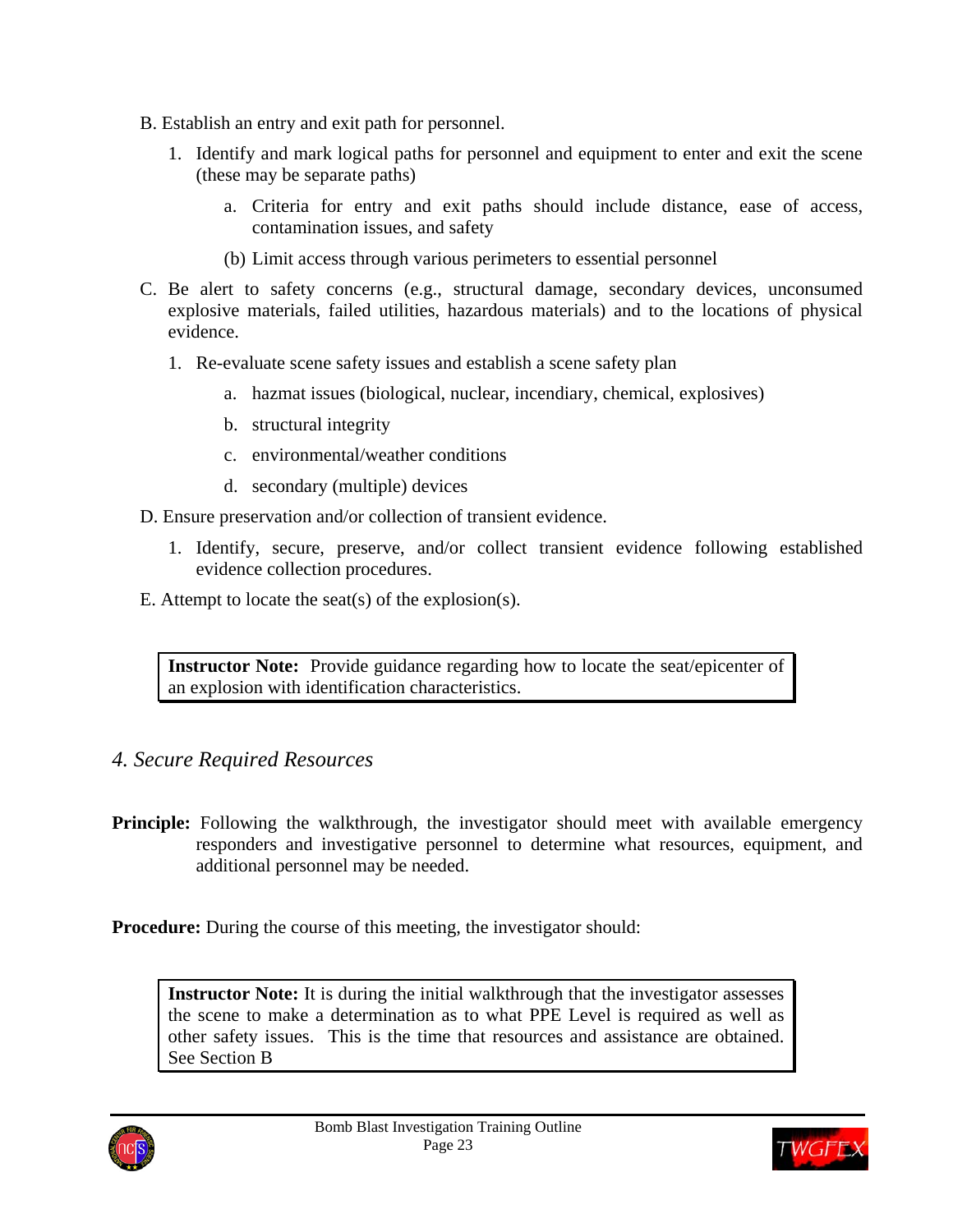- A. Assess the nature and scope of the investigation through information obtained during the walkthrough and from all available personnel.
- B. Advise personnel of any secondary devices or other hazards found at the scene.
- C. Ensure that one list of victims/potential witnesses is developed and that their accounts of the incident are documented.
- D. Ensure that required evidence collection equipment, as well as processing and storage facilities, are available.
- E. Secure required equipment as determined by the scene conditions, such as lighting, equipment, hand tools, specialty equipment, and personal safety items.
- F. Ensure that sufficient utilities and support services are requested (e.g., electricity, food, trash removal, sanitary services, other public services, security).
- G. Advise emergency responders and the investigation team of their assignments for scene documentation and processing.
- H. Remind personnel that evidence can take many forms; it is not limited solely to components of the device(s).

**Summary:** The investigator will meet with emergency responders and investigative personnel in preparation for scene documentation and processing.

**Instructor Note:** The above A – H are self-explanatory.



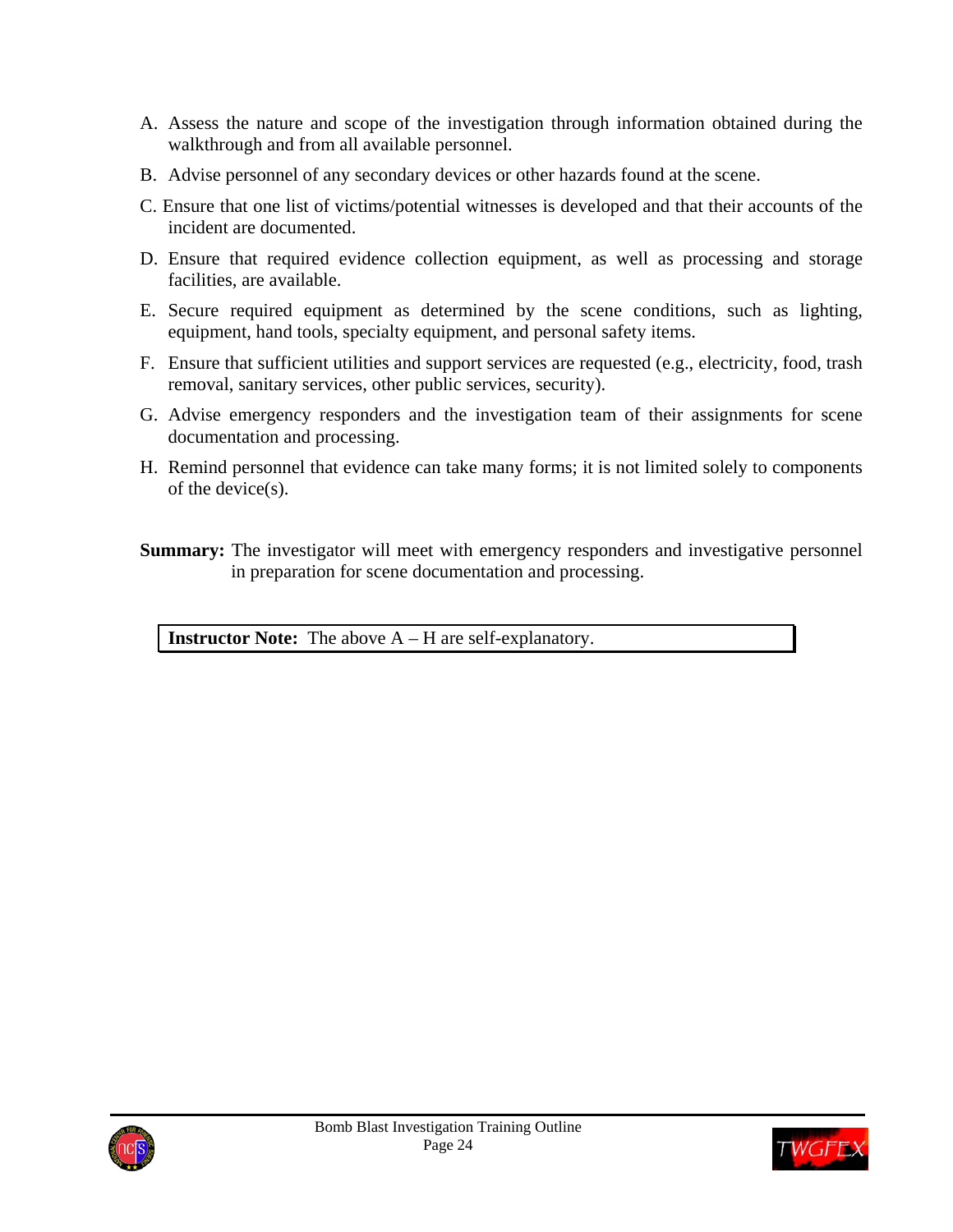## **Section D. Documenting the Scene**

#### **Areas included in this Section:**

- 1. Develop Written Documentation
- 2. Photograph/Videotape the Scene
- *3.* Locate and Interview Victims and Witnesses

#### *1. Develop Written Documentation*

**Principle:** The investigator will prepare written scene documentation to become part of the permanent record.

**Procedure:** The investigator should:

- A. Document access to the scene (see the sample access control log in appendix A).
- B. Document activities, noting dates and times, associated with the incident and the investigation (see the sample activity log in appendix A).
- C. Describe the overall scene in writing, noting physical and environmental conditions (e.g., odors, weather, and structural conditions) (see the sample narrative description in appendix A).
- D. Diagram and label scene features using sketches, floor plans, and architectural or engineering drawings.
- E. Describe and document the scene with measuring equipment, which may include surveying equipment, GPS (global positioning system) technology, or other available equipment.
- **Summary:** Investigators must prepare written scene documentation as part of the permanent record of the incident, which will serve as the foundation for any incident reconstructions and future proceedings.
	- A. Document Access to the Scene (see the sample access control log in appendix A).

**Instructor's Note:** Determine extent of legal authority to enter scene and document legal authority to enter and remain at the scene. Guidance was previously provided in Section C.1.D.



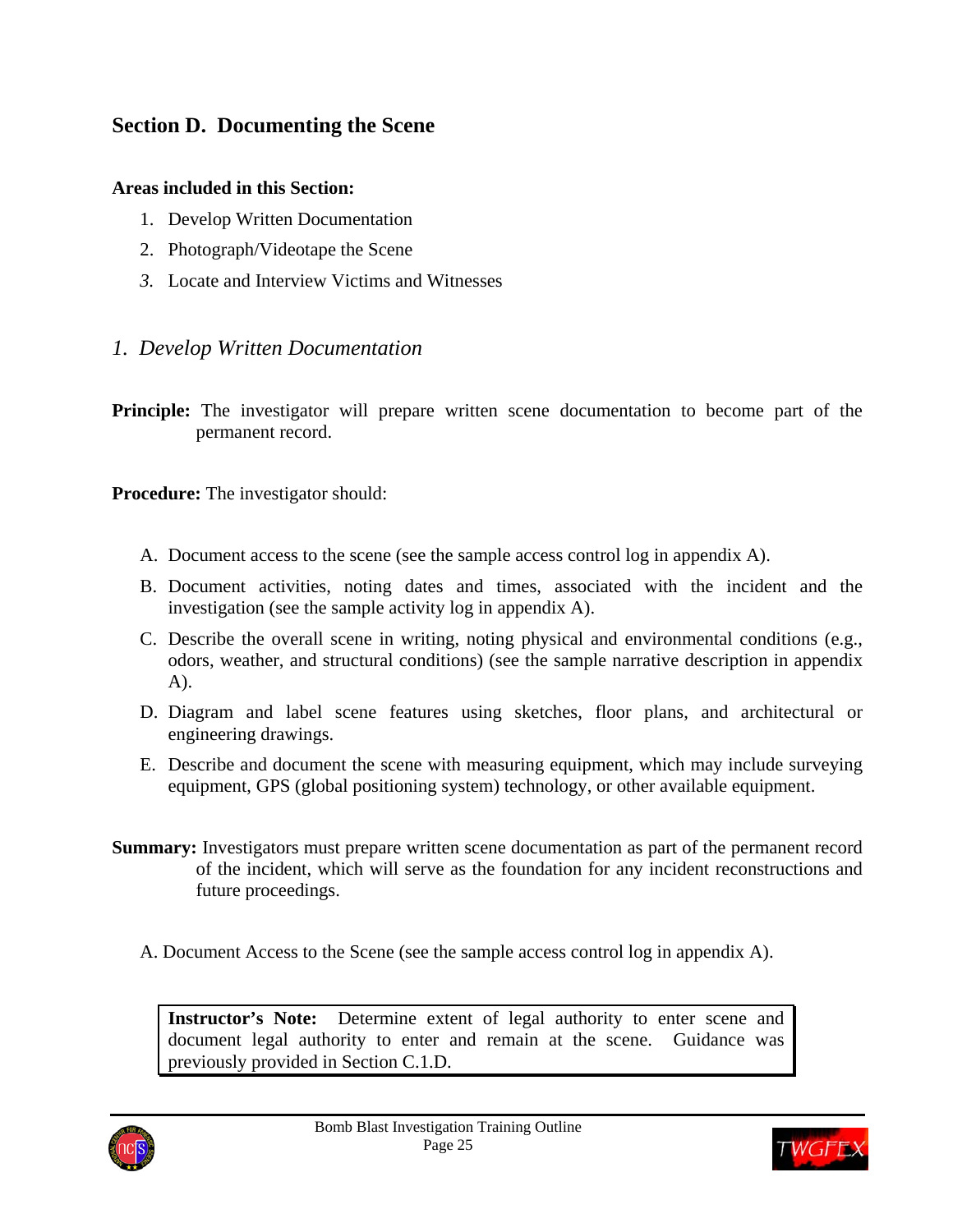- 1. An Access Control Log must be established to control the integrity of the scene. At a minimum it should contain the following:
	- a. Day, date and time log is established;
	- b. Page number for each page;
	- c. Information about the person(s) maintaining the log:
		- Name, position, and agency of the person controlling the log;
		- Day, date and time the person takes control of the log;
		- Day, date and time the person turns over control of the log to another.
	- d. Information about persons accessing the scene:
		- Name of person entering scene;
		- $\Box$  That person's position or title and agency;
		- **Q** Purpose of entry;
		- $\Box$  Day date and time of entry to scene;
		- □ Day date and time of exiting the scene.
- B. Document activities, noting dates and times, associated with the incident and the investigation (see the sample activity log in Appendix A).
	- 1. Establish an activity log that summarizes all events taking place at the scene in relation to the investigation. Activities include investigative steps and other events occurring at the scene, including emergency response, health and safety precautions, work of utilities' employees, and investigative functions. The activity log may pass from person to person depending on the length of the scene investigation but is typically completed by the incident commander or his designee. At a minimum, the activity log shall contain the following information:
		- a. Location of the incident;
		- b. Case identifier;
		- c. Name, position and agency of person preparing activity log;
		- d. Day, date and time of arrival;
		- e. Personnel on scene at time of arrival (see Activity Log);
		- f. Date and time of scene control acquisition;
		- g. Person from whom scene control was acquired;
		- h. Description of nature and extent of scene security at time of acquisition.
- C. Describe the overall scene in writing, noting physical and environmental conditions (e.g. odors, weather, and structural conditions) (See the sample Narrative Description in Appendix A)



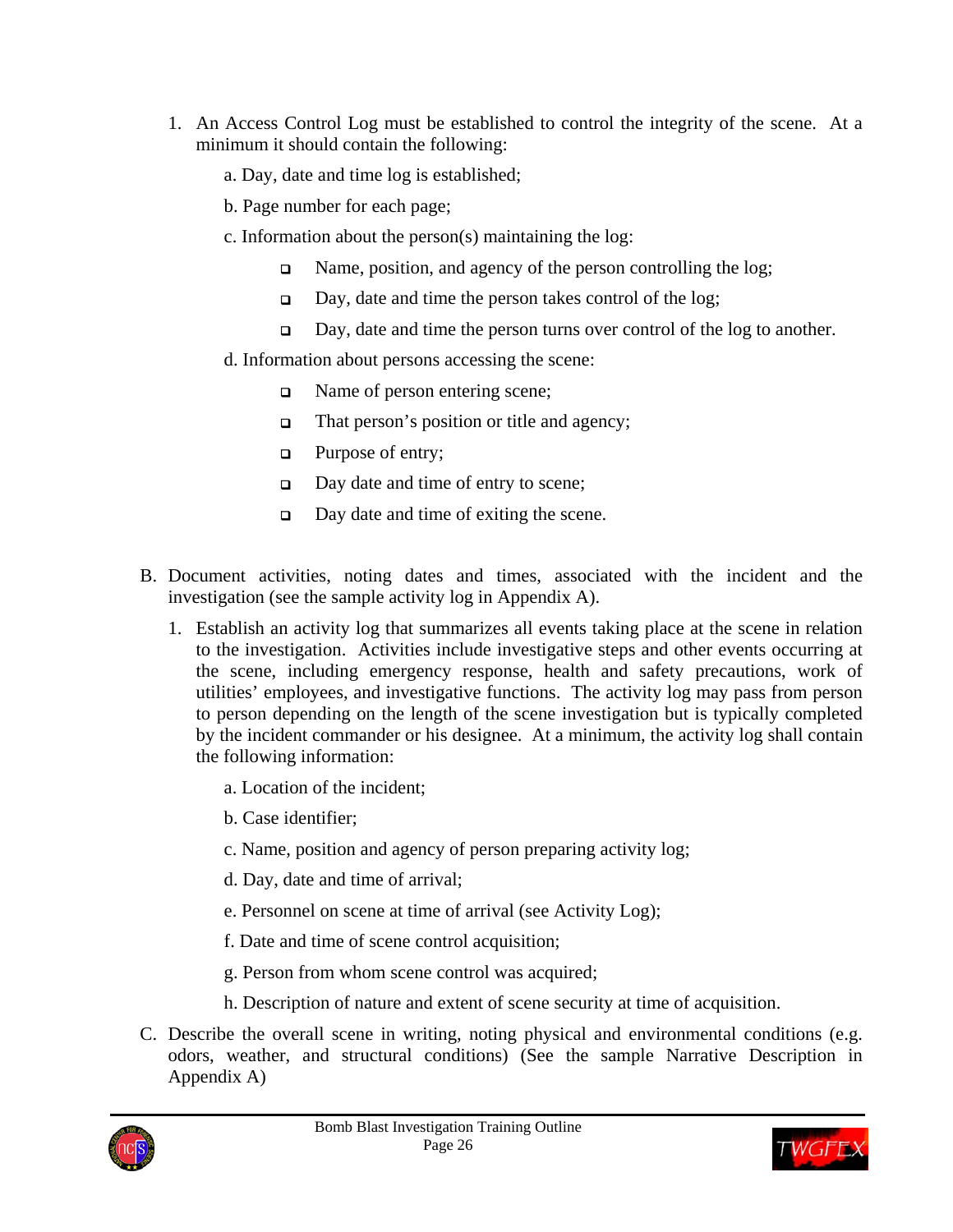- 1. On preliminary survey, make notes describing the overall condition of exterior and interior of scene, including lighting, climatic conditions, and any special situations or conditions such as health hazards or safety concerns. It may be of assistance to document anti-contamination measures taken by the investigators to include clothing, protective equipment, and decontamination methodology.
- D. Diagram and label scene features using sketches, floor plans, and architectural or engineering drawings.
	- 1. Sketches are a useful tool in scene documentation and are normally completed at the scene using paper and writing instruments in a hand-drawn fashion. These drawings typically are utilized to show the relationship of an object (evidence) to another object or fixed feature. These drawings are typically not to scale and may be re-drawn in a formal fashion at a later date.
	- 2. Floor Plans are typically prepared at the scene and may be hand-drawn utilizing drafting tools such as straight edges, compasses, etc. The purpose of the floor plan is to depict rooms or other spaces in relation to each other and to the hot zone. A floor plan usually depicts a footprint of the structure or area represented.
	- 3. Architectural drawings or engineering drawings are often available upon request from local government building or zoning departments. They may likewise be obtained from the building owner or from the architect involved in the structure's creation or renovation. Engineering drawings show engineering details of building systems such as electrical, plumbing, HVAC, etc.
	- 4. Obtain "As-built" drawings if available. "As-builts" are preferable, if available, because they show the building as it was in fact constructed rather than how it was originally proposed. This may be particularly important in analyzing structural damage. These drawings also may be obtained from the local building or zoning departments or sometimes from the contractor.
	- 5. The investigator may wish to make several types of drawings, depending on the complexity of the explosion scene. See NFPA 921 Guide for Fire and Explosion Investigations, current edition.
	- 6. The employment of computer equipment and computer assisted drawing (CAD) software allows the investigator to place multiple drawings and photographs on the same slide, showing the relationship of evidence to landmarks and other important features at the scene.
- E. Describe and document the scene with measuring equipment, which may include surveying equipment, GPS (global positioning system) technology, or other available equipment.



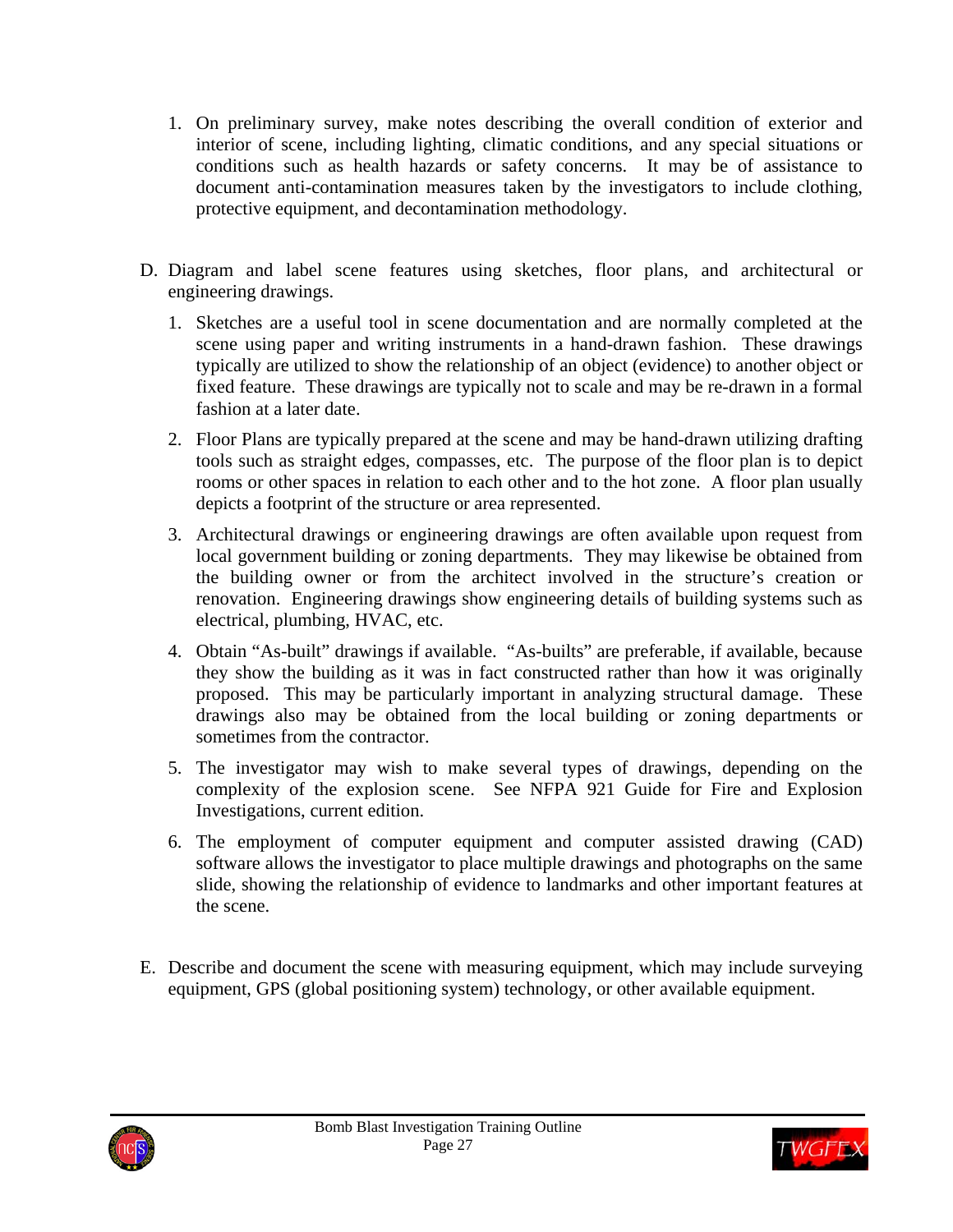- *2. Photograph / Videotape Scene*
- **Principle:** The investigator must ensure that photographic documentation is included in the permanent scene record. The documentation should begin before the removal or disturbance of any items and continue during the evidence collection phase.

**Procedure:** The investigator should:

- A. Record overall views of the scene (e.g., wide angle, aerial, 360-degree) to spatially relate items within and to the scene and surrounding area. (A combination of still photography, video-taping, and other techniques is most effective.)
- B. Consider muting the audio portion of any video recording unless there is narration.
- C. Minimize the presence of scene personnel in photographs/videos.
- D. Consider photographing/videotaping the assembled crowd.
- E. Maintain photo and video logs (see the sample photographic log in appendix A).
- **Summary:** The investigator will ensure the photographic documentation of the scene to supplement the written documentation in preparation for scene reconstruction efforts and any future proceedings.
	- A. Record overall views of the scene (e.g., wide angle, aerial, 360-degree) to spatially relate items within and to the scene and surrounding area.

**Instructor Note:** A combination of still photography, video-taping, and other techniques is most effective.

1. Photographic Techniques: A record of the overall scene to spatially relate items within the scene and surrounding area is required and may be accomplished through several techniques:

**Instructor Note:** Use of a wide-angle lens allows the investigator to capture a panoramic view of each portion of the scene, which establishes the relationship of evidence or other items of interest in perspective to the scene as a whole. If a wide-angle lens is not available, the investigator may take a series of two or three photographs from a single viewpoint, later overlapping those views resulting in a mosaic of the scene.



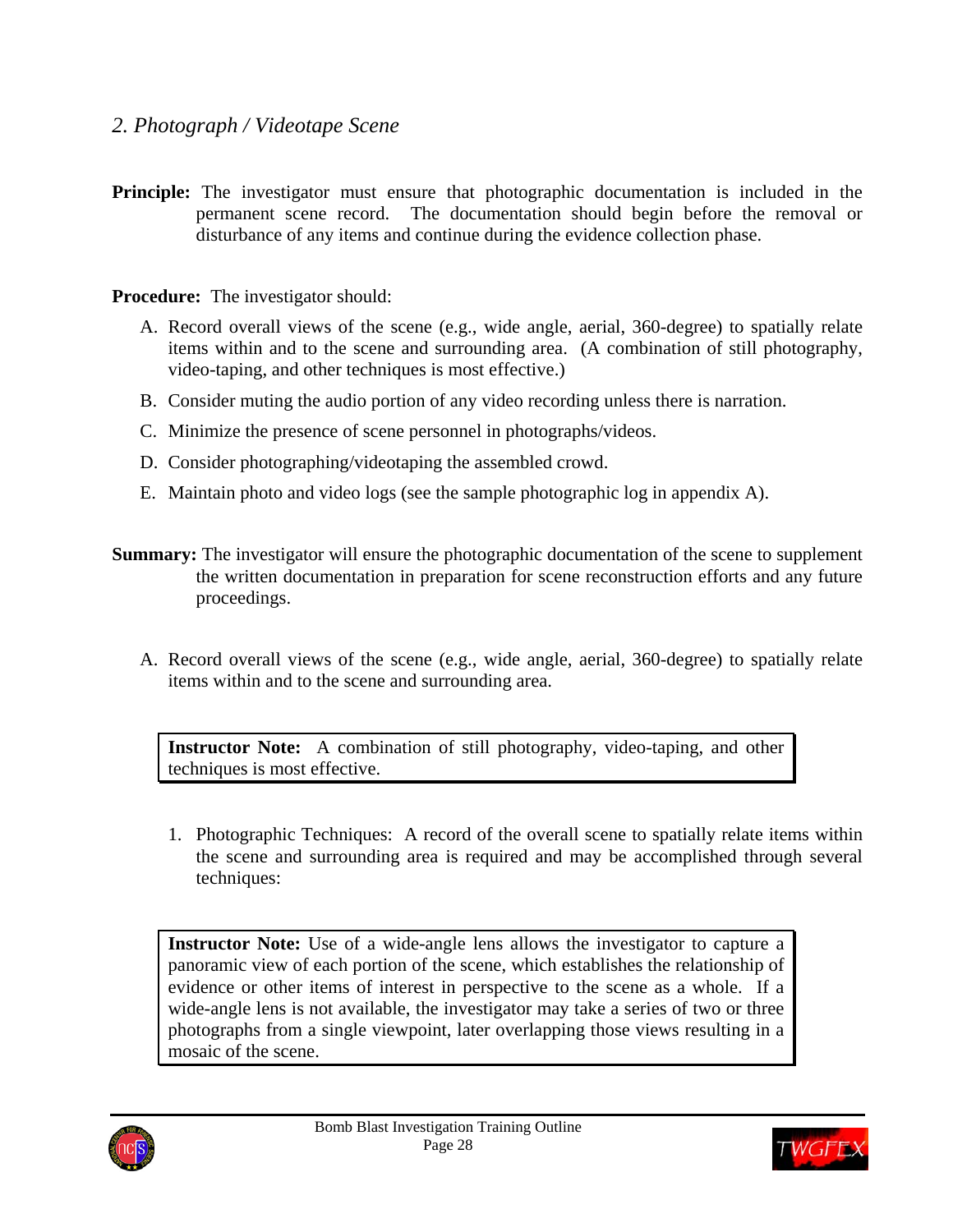2. Aerial photography: Depending on the size of the scene, the use of an aerial ladder, a fixed wing or rotary aircraft allows the investigator to create a footprint of the entire scene in a photograph. Pre-incident aerial photographs are sometimes available from public or private sources.

**Instructor Note:** When the investigator wants to document the condition and location of a particular item of evidence, a sequence or series of still photographs is taken, starting from a distance and moving to a close-up shot. This technique establishes the location and relationship of evidence to other known objects.

- 3. Varied photographic techniques may be utilized in documenting the scene and surrounding area. Photographs should be taken at incremental distances (distant, mid range and close-up) to include an exterior view of the scene, interior views, specific items of evidence, and the assembled crowd.
- B. Consider muting the audio portion of any video recording unless there is structured narration.

**Instructor Note:** Background noises and possible inappropriate comments can be distracting and embarrassing for the investigator should the tape be played in court.

C. Minimize the presence of scene personnel in photographs/videos.

**Instructor Note:** This gives a more professional appearance. In addition, the accuracy of the scene in its natural state is captured.

D. Consider photography/videotaping the assembled crowd.

**Instructor Note:** Documentation of the assembled crowd provides a record of possible suspects and witnesses.

- E. Maintain photo and video logs (See the sample photographic log in Appendix A)
	- 1. At a minimum, photo and video logs should contain the following:
		- a. Photograph number;



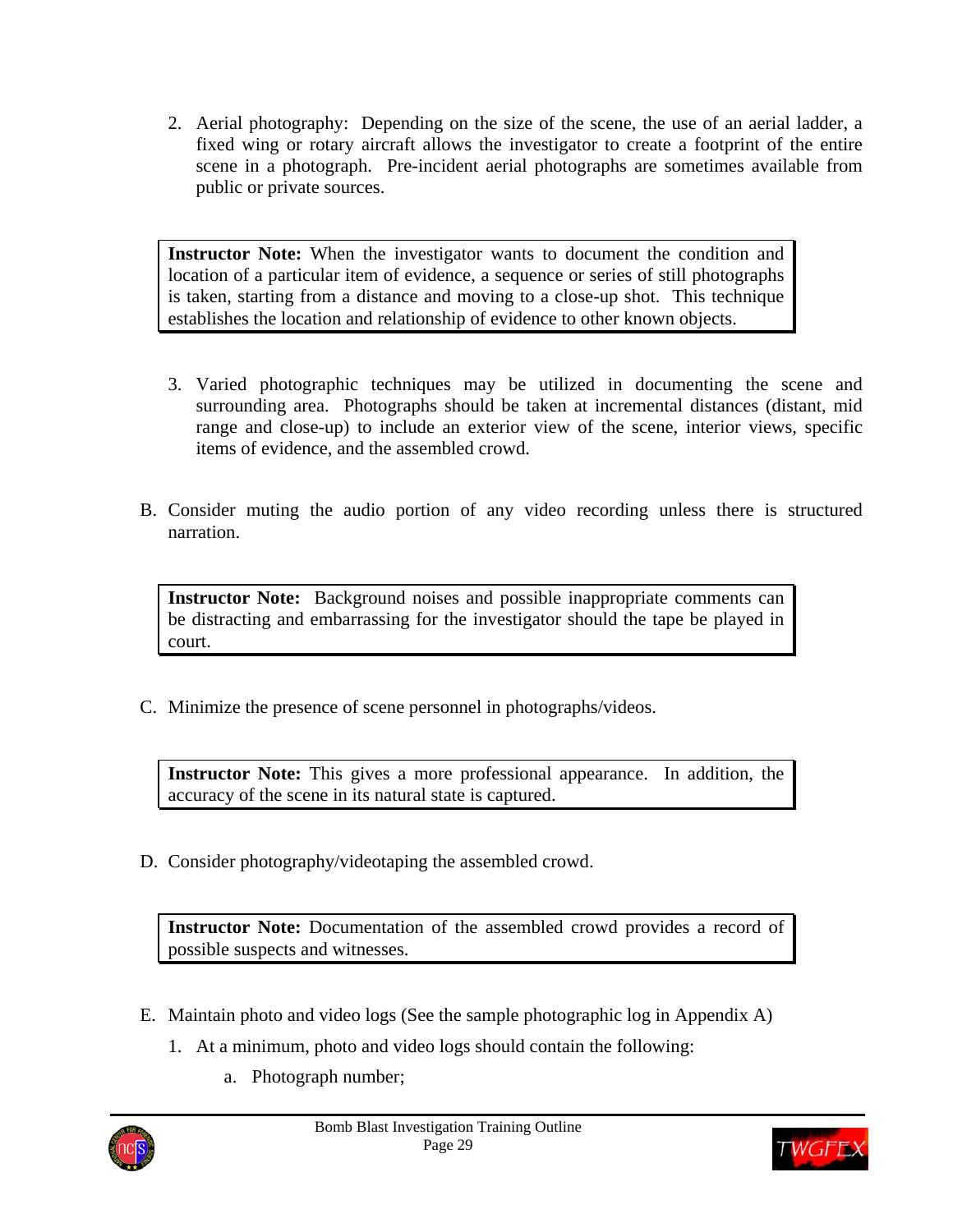- b. Description of photo subject matter;
- c. Day, date, and if applicable, time of each photo;
- d. Name of the photographer;
- e. A contact sheet of still photograph negatives assists in establishing the order in which photos were taken.
- f. Use a diagram to show photograph locations. See, for example, NFPA 921, current edition.
- *3. Locate and Interview Victims and Witnesses*

**Principle:** The investigator will obtain victims'/witnesses' identities, statements, and information concerning their injuries.

**Procedure:** The investigator should:

- A. Identify and locate witnesses (e.g., victims who may have been transported, employees, first responders, delivery/service personnel, neighbors, passers-by) and prioritize interviews.
- B. Attempt to obtain all available identifying data regarding victims/witnesses (e.g., full name, address, date of birth, work, and home telephone numbers) prior to their departure from the scene.
- C. Establish each witness' relationship to or association with the scene and/or victims.
- D. Establish the basis of the witness' knowledge: How does the witness have knowledge of the incident?
- E. Obtain statements from each witness.
- F. Document thoroughly victims' injuries and correlate victims' locations at the time of the incident with the seat(s) of the explosion(s).
- G. Interview the medical examiner/coroner and hospital emergency personnel regarding fatalities and injuries.
- **Summary:** The investigator must attempt to determine the locations of all victims and witnesses. Victim and witness statements and information about their injuries may be essential to establishing the nature of the device and the circumstances of the incident.
	- A. Identify and locate witnesses (e.g., victims who may have been transported, employees, first responders, delivery/service personnel, neighbors, passers-by) and prioritize interviews.



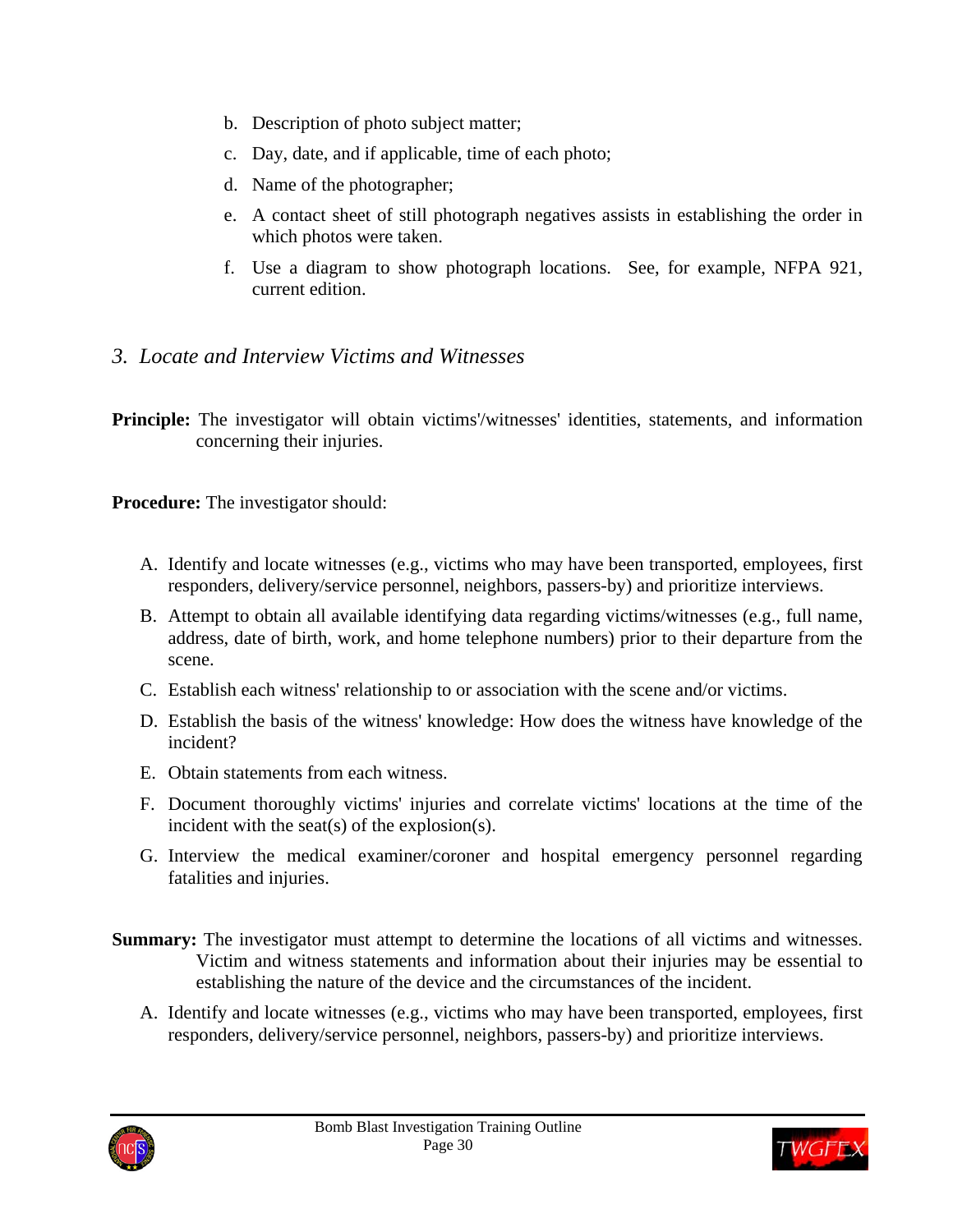### **Instructor Note**: See Section B 1, D: Witness/Victim Identification

B. Attempt to obtain all available identifying data regarding victims/witnesses (e.g. full name, address, date of birth, work, and home telephone numbers) prior to their departure from the scene.

**Instructor Note:** It is recommended that the witness provide official government photo identification, such as driver's license, green card, or passport.

C. Establish each witness's relationship to or association with the scene and/or victims.

**Instructor Note:** Witnesses many times do not realize that they have observed important investigative information. Also, in canvassing for witnesses, the suspect may be identified, as the "witness" is the suspect.

D. Establish the basis of the witness' knowledge: How does the witness have knowledge of the incident?

**Instructor Note:** The above is self-explanatory

E. Obtain statements from each witness.

**Instructor Notes:** It may be useful to obtain copies of key diagrams or photographs depicting the scene to use during the interview. It may be beneficial to report the facts gained through interviews during daily team meetings. This may result in the identification of further witnesses and the necessity of further interviews. The team can also outline points to be covered in particular interviews.

F. Document thoroughly victims' injuries and correlate victims' locations at the time of the incident with the seat(s) of the explosion(s).

**Instructor Note:** The above is self-explanatory



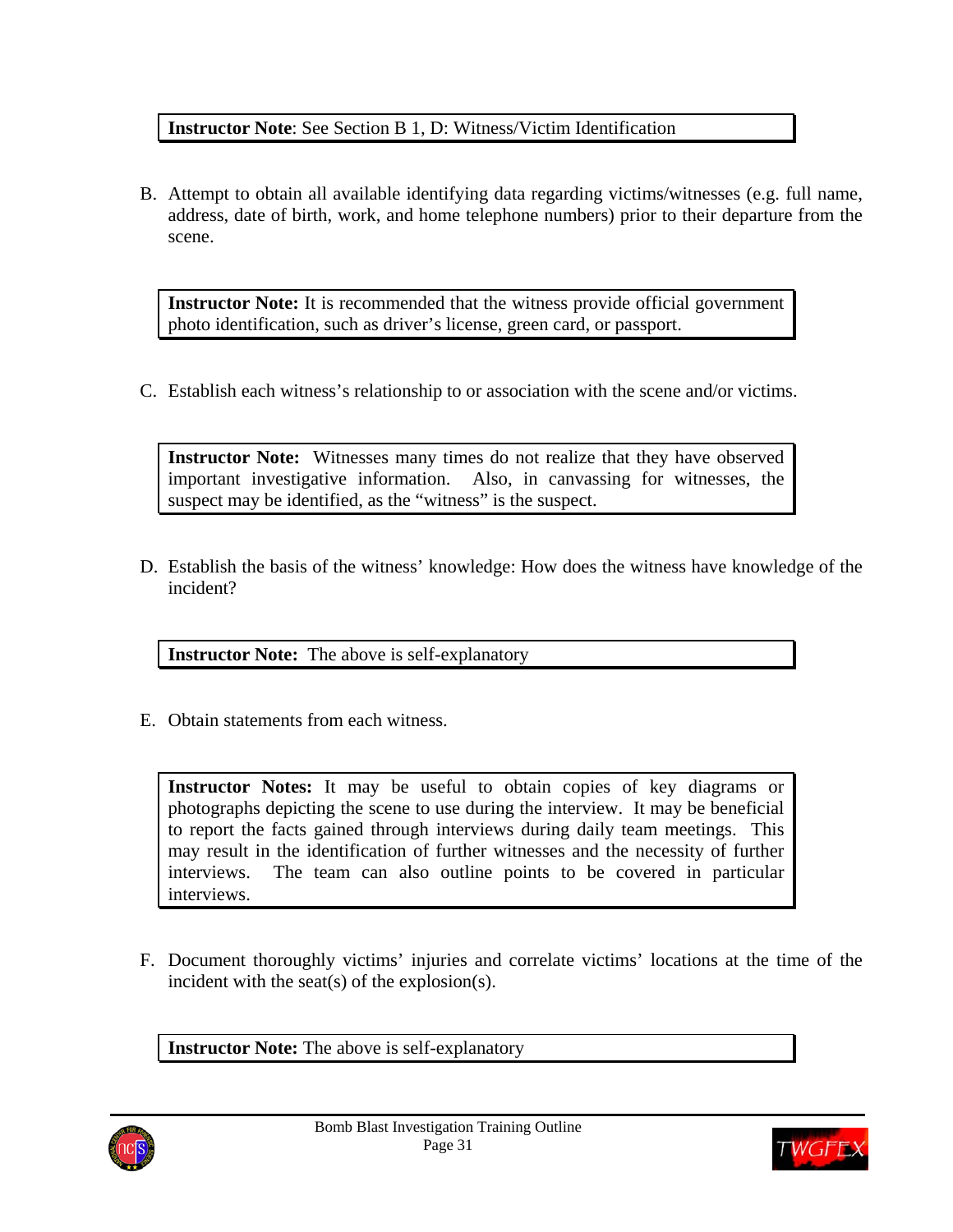G. Interview the medical examiner/coroner and hospital emergency personnel regarding fatalities and injuries.

**Instructor** Note: Injuries should be documented with photographs, appropriate xrays, clothing, or bomb debris removed from body and written notes or reports.



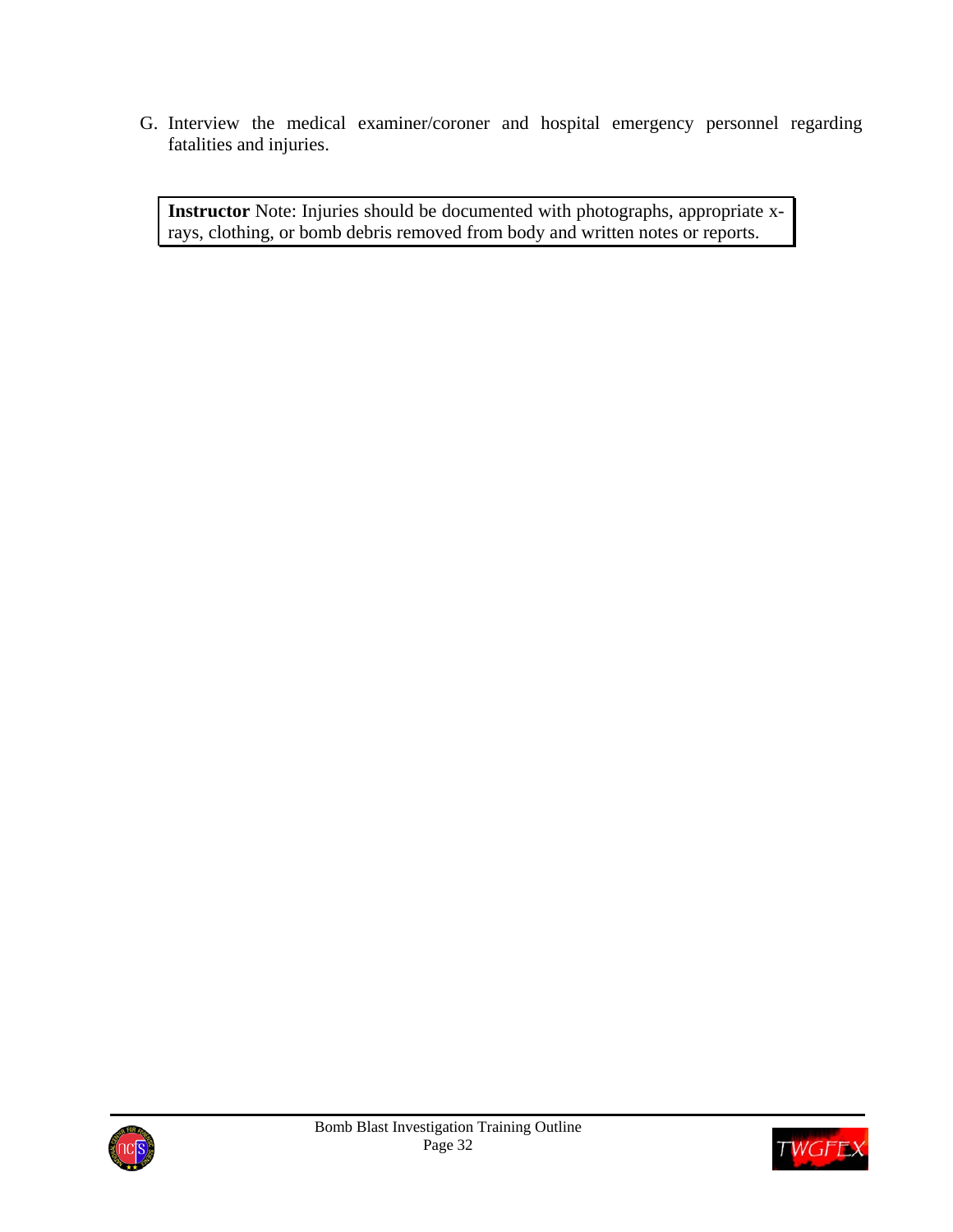## **Section E. Processing Evidence at the Scene**

#### **Areas included in this Section:**

- 1. Assemble the Evidence Processing Team
- 2. Organize Evidence Processing
- 3. Control Contamination
- 4. Identify, Collect, Preserve, Inventory, Package and Transport Evidence
- 5.

 **Note:** At the time the scene is determined to involve a bombing or other crime, the investigator must address legal requirements for scene access, search, and evidence seizure.

*1. Assemble the Evidence Processing Team* 

**Principle:** Effective organization and composition of the evidence processing team ensure the proper collection and preservation of evidence.

**Procedure:** The size of the evidence processing team depends on the magnitude of the scene, but the investigator needs to ensure that the following roles and expertise are addressed:

**Instructor Note:** Pre-planning, e.g., the identification of specific personnel to perform the listed duties is essential before the incident occurs. Do not wait until it happens to identify and train personnel. There may also be a need to establish other Groups, Divisions, branches, etc. under ICS to meet the needs of the overall investigation.

- A. Team Leader.
- B. Photographer
- C. Sketch Preparer
- D. Evidence Recorder/Custodian
- E. Evidence Recovery Personnel
- F. Specialists



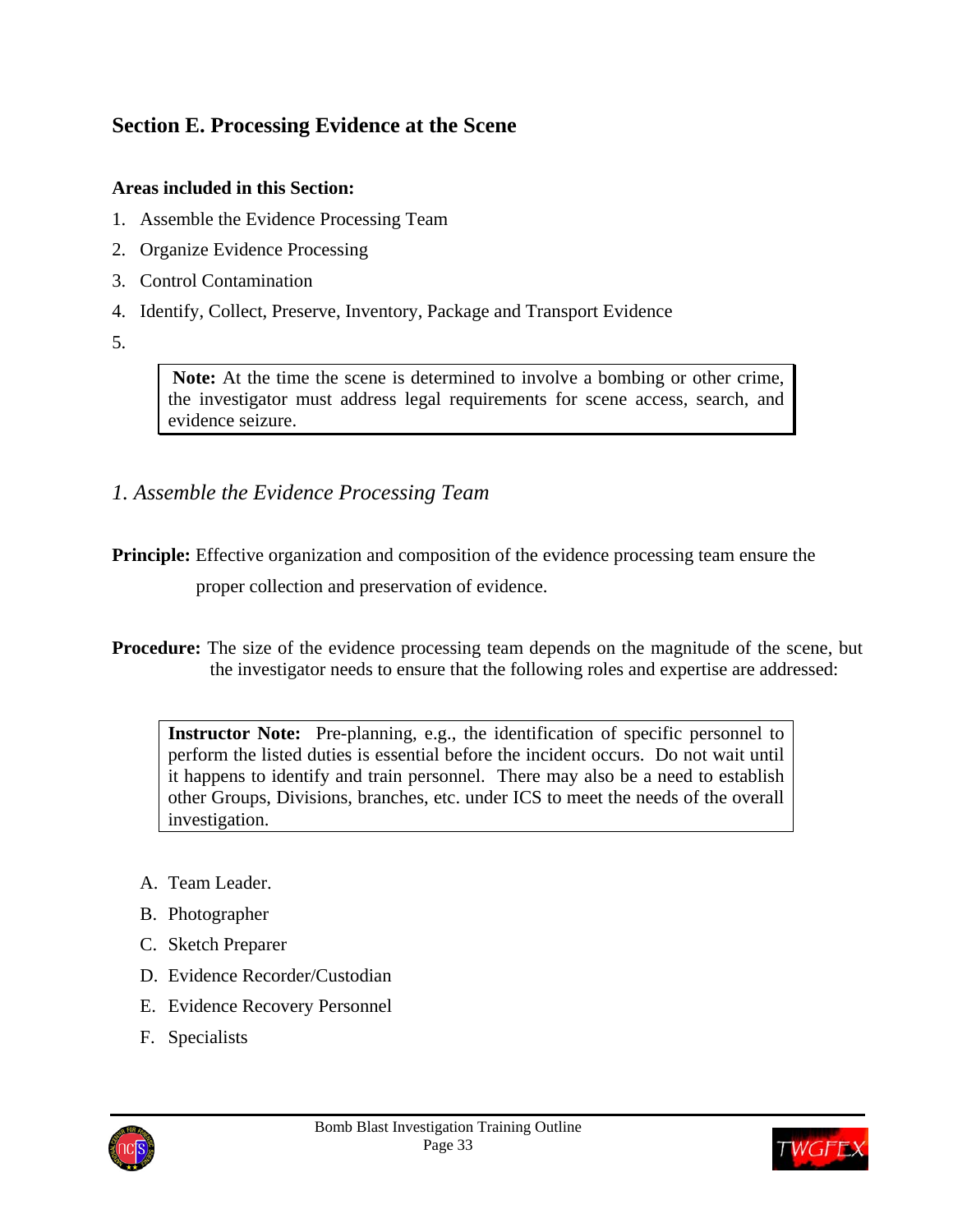- **Summary:** Attention to the organization and composition of the evidence processing team facilitates effective evidence collection and preservation.
	- A. Team Leader.

**Instructor Note:** Of the listed personnel, special attention should be given to the selection of a team leader. Historically, team leaders should have managerial skills as well as technical expertise and experience in the investigation of bombing crime scenes. . The Team Leader may be the investigator who wears two hats: one of being in charge of the collection of evidence as well as the person responsible for conducting the field investigation. Or, the Team Leader may have the responsibility of supervising other team members in the collection of evidence. In this case, he/she would work/report to an investigator-in-charge of the entire investigation. In situations where more than one evidence collection/processing team is used in large or complex bombing scenes, the Team Leader may be one of many Team Leaders who report to an investigator-incharge or another designated individual responsible for the overall collection of evidence.

- 1. Team Leader Responsibilities:
	- a. Assumes control of the crime scene inner perimeter and monitors safety of personnel and security at scene
	- b. Conduct walk-through for purposes of making a preliminary survey, evaluating potential evidence and preparing a narrative description
	- c. Determine search patterns and make appropriate assignments for team members
	- d. Designate various locations for processing team.

**Instructor Note:** The Team Leader may, depending on the level of responsibility he/she has at the scene, also designate the location of the command post. This command post may also serve as the evidence collection control area at the edge of the inner perimeter. However, the Team Leader will usually not have that responsibility when he/she is not the investigator-in-charge and the command post is utilized to "command" the overall investigation, not just the processing of the scene. In this instance, the command post will usually be outside of the outer perimeter.

- e. Ensure that sufficient supplies and equipment are available for personnel
- f. Ensures that access to the scene is controlled and appropriate access logs are established and maintained.



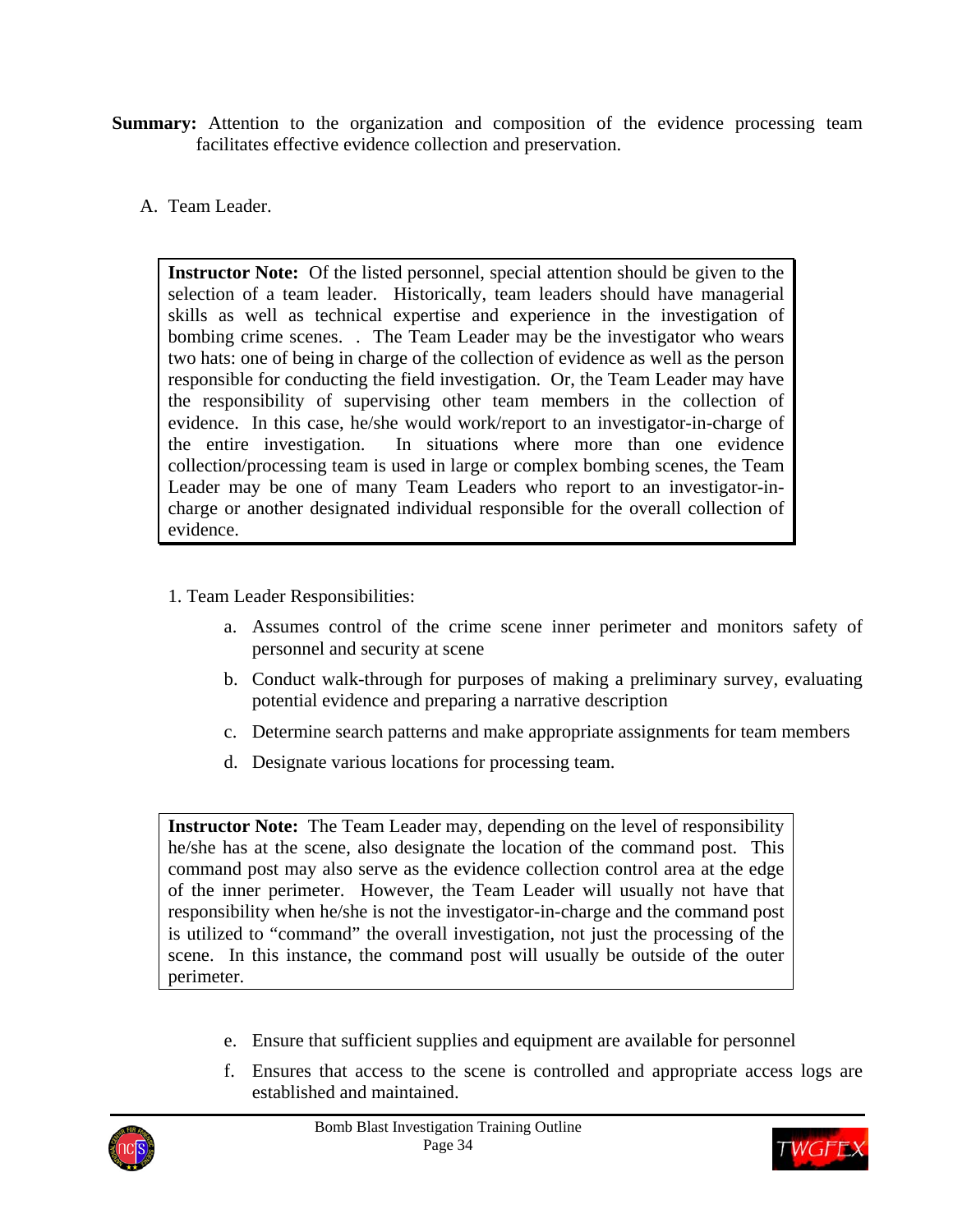- g. Continually reevaluate efficiency of search during entire course of the operation
- h. Release of the scene after a final survey and inventory of the evidence

**Instructor Note:** As in the guidance provided in 1. a, above, the Team Leader may or may not actually release the scene as he/she may not be the investigatorin-charge. In the situation where the Team Leader is not the investigator-incharge, he/she should advise the investigator of the appropriateness of releasing the scene, e.g., evidence processing has or has not been completed.

- i. Ensure team members are qualified and reliable to perform their respective duties
- B. Photographer
	- 1. Photographer Responsibilities:
		- a. Photograph entire area before it is entered
		- b. Photograph victims, crowd and vehicles
		- c. Photograph entire scene with overall, medium, and close-up coverage.
		- d. Photograph major items of evidence.
		- e. Photograph maps, blueprints or diagrams.
		- f. Obtain previous photographs of scene, as appropriate.
		- g. Ensure a photographic log and sketch is maintained.
		- h. Photograph scene as it appears prior to release. (e.g. formal securing of facility/room, location of contents, etc.)
- C. Sketch Preparer
	- 1. Sketch Preparer Responsibilities:
		- a. Diagram/map immediate area.
		- b. Sketch major items of evidence and coordinate nomenclature with Evidence Recorder/Custodian and Evidence Recovery Personnel
		- c. Designate search areas (grids, patterns, etc) and advise Team Leader and all search members of nomenclature for designated areas
- D. Evidence Recorder/Custodian
	- 1. Evidence Recorder/Custodian Responsibilities:
		- a. Prepare evidence recovery log
		- b. Coordinate proper evidence packaging and preservation
		- c. Coordinate evidence nomenclature with Sketch Preparer and Evidence Recovery Personnel



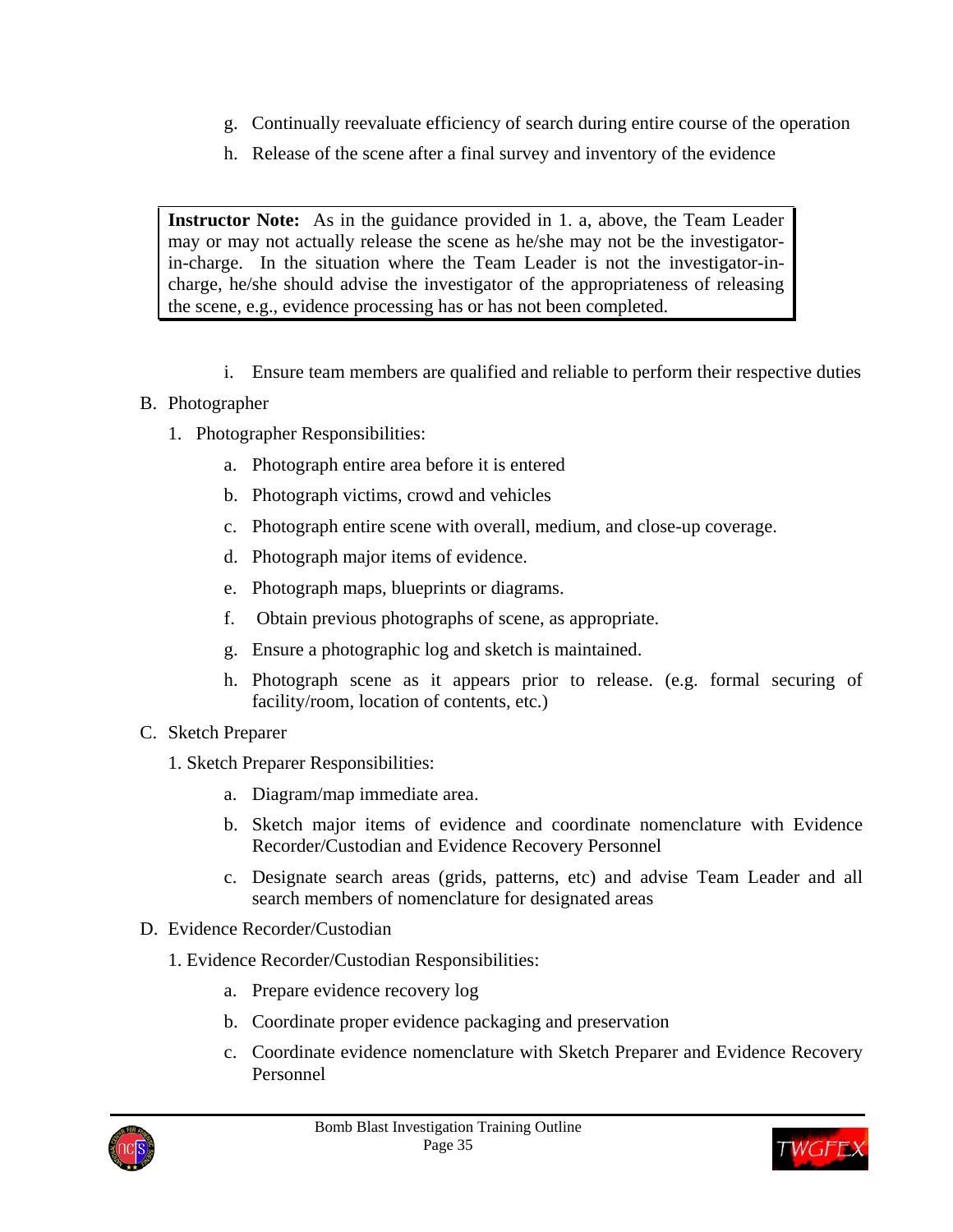- d. Receive and record all evidence
- e. Maintain custody and control of evidence at the scene
- f. Maintain chain of custody
- g. Coordinate transmittal of evidence to case investigator, or to crime laboratory, per agency guidelines
- E. Evidence Recovery Personnel
	- 1. Evidence Recovery Personnel Responsibilities:

**Instructor Note:** The responsibilities of the evidence recovery personnel are to locate evidence. The methods of evidence collection, preservation, labeling and so on are provided in other sections. Additionally, the types of evidence resulting from the bomb explosion are provided in other lessons.

### F. Specialists

**Instructor Note:** The Team Leader is responsible for the initial survey to determine the requirements for specific team members. Depending on the magnitude and complexity of the scene, not all listed personnel will be required. Additionally, unless the team leader is also the lead investigator, the team leader should work with the investigator to determine requirements or composition of the team.

- 1. Factors in selection of Specialists:
	- a. The competence and reliability of the specialist
	- b. The ability of the specialist to work within law enforcement guidelines at a scene
	- c. The role of the specialist in presenting expert testimony in court
- 2. Types of Specialists:
	- a. Bomb Technician
	- b. Forensic Technician
	- c. Hazardous Materials Technician/Specialist
	- d. Professional, academic, specialized fire service or other law enforcement personnel, e.g.:
		- a. Medical Examiner/Coroner
		- b. Chemist



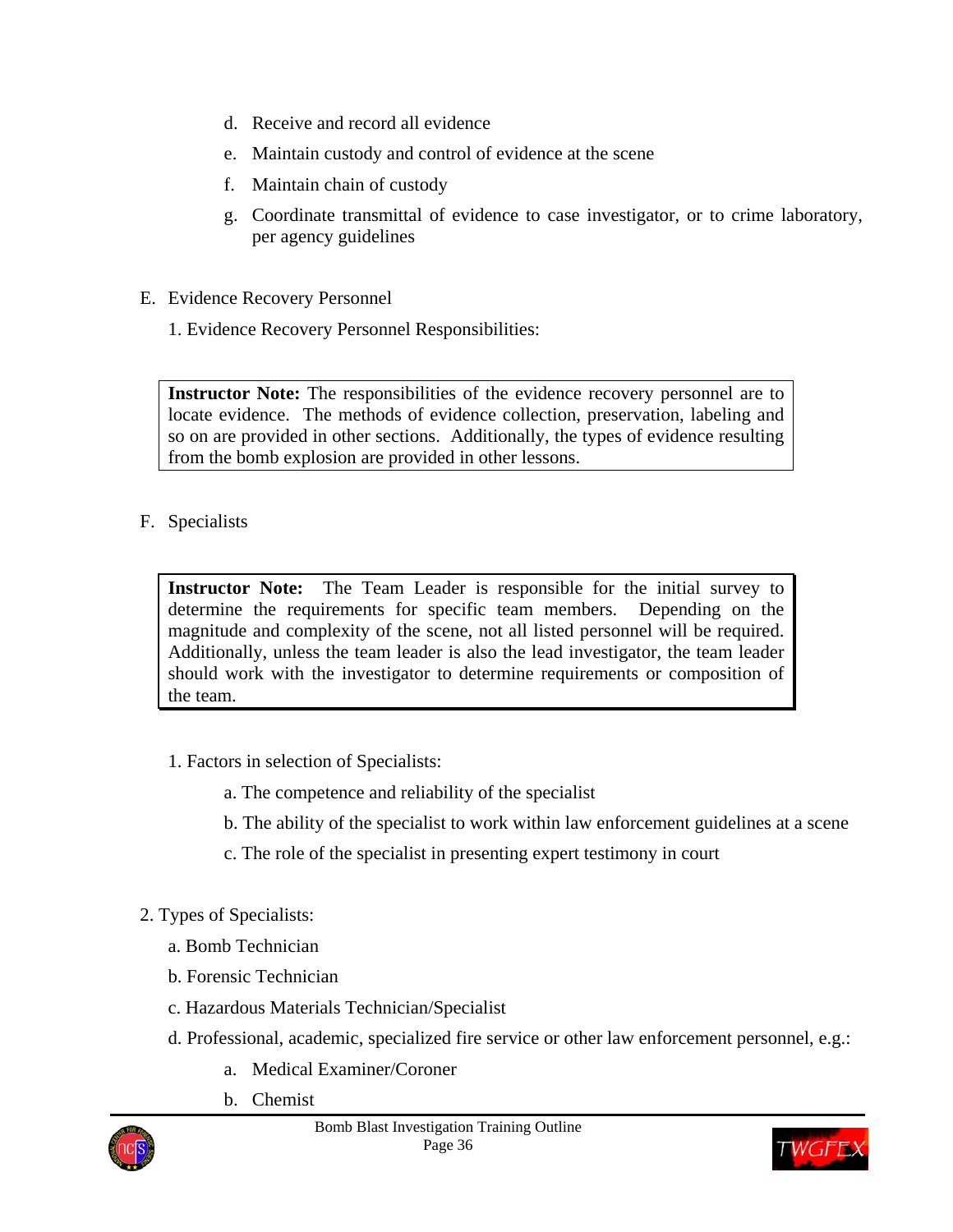- c. Odontologist
- d. Anthropologist
- e. Entomologist
- f. Blood Pattern Analyst
- g. Geologist
- h. Surveyor
- i. Engineer
- j. Safety Personnel
- k. Procurement Personnel
- l. Structural Collapse Rescue
- m. Hazardous Materials Technician

## *2. Organize Evidence Processing*

**Principle:** Good organization is essential to evidence collection and preservation. The investigator must continually evaluate the scene, adapt to changes as they occur, and brief the team.

**Procedure:** Before deploying the team, the investigator should:

- A. Review and reevaluate:
	- 1. The boundaries of the scene.
	- 2. Safety concerns.
	- 3. Command post
	- 4. Staging locations
	- 5. Evidence processing and storage locations.
	- 6. Personnel and equipment requirements.
	- 7. Legal and administrative considerations.
- B. Identify the search procedure for the scene.
- C. Ensure that transient physical evidence has been preserved and collected.
- D. Consider onsite explosives detection (e.g., trace explosives detection, use of canines, chemical tests) by qualified personnel.
- E. Brief the team and review assignments.



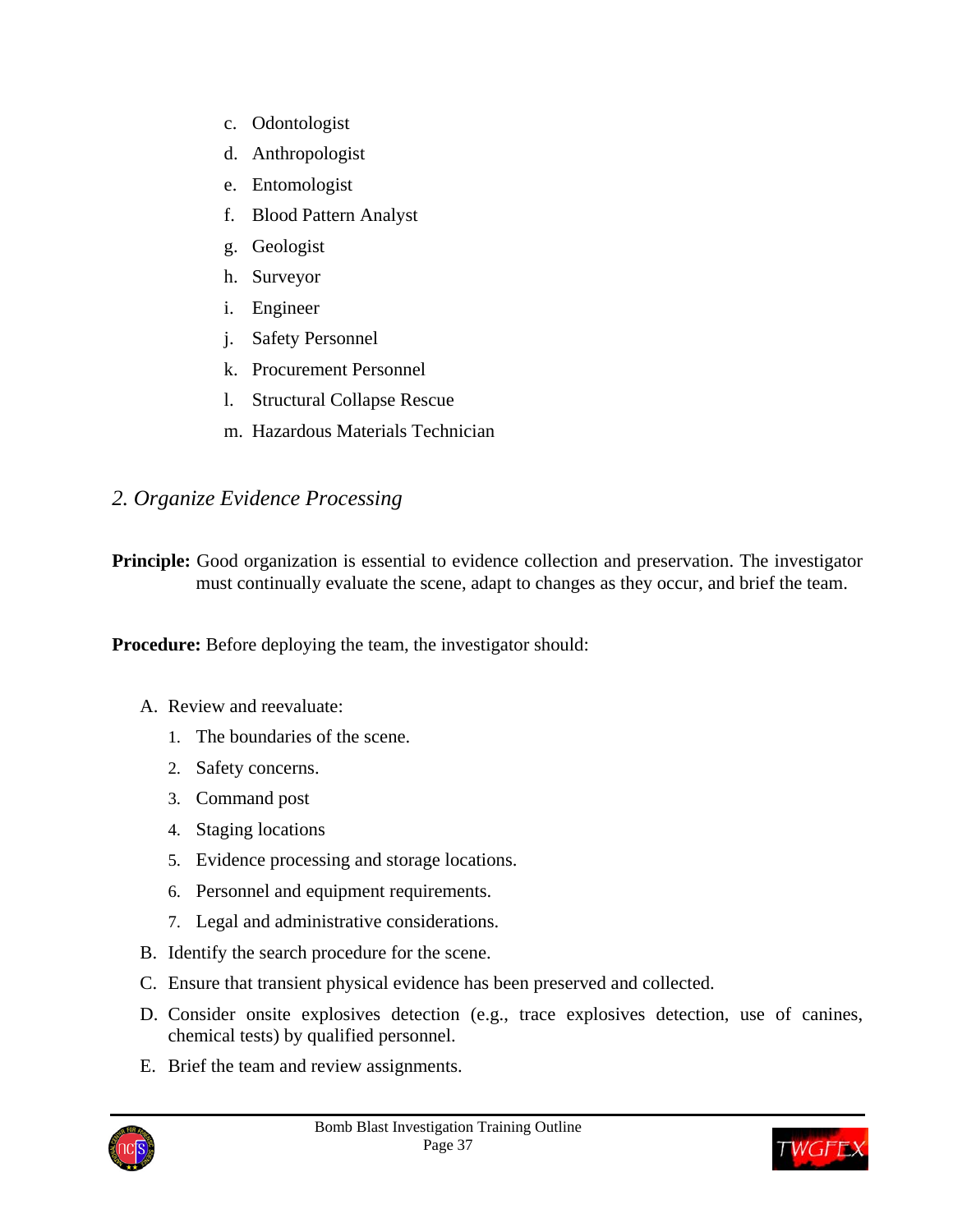- **Summary:** Prior to evidence collection and throughout the process, the investigator will review the scene, adapt to changes, and brief the team.
	- A. Review and reevaluate:
		- 1. The boundaries of the scene
			- a. Expand or reduce scene boundaries as appropriate. (It is easier to reduce than expand boundaries)
			- b. Ensure interior (crime scene) boundary is of sufficient distance from the outer boundary to prevent unauthorized media access (e.g., long lensed cameras)
			- c. Consider closing overhead air space through Federal Aviation Administration (FAA)
		- 2. Safety concerns
			- a. Secondary Devices
			- b. Structural integrity
			- c. Blood borne pathogens
			- d. Hazardous materials (e.g., chemicals, gases, asbestos)
			- e. Condition/status of Utilities
		- 3. Command Post

**Instructor Note:** During an incident or investigation, there is only one "Command Post" which directs the entire investigation. In most previous instruction, the location, which controlled the collection of evidence, was called the "command post". This is incorrect as the "command post" controls the entire investigation and is well outside the outer perimeter. However, depending on the needs of the specific function, there may be a need to establish "Operational Centers" by investigative function, e.g., evidence collection.

- a. Distance of Command Post from the scene.
- b. Secure and protected from elements and unauthorized personnel.
- c. Necessary communication established with evidence collection operational center.
- 4. Staging locations
	- a. Appropriate locations for the collection of equipment prior to dispatch into the crime scene
	- b. Location in which to stage evidence and equipment to/from scene
	- c. Equipment security at staging location



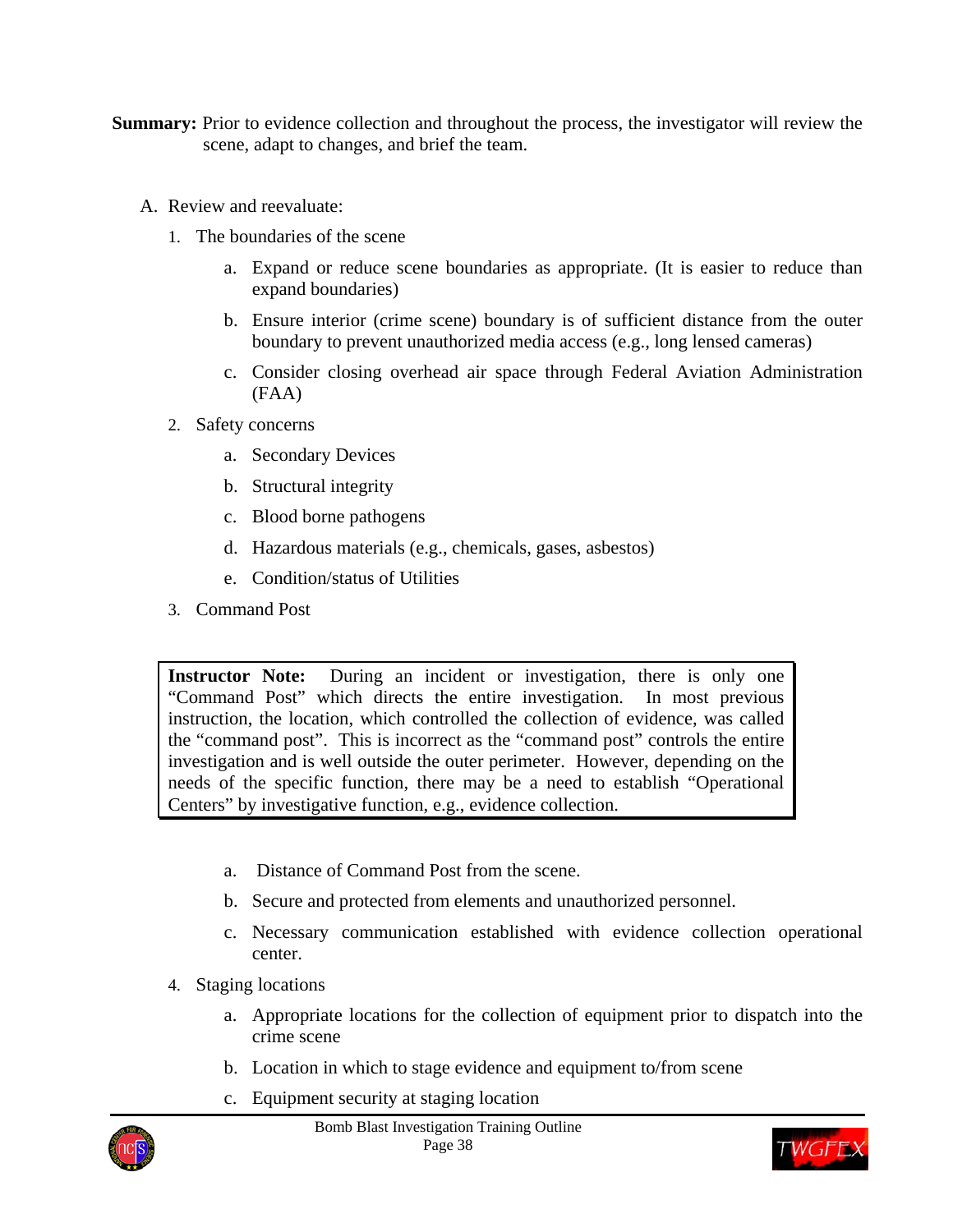- d. Briefing location for personnel prior to entering scene
- 5. Evidence processing, transportation and secure storage locations.
	- a. Should have controlled access and protection from adverse environmental elements and cross-contamination
	- b. Vehicles should not be used for long term storage

**Instructor Note:** Whenever possible, a single vehicle large enough to transport evidence should be used.

c. Evidence Recorder/Custodian should have a pre-set location outside inner perimeter to receive and document recovered evidence

**Instructor Note:** This location may be in the evidence group or branch Operations Center (Command Post)

- 6. Personnel and equipment requirements
	- a. Personal protective equipment as required (e.g., safety boots, hard hats, tyvek, respiratory protection, rubber and work gloves)
- 7. Legal and administrative considerations
	- a. Consider obtaining a legal opinion from a prosecutor relative to requirements for a consent to search, search warrant, and security of scene, particularly for multiday crime scene processing

**Instructor Note:** This should have already been done (has been mentioned in several previous sections) – wording should address any changes in legal status on scene.

- B. Identify the search procedure for the scene
	- Line search
	- Spiral
	- Grid



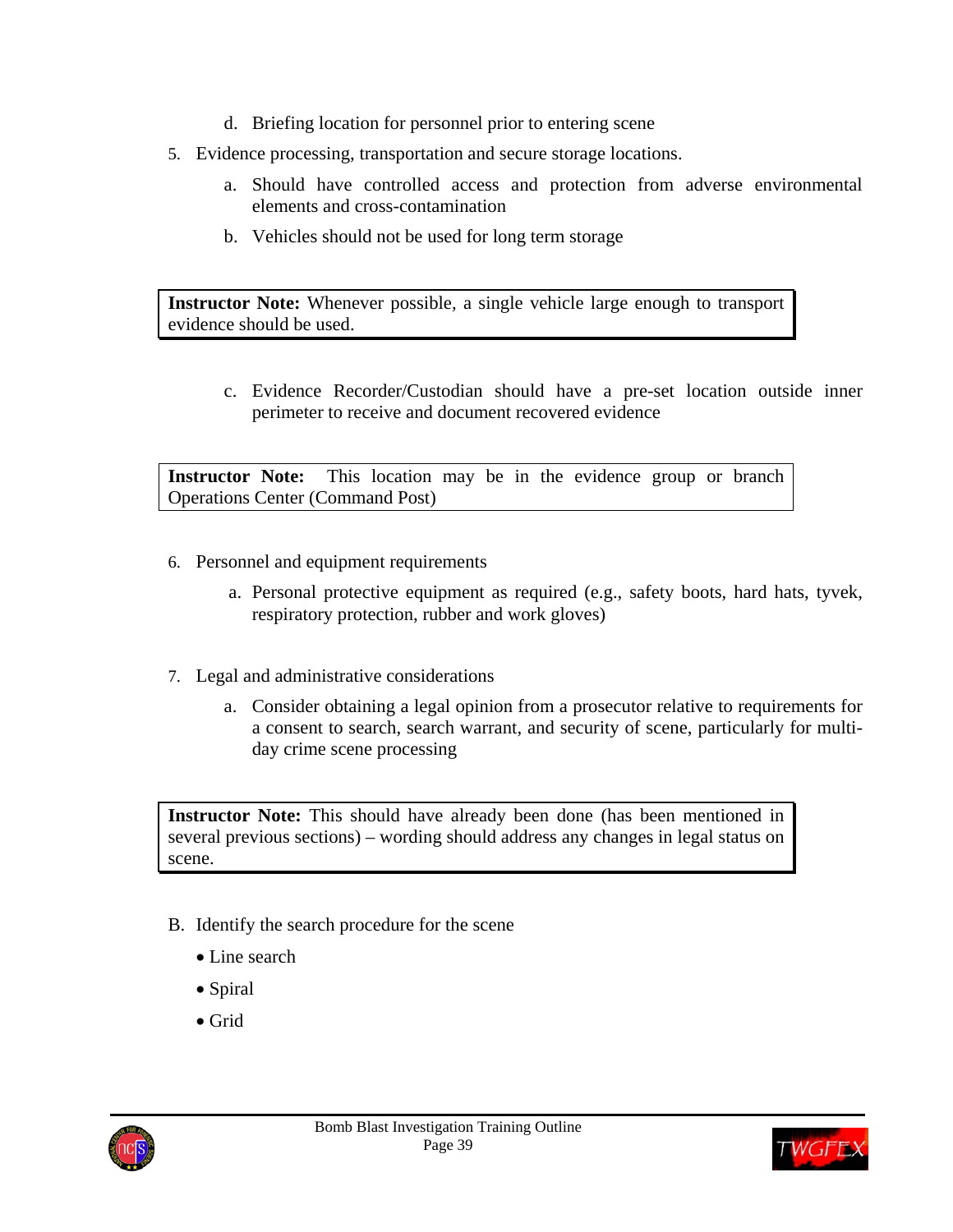**Instructor Note:** The purpose of selecting a specific methodology for searching the bombing crime scene is to establish a systematic search methodology and minimize the potential of missing evidence.

- 1. Grid Search Pattern
	- a. Preferable for bombing crime scene investigations for mapping and evidence collection.
	- b. Size of grids should be determined using the following factors:
		- Size of the area to be searched
		- $\Box$  Ouantity of evidence or debris at scene
		- Severity of explosion
	- c. The size of the individual grids does not have to be equal in size or configuration. Depending on terrain, natural barriers and distance from seat of the explosion the grid size may vary.
- 2. Line Search Pattern
	- a. Applicable for searching large areas, regardless of location, urban, suburban, rural.
	- b. A line search can be conducted within a specific grid (large).
- 3. Spiral and Circular
	- a. Least preferable for bombing crime scene investigations, but frequently used in wild fire investigations.
- C. Ensure that transient physical evidence has been preserved and collected
	- 1. Personnel should be concerned about the weather conditions at the scene (e.g., wind, rain, sun light can move, alter or destroy evidence)
	- 2. Evidence may be removed from the scene by unwitting EMS and recovery personnel
	- 3. Check first responders shoes and vehicle tires as appropriate
- D. Consider onsite explosives detection (e.g., trace explosives detection, use of canines, chemical tests) by qualified personnel
	- 1. Consider canines' limitations; consult with the canine's handler.
	- 2. Be aware of current technological developments and improvement in detection equipment and methods
- E. Brief the team and review assignments
	- 1. Detail requirements and provide overview of the crime scene



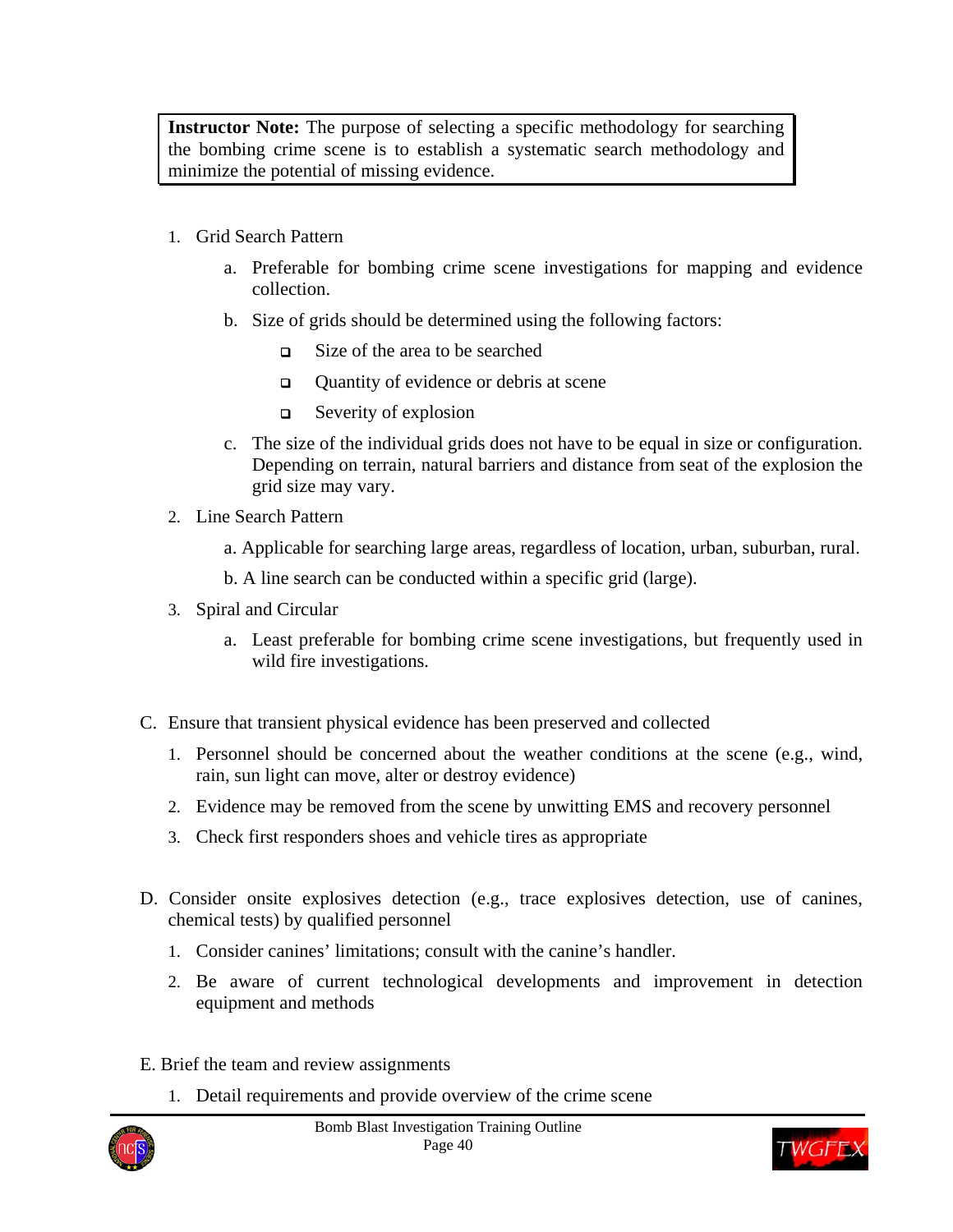- 2. Ensure team members understand their respective assignments
- 3. Provide overview of evidence collection procedures
- 4. Emphasize personal safety requirements

## *3. Control Contamination*

**Principle:** Preventing contamination protects the integrity of the scene and other search areas, the integrity of the evidence for forensic analyses, and the safety of personnel.

**Procedure:** The investigator should ensure that evidence processing personnel:

- A. Use clean protective outer garments and equipment as applicable for each scene.
- B. Consider obtaining control samples as applicable (e.g., evidence containers, swabs of equipment and personnel).
- C. Package collected evidence in a manner that prevents loss, degradation, or contamination.
- D. Package, store, and transport evidence from different scenes or searches in separate external containers.

**Summary:** Proper collection, packaging, transportation, and storage will minimize contamination and ensure the integrity of the evidence.

A. Use clean protective outer-garments and equipment as applicable for each scene

**Instructor Note:** Personnel who have been involved with the evidence processing of a bombing crime scene, should refrain from participating in a related search of a suspects possessions due to cross-contamination concerns. However, should the same personnel be required to search a suspects possessions, clothing worn at the scene should removed and replaced with tyvek coveralls, gloves, booties and hood.

#### 1. Protective Outer-Garments

- a. Tyvek with non-powdered gloves, booties, and hood
- b. Clean or new overalls
- c. Do not wear the same clothing/shoes worn during explosives disposal, firearms training or fire suppression
- 2. Tools and Equipment



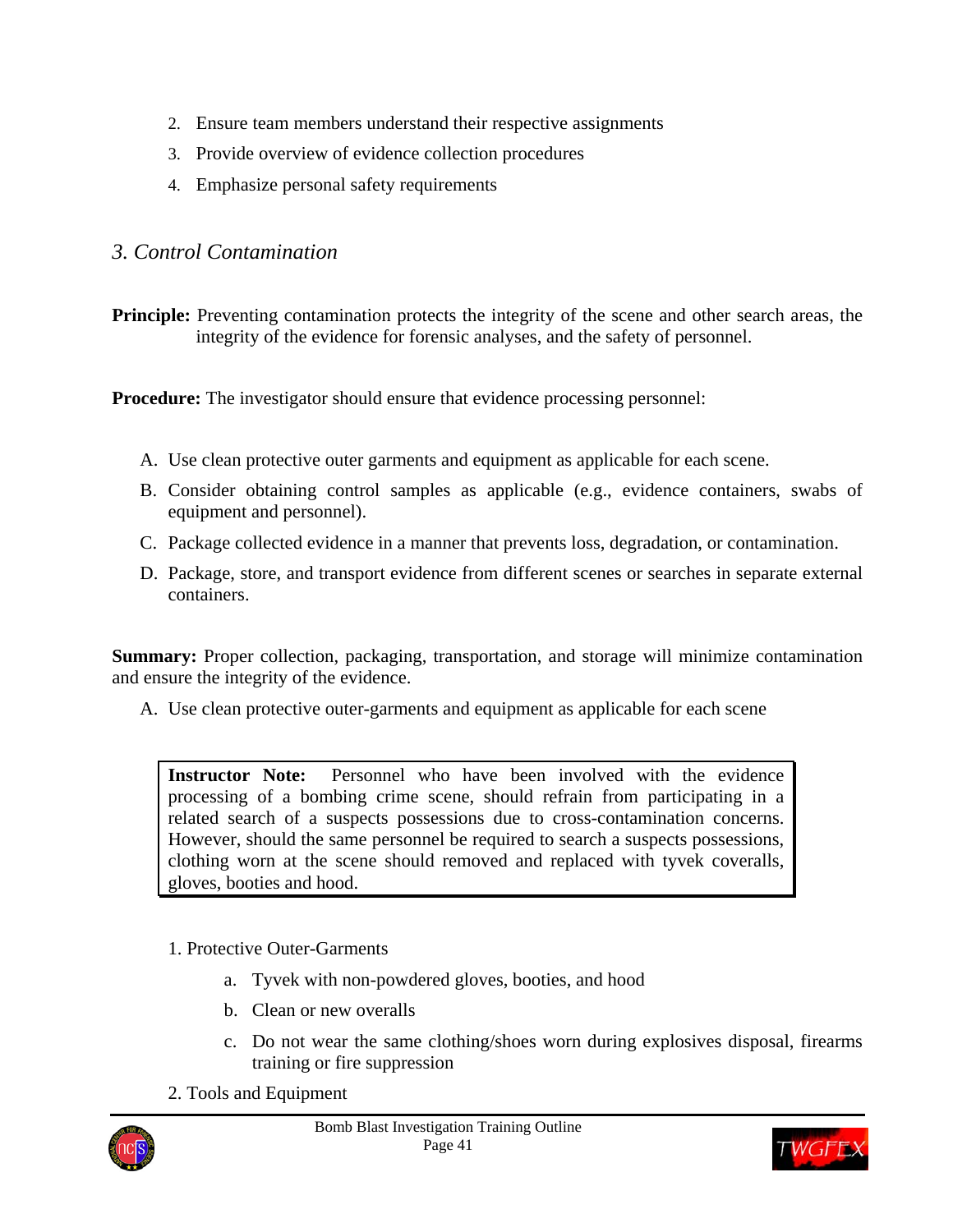- a. Use new, disposable-type tools and materials as appropriate (e.g., plastic forceps, barrier tape, plastic buckets, and plastic bags)
- b. Non-disposable tools should be cleaned with high pressure washer and liquid detergent soap (e.g., shovels, sifting screens, hand tools)
- B. Consider obtaining control samples as applicable (e.g., evidence containers, swabs of equipment and personnel)

**Instructor Note:** reference difference between "control vs. comparison" samples.

- 1. Furnish comparison or control sample of containers to laboratory.
- C. Package collected evidence in a manner that prevents loss, degradation, or contamination
	- 1. Evidence requiring residue analysis should be in heat sealed nylon bags, unlined metal bags or other-like type of containers
	- 2. Liquids should be placed in unlined metal cans or properly protected, clean glass jars
	- 3. Blood contaminated material should be air dried and placed in paper bags
	- 4. Residue swabbing materials should be placed in properly protected glass containers
	- 5. General evidence should use paper or plastic, re-sealable bags
- D. Package, store, and transport evidence from different scenes or searches in separate external containers.

## *4. Identify, Collect, Preserve, Inventory, Package, and Transport Evidence*

- **Principle:** The search focuses on the discovery of physical evidence that may establish that a crime was committed and link elements of the crime to possible suspects.
- **Procedure:** To maximize the recovery and evaluation of all types of physical evidence, the investigator should ensure:
	- A. The preparation of an evidence recovery log (see the sample in appendix A) that documents information such as:
		- 1. Item number.
		- 2. Description.



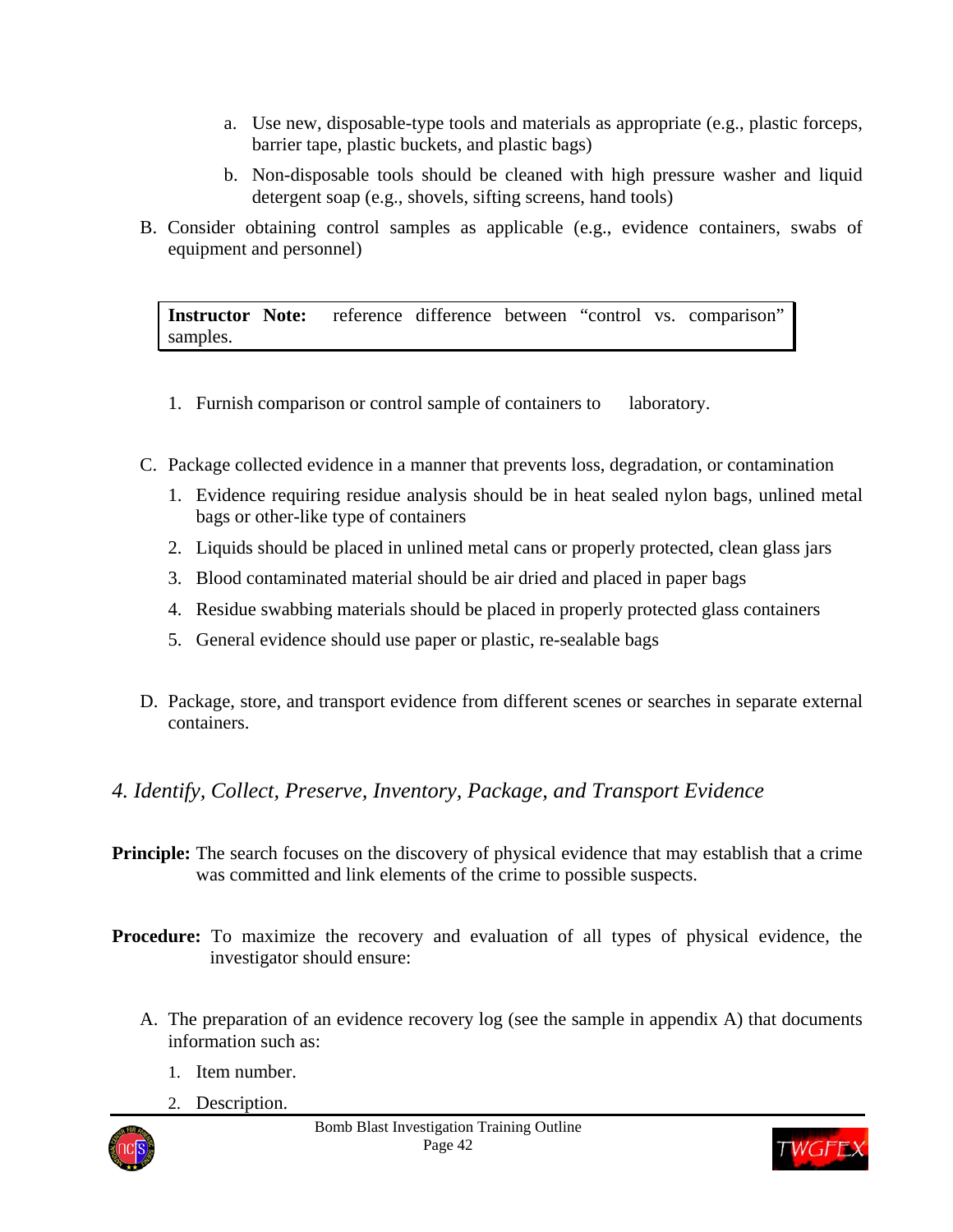- 3. Location found (grid number if used).
- 4. Collector's name.
- 5. Markings (either directly on the item or indirectly on the package).
- 6. Packaging method.
- 7. Miscellaneous comments.
- B. The identification of evidence by:
	- 1. Assigning personnel to designated search areas.
	- 2. Initiating scene-specific search pattern(s) and procedures, including examination of immobile structures for possible evidence.
	- 3. Attempting to determine the method of bomb delivery.
	- 4. Establishing the seat(s) of the explosion(s), if present.
	- 5. Documenting blast effects (e.g., structural damage, bent signs, thermal effects, fragmentation).
	- 6. Examining the crater, vehicles, structures, etc.
	- 7. Documenting the location(s) of victims prior to and after the explosion.
	- 8. Ensuring that victims are examined for bomb component fragments.
	- 9. Autopsies should include full-body x-rays.
- C. The collection of evidence, including:
	- 1. Suspected bomb components and fragments, including those recovered from victims.
	- 2. Suspected materials used in the construction and transportation of the explosive device(s) (e.g., tape, batteries, manuals, vehicles).
	- 3. Crater material.
	- 4. Residues and other trace evidence (using swabbing techniques).
	- 5. Additional items of evidence (e.g., blood, hair, fiber, fingerprints, tire tracks, weapons, documents, tools).
	- 6. Comparison samples of indigenous materials.
- D. That evidence is:
	- 1. Photographed.
	- 2. Packaged and preserved in containers.
	- 3. Labeled (e.g., date, collector's initials, item number, location).
	- 4. Recorded in the evidence recovery log.



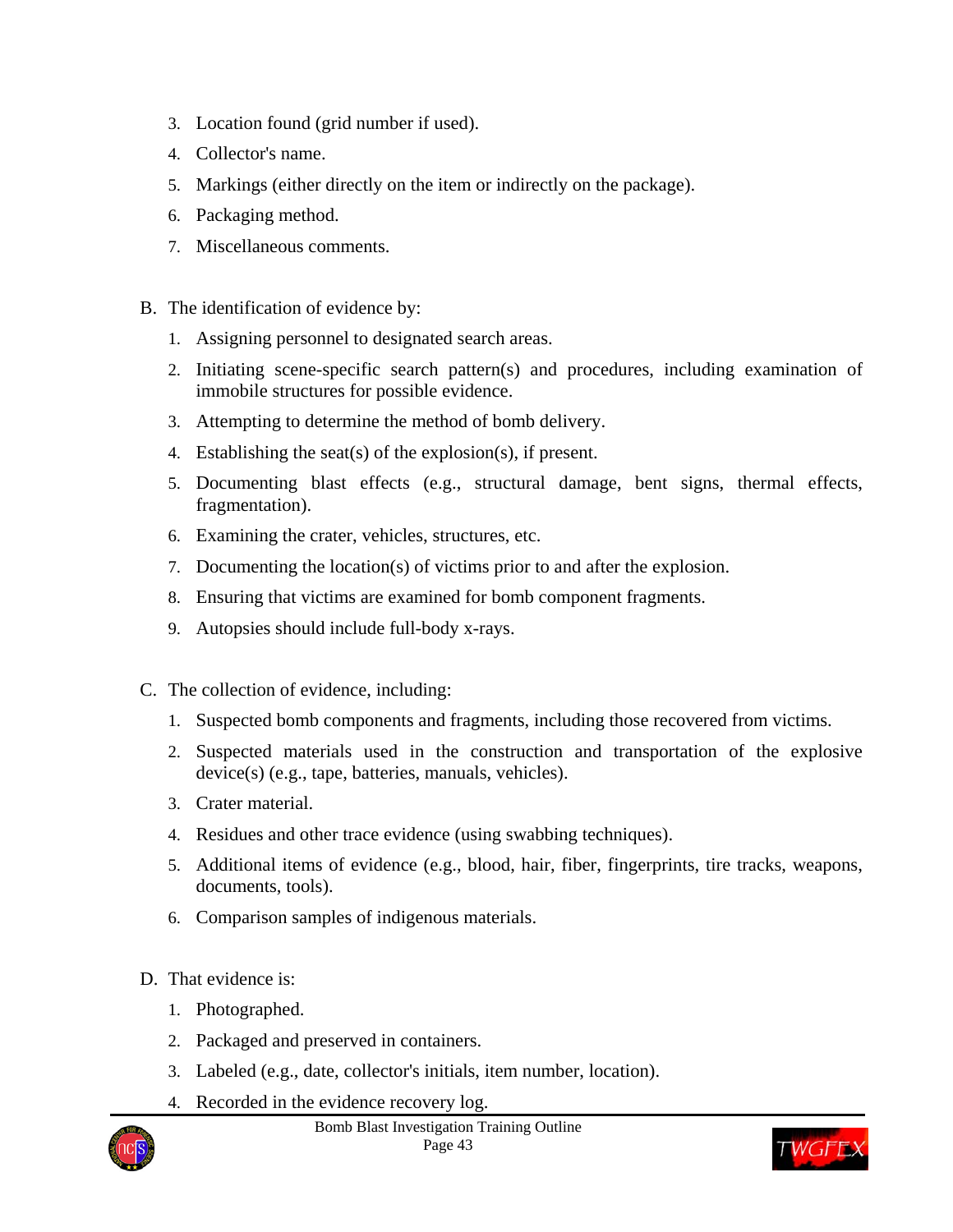- 5. Secured in the designated storage location.
- E. The labeling, transportation, and storage of evidence by:--
	- 1. Placing evidence from different locations or searches in separate external containers.
	- 2. Labeling evidence for storage and shipment, including identification of hazards.
	- 3. Arranging for transportation of the evidence.

**Summary:** Identification, collection, preservation, and packaging of evidence must be conducted in a manner that protects the item, minimizes contamination, and maintains the chain of custody. These steps assist in establishing the elements of a possible crime and provide the basis for thorough, accurate, and objective investigation and prosecution processes.

- A. The preparation of an evidence recovery log (see the sample in appendix A) that documents information such as:
	- 1. Item number.
	- 2. Description.
	- 3. Location found (grid number if used).
	- 4. Collector's name.
	- 5. Markings (either directly on the item or indirectly on the package).
	- 6. Packaging method.
	- 7. Miscellaneous comments

**Instructor Note:** The evidence label should contain, at a minimum, the following: Case/file number, date found, brief description, location found and collector's name.

- B. The identification of evidence by:
	- 1. Assigning personnel to designated search areas.
	- 2. Initiating scene-specific search pattern(s) and procedures, including examination of immobile structures for possible evidence.
	- 3. Attempting to determine the method of bomb delivery.
	- 4. Establishing the seat(s) of the explosion(s), if present.
	- 5. Documenting blast effects (e.g., structural damage, bent signs, thermal effects, fragmentation).



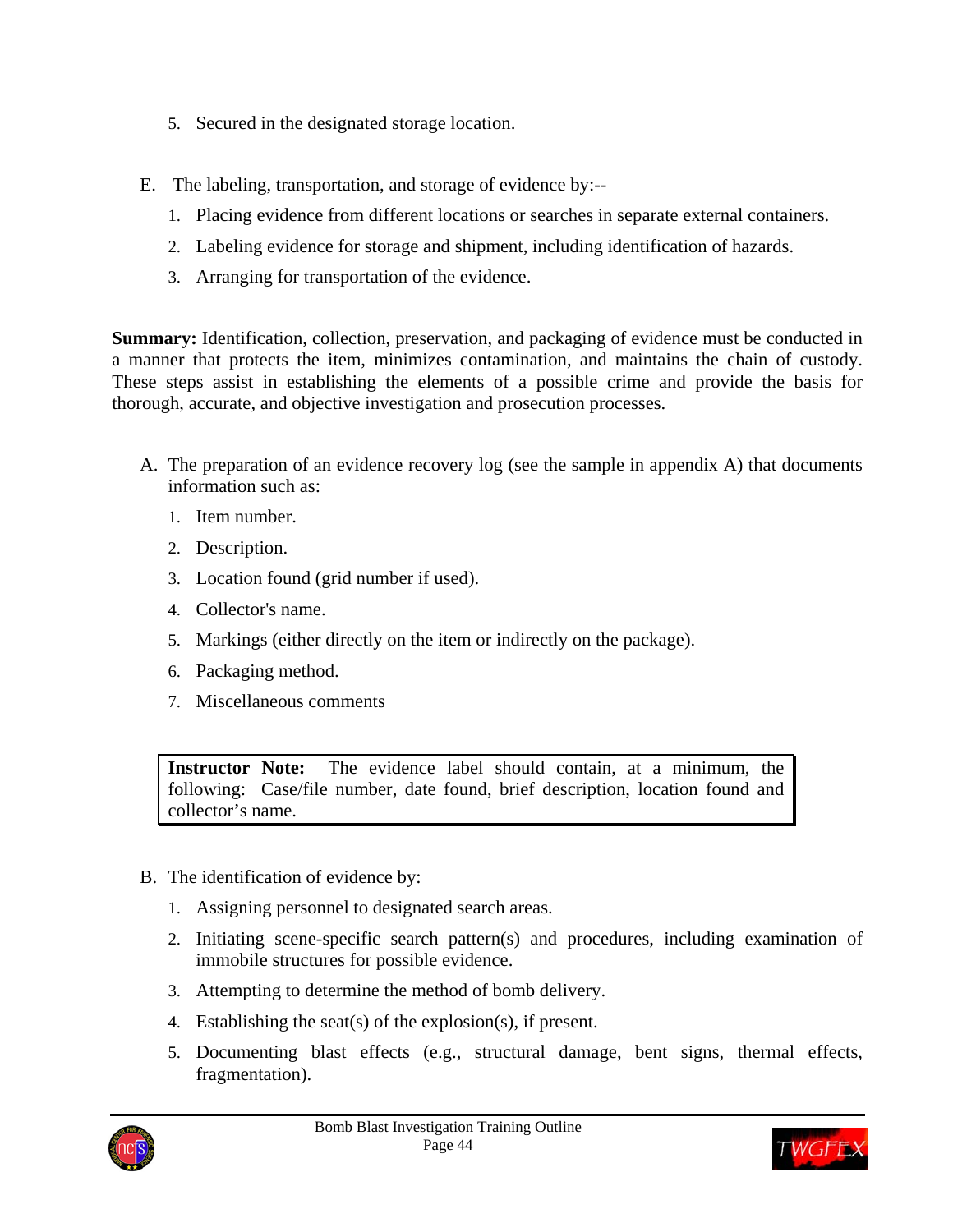- 6. Examining the crater, vehicles, structures, etc.
- 7. Documenting the location(s) of victims prior to and after the explosion.
- 8. Ensuring that victims are examined for bomb component fragments. Autopsies should include full-body x-rays.

**Instructor Note:** Physical evidence is found by using one or more of the following organized search techniques: visual, sifting, vacuum, and swabbing

- C. The collection of evidence, including:
	- 1. Suspected bomb components and fragments, including those recovered from victims
		- a. Ensure evidence is collected from hospitals, morgues, and ambulances
	- 2. Suspected materials used in the construction and transportation of the explosive device(s) (e.g., tape, batteries, manuals, vehicles).

**Instructor Note:** The above is self-explanatory

- 3. Crater material
	- a. Protect crater from weather, recovery operations, and other evidence collection methods
- 4. Residues and other trace evidence (using swabbing techniques)

**Instructor Note:** Use current protocols for the collection of swabbing materials.

5. Additional items of evidence (e.g., blood, hair, fiber, fingerprints, tire tacks, weapons, documents, tools)

**Instructor Note:** Use current protocols for the collection of the above materials

- 6. Comparison samples of indigenous materials
	- a. Wire, tape, paper electronic components and shipping containers
- D. That evidence is:
	- 1. Photographed
		- a. Before collection or movement, with and without scale



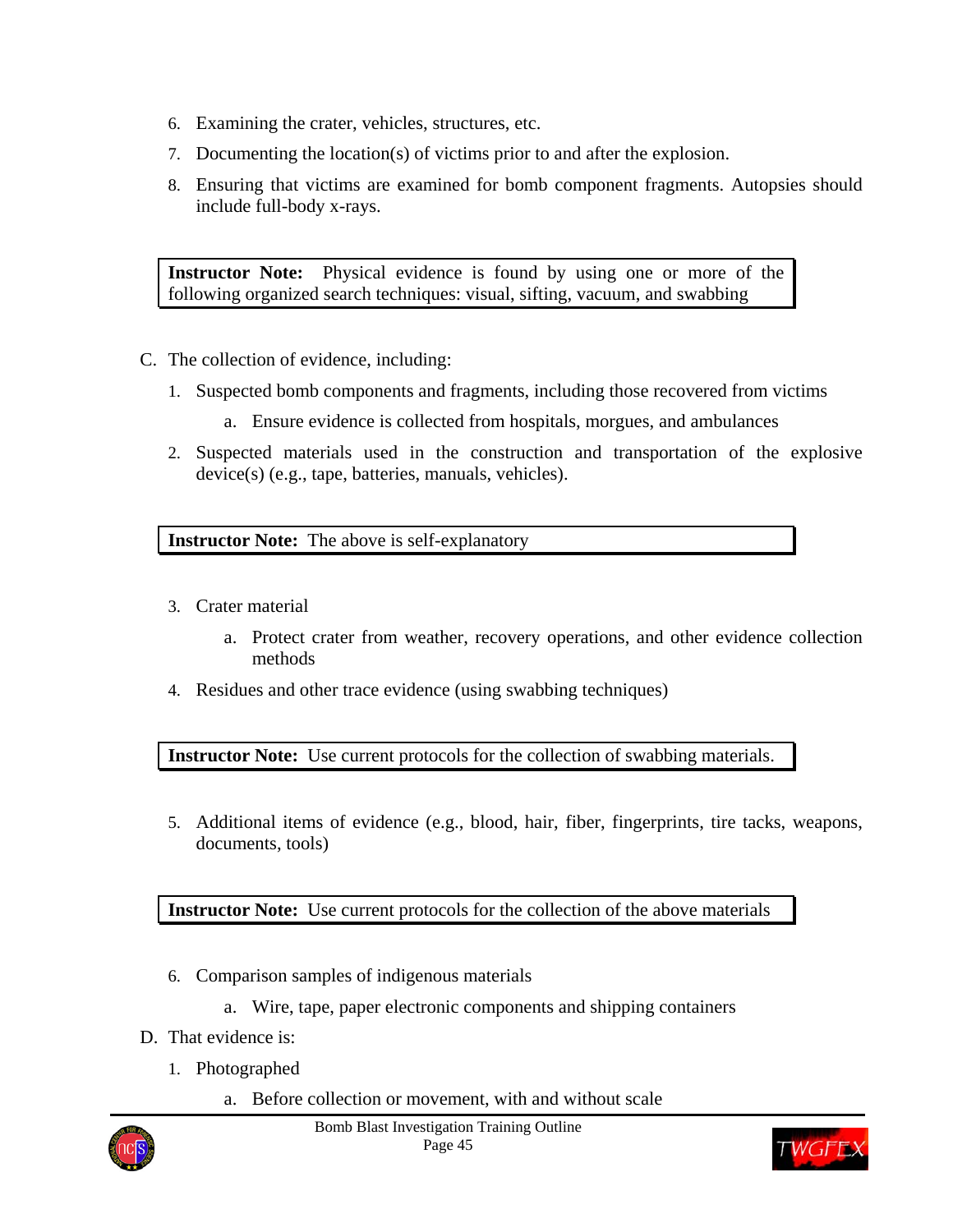- b. Only significant items of evidence need to be individually photographed, e.g., assembled fuzing system, items that when moved may alter configuration
- 2. Packaged and preserved in containers

**Instructor Note:** When using the grid search method, like items of evidence within a single grid can be placed in the same evidence bag.

3. Labeled (e.g., date, collector's initials, item number, location).

**Instructor Note:** The above is self-explanatory**.** 

4. Recorded in the evidence recovery log.

**Instructor Note**: The above is self-explanatory**.** 

5. Secured in the designated storage location

**Instructor Note:** Resolve any potential cross-contamination issues prior to storage location use. Additionally, if bomb scene is moved to another location for processing, ensure location is free of materials, which could present crosscontamination issues.

- E. The labeling, transportation, and storage of evidence by:
	- 1. Placing evidence from different locations or searches in separate external containers

**Instructor Note:** The above is self-explanatory.

- 2. Labeling evidence for storage and shipment, including identification of hazards
	- a. Ensure OSHA, DOT and other state/local compliance
	- b. Unconsumed explosives should be stored in approved facilities
	- c. Prior permission is required from Federal laboratories before unconsumed explosives and initiators can be shipped for their examination
- 3. Arranging for transportation of the evidence.

**Instructor Note:** Request shipping instructions from the forensic laboratory prior to shipment of live explosives



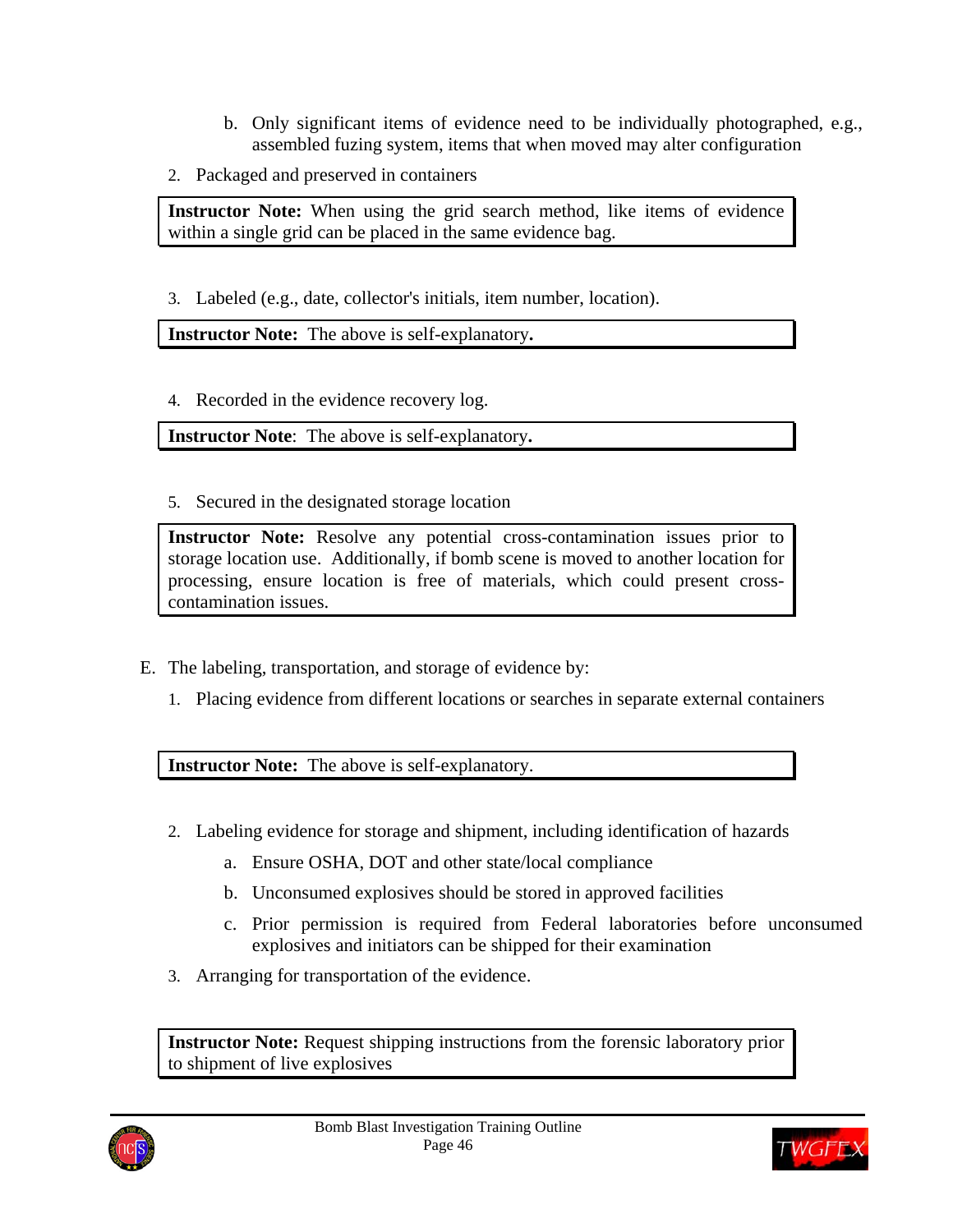# **Section F: Completing and Recording the Scene Investigation**

### **Areas included in this Section:**

- 1. Ensure that all Investigative Steps are Documented
- 2. Ensure that Scene Processing is Complete
- 3. Release the Scene
- 4. Submit Reports to the Appropriate National Databases

## *1. Ensure That All Investigative Steps Are Documented*

**Principle:** To ensure that the permanent record will be complete, the investigator should review all documentation before releasing the scene.

**Procedure:** The investigator should verify that the following have been addressed:

- A. Documentation of major events and time lines related to the incident.
- B. Personnel access log (see the sample in appendix A).
- C. Activity log (see the sample in appendix A).
- D. Review of interviews and events.
- E. Narrative description of the scene (see the sample in appendix A).
- F. Photo and video logs (see the sample in appendix A).
- G. Diagrams, sketches, and evidence mapping.
- H. Evidence recovery log (see the sample in appendix A).
- **Summary:** By accounting for all investigative steps prior to leaving the scene, the investigator ensures an accurate and thorough representation of the scene for the permanent record.
	- A. Documentation of major events and time lines related to the incident.
		- 1. See the activity log sample in Appendix A for a listing of activities that should be documented.
	- B. Personnel access log (see sample in appendix A).
		- 2. Review the personnel access log to make sure it is complete. Any deficiencies should be resolved.



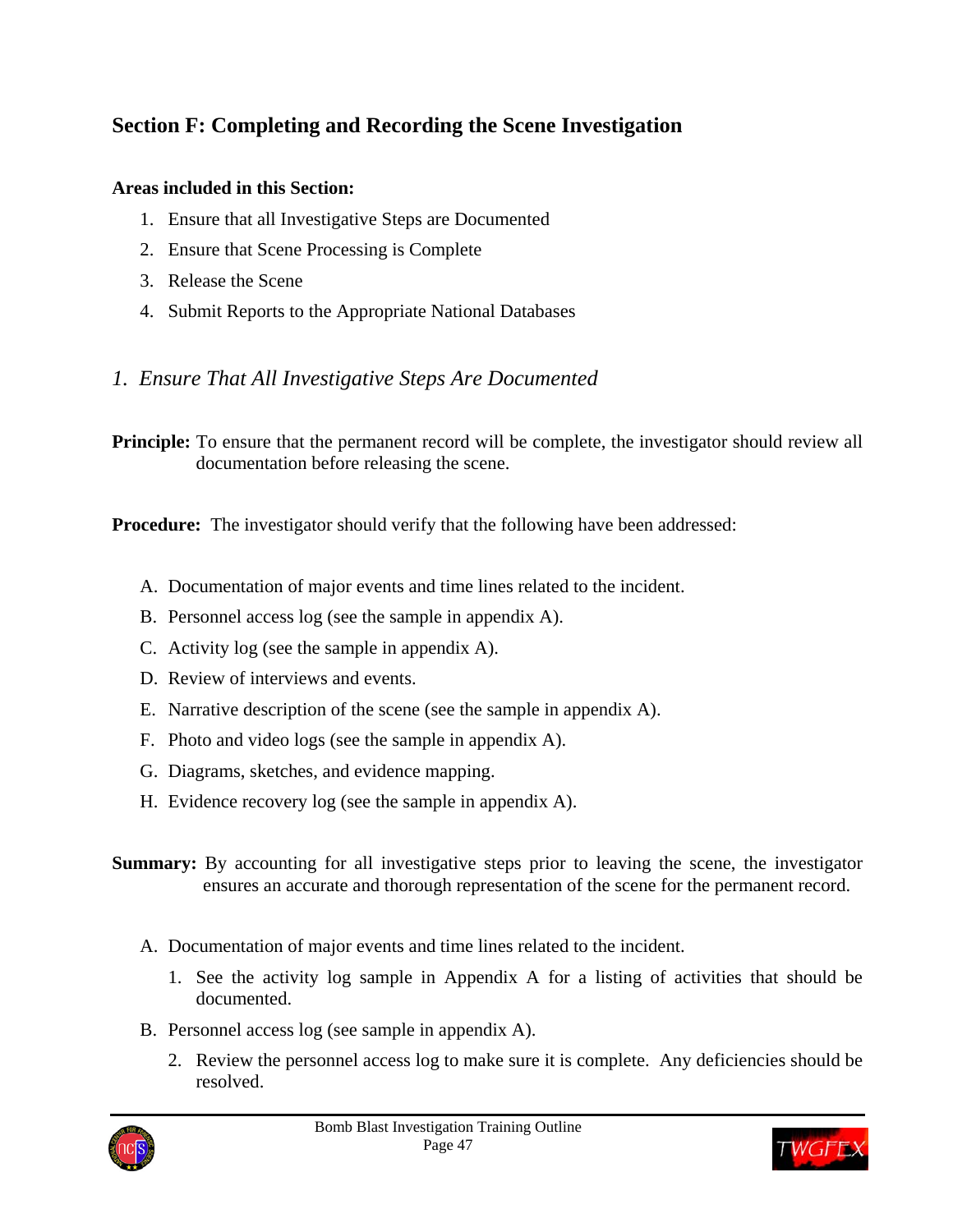**Instructor Note:** There should be a minimum of one log per day (assuming that only one person is in charge of scene access).

- 3. There are situations when the size of the scene and/or the numbers of personnel does not necessitate the use of a log per se. In these instances, the information concerning personnel access is documented in other investigative reports, i.e. investigator's log, chronology of events, etc.
- C. Activity log (see the sample in appendix A).
	- 1. Review the activity log to make sure it is complete. Any deficiencies should be completed.
	- 2. Activity log information comprises only a part of all the information needed for completion of the timeline.
	- 3. Ensure that activities that occurred prior to the arrival of investigators have been documented. For example, activities of medical personal, search and rescue teams, and other witnesses are recorded. These activities will most likely be "documented" through interviews, but noted in the activity log.
- D. Review of interviews and events.
	- 1. Review lead tracking sheet to ensure that all interviews have been completed and reported.
	- 2. Review the reports related to all investigative activity/events as they pertain to the scene prior to its release.
	- 3. With complex scene investigations where processing takes several days, it may not be prudent to wait until the scene has been completed before conducting a review. At a minimum, briefings should be conducted daily under these circumstances.
- E. Narrative description of the scene (see the sample form in appendix A).
	- 1. The narrative description of the scene and investigation details should be included in future reports (e.g., Report of Investigation)
	- 2. The investigator's narrative will supplement and compliment the information captured through photographs, and diagrams. For example, the description of damage includes information of building use/occupancy, monetary estimate of damages, collateral damage.
- F. Photo and video logs (see the sample in appendix A).
	- 1. Review the photo and video logs to make sure they are complete.



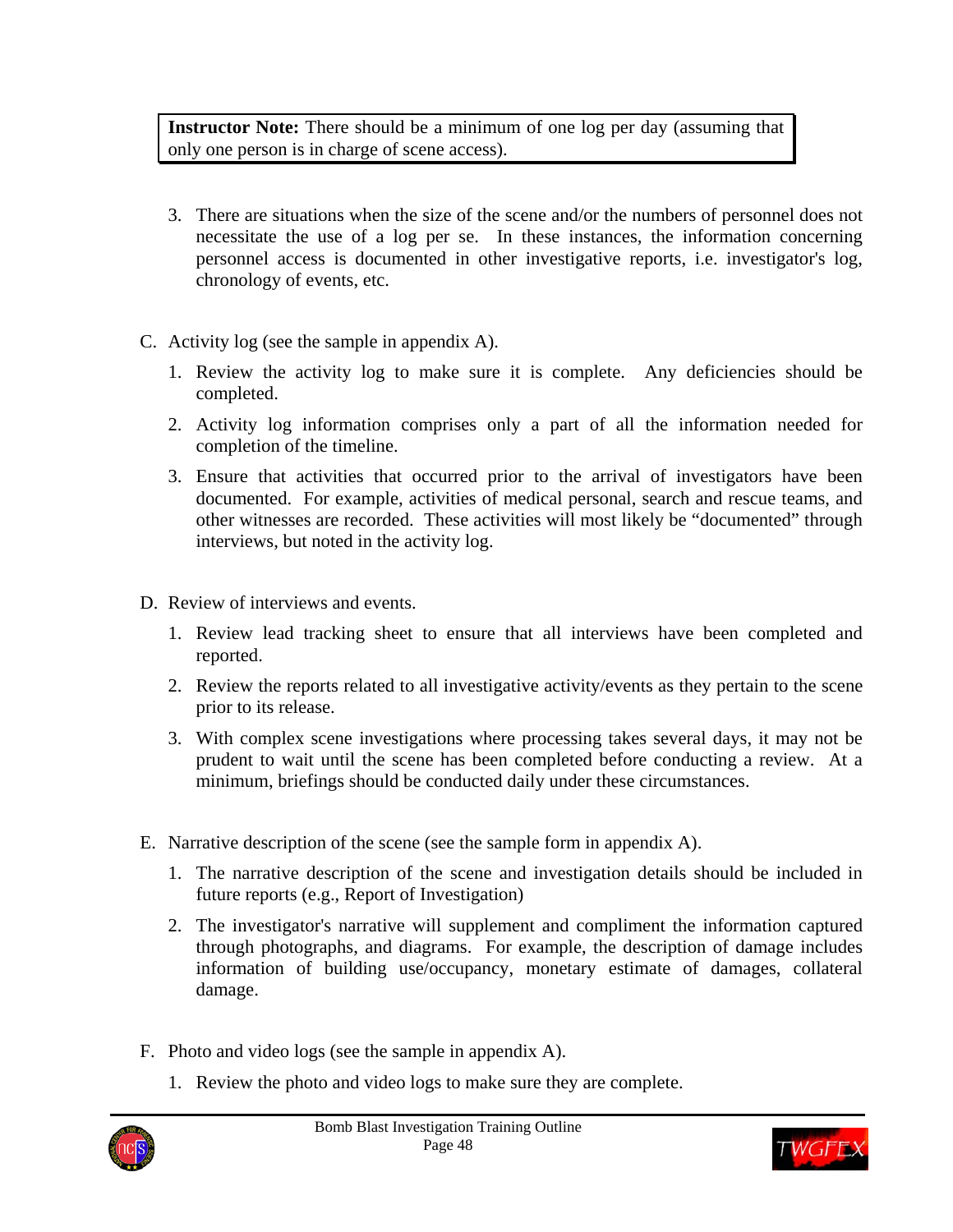- 2. Any deficiencies in the logs should be addressed.
- G. Diagrams, sketches, and evidence mapping.
	- 1. Review the diagrams, sketches, etc., to make sure they are complete.
	- 2. Any deficiencies should be corrected by the original assigned personnel.
- H. Evidence recovery log (see the sample in appendix A).
	- 1. Review the evidence log to make sure it is complete.
	- 2. Any deficiencies in the logs should be completed by the evidence custodian.

### *2. Ensure That Scene Processing Is Complete*

- **Principle:** The scene may be released only upon conclusion of the onsite investigation and a thorough evidence collection process.
- **Procedure:** The investigator should perform a critical review of the scene investigation with all personnel, to include the following actions:
	- A. Discuss with team members, including those not present at the scene, preliminary scene findings and critical issues that arose during the incident.
	- B. Ensure that all identified evidence is in custody.
	- C. Recover and inventory equipment.
	- D. Decontaminate equipment and personnel.
	- E. Photograph and/or videotape the final condition of the scene just before it is released.
	- F. Address legal considerations.
	- G. Discuss post scene issues (e.g., forensic testing, insurance inquiries, interview results, criminal histories).
	- H. Communicate and document post scene responsibilities.

**Summary:** The investigator will review the scene investigation to ensure that it is complete and that post scene issues are addressed.

A. Discuss with team members, including those not present at the scene, preliminary scene findings and critical issues that arose during the incident.



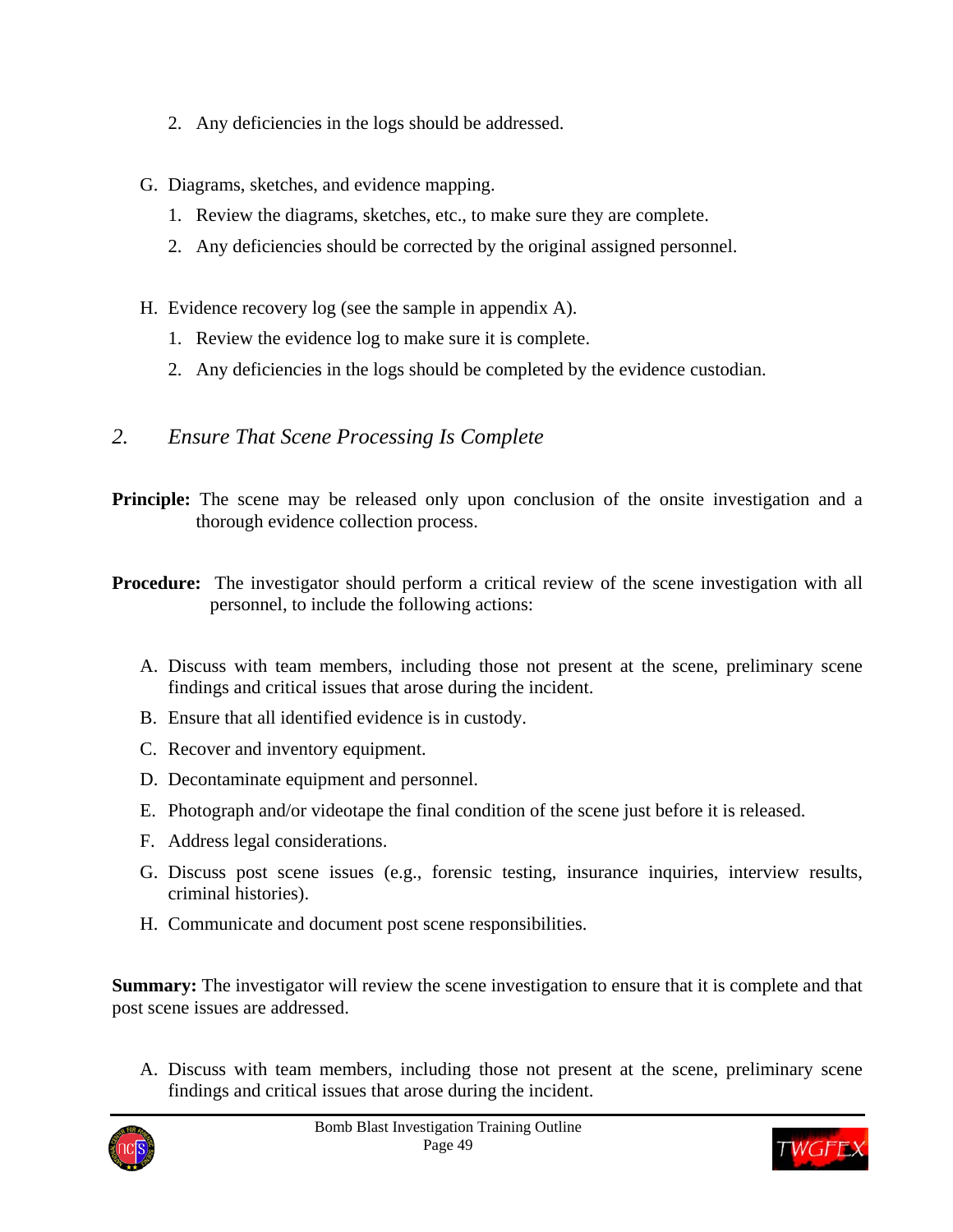- 1. Can be completed at the final scene debriefing.
- 2. Discuss evidence that led to the preliminary findings.
- 3. Discuss additional investigative activity required to further leads developed during scene examination.
- 4. At some point prior to the release of the scene, all investigators should be familiar with the evidence that has been collected. This is important where there were multiple persons involved in evidence collection, because some evidence may have been identified by someone in one area, and similar evidence was observed in another area but not deemed of evidentiary value by another person.
- B. Ensure that all identified evidence is in custody.
	- 1. Ensure the evidence Recovery Logs have been reviewed for accuracy and completeness. The Evidence Recovery Log should reflect evidence actually collected and verify chain of custody.
- C. Recover and inventory equipment.
	- 1. Some tools or equipment may not be suitable for reuse.

**Instructor Note:** Equipment could be damaged and in need of repair, broken or lost. The evidence recovery kit should be restocked and readied for the next crime scene.

- D. Decontaminate equipment and personnel.
	- 1. Dispose of any hand tools that cannot be decontaminated and Tyvek suits, gloves, booties, etc., used at a post-blast explosive scene.
	- 2. Contaminated equipment exposed to trace explosives during scene examination should be cleaned using high pressure water, a liquid soap solution, and a stiff bristle brush.
	- 3. Contaminated clothing should be commercially washed, dry cleaned or destroyed depending on the explosive encountered and amount of contamination.

**Instructor Note:** Review ATF Interim Guidelines for the Prevention of Explosives Contamination.

- E. Photograph and/or videotape the final condition of the scene just before it is released.
	- 1. Document condition/security of the scene for future legal or historical reference



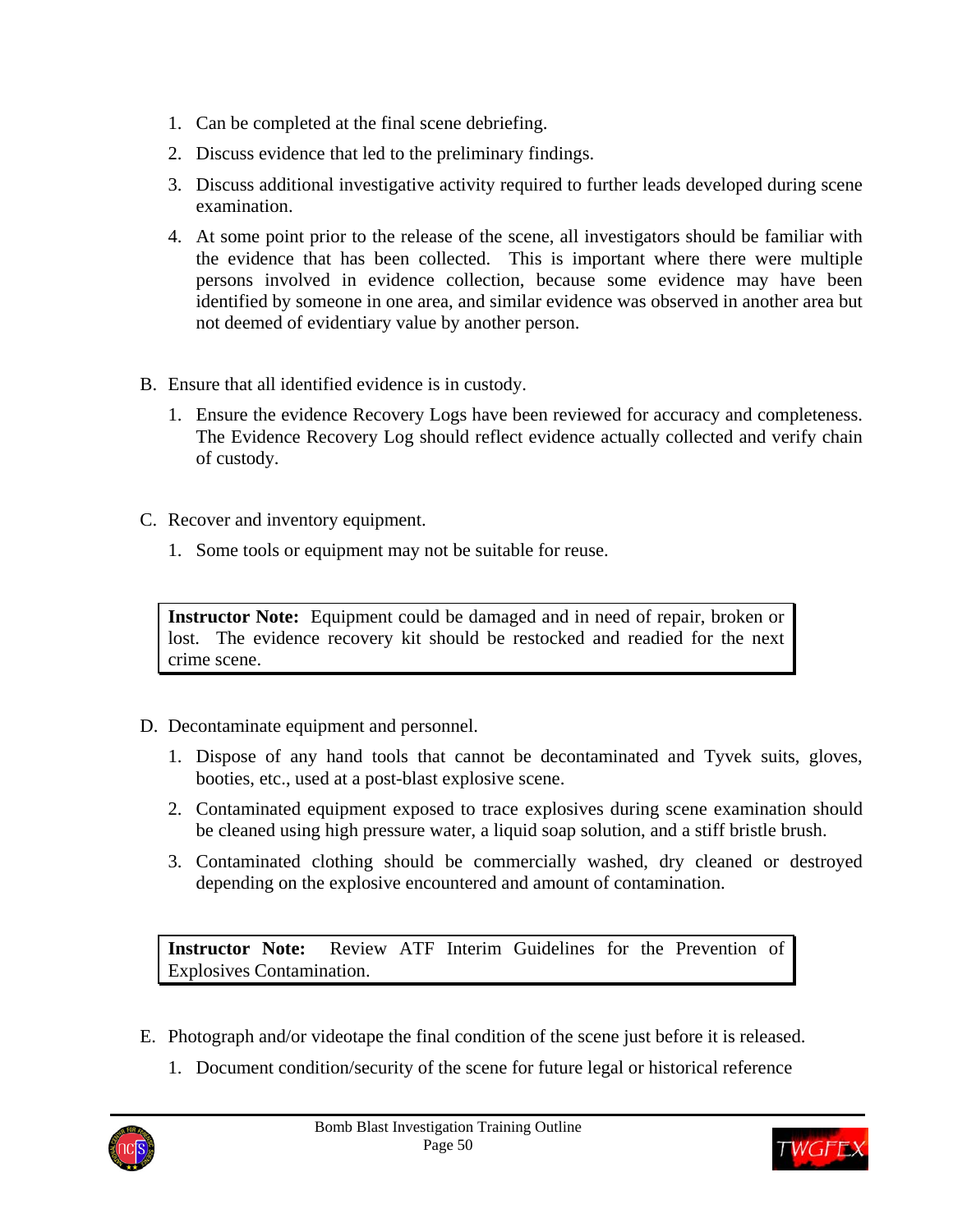- F. Address legal considerations.
	- 1. Document the notification to party in charge of the property of any physical or environmental hazards remaining at the scene.
	- 2. Liability issues could arise in multi-tenant buildings with regard to restricted access to property. The same could be true for other types of property, namely vehicles parked within crime scene perimeter.

**Instructor Note:** Consult with prosecutors and others regarding search warrants, consent forms, the destruction of hazardous evidence, and other legal issues.

- G. Discuss post scene issues (e.g., forensic testing, insurance inquiries, interview results, criminal histories).
	- 1. These issues should be discussed at the final scene debriefing.
	- 2. These issues should continue to be discussed at periodic follow-up investigation status briefings.
	- 3. Some laboratory examinations may be destructive and/or hinder other types of examinations. The investigator should communicate with the forensic laboratory in order to prioritize examinations.
	- 4. For accurate/detailed weather information, the investigator can acquire written data documented by weather professionals to be included in the case file, e.g., lightning strike data, temperature readings, humidity, etc.
	- 5. In some cases, accurate information regarding building security and alarm/fire detection system activations is available through private companies maintaining security for the structure in question.
	- 6. The 911 Emergency Operations Center is another valuable source of police and fire activities prior to the arrival of investigators.
	- 7. Video surveillance cameras operated by various businesses or governmental organizations can also be accessed as a resource.
	- 8. Requests for information from insurance representatives should be handled in a manner consistent with the established procedures for criminal or non-criminal (accidental cause) investigations.
	- 9. Depending on the direction of the investigation, criminal history checks may be prudent.
- H. Communicate and document post scene responsibilities.
	- 1. Final review of all of the above processes.



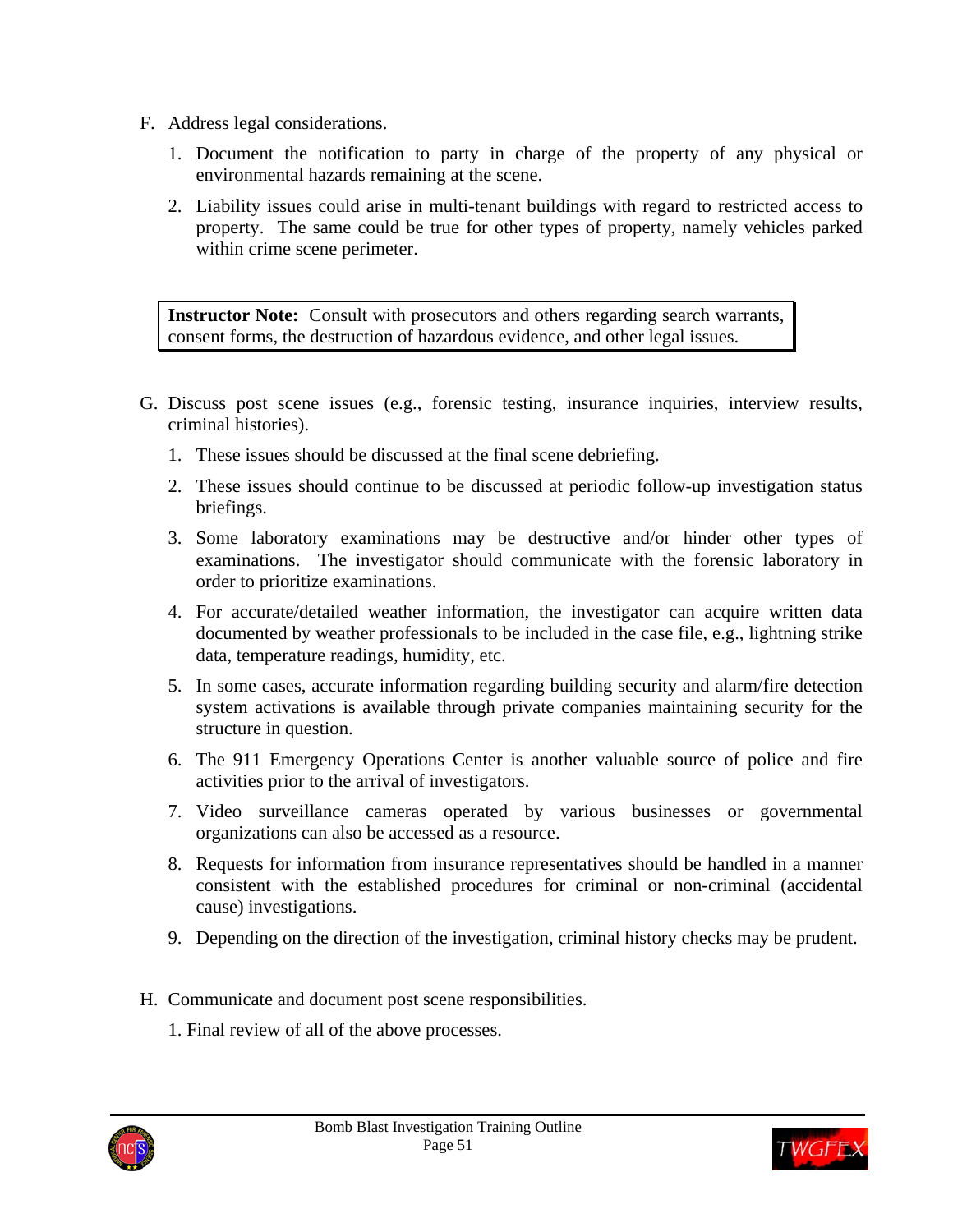### *3. Release the Scene*

**Principle:** The release of the scene must be documented. The investigator should ensure communication of known scene-related health and safety issues to a receiving authority at the time of release.

**Procedure:** Upon releasing the scene, the investigator should:

- A. Address public health and safety issues by performing the following tasks:
	- 1. Contacting public utilities.
	- 2. Evaluating biological and chemical hazards.
	- 3. Evaluating structural integrity issues.
	- 4. Assessing environmental issues.
- B. Identify a receiving authority for the scene.
- C. Ensure disclosure of all known health and safety issues to a receiving authority.
- D. Document the time and date of release, to whom the scene is being released, and by whom.

**Summary:** The investigator will ensure communication of known health and safety issues to a receiving authority upon releasing the scene and will document the release.

- A. Address public health and safety issues by performing the following tasks:
	- 1. Contacting public utilities.

**Instructor Note**: The above is self-explanatory.

- 2. Evaluating biological and chemical hazards.
	- a. Coordinate with the Federal or State authorities.
- 3. Evaluating structural integrity issues.
	- a. Document notification of structural integrity/safety issues to party in charge.
- 4. Assessing environmental issues.
	- a. Coordinate with Federal or State authorities.



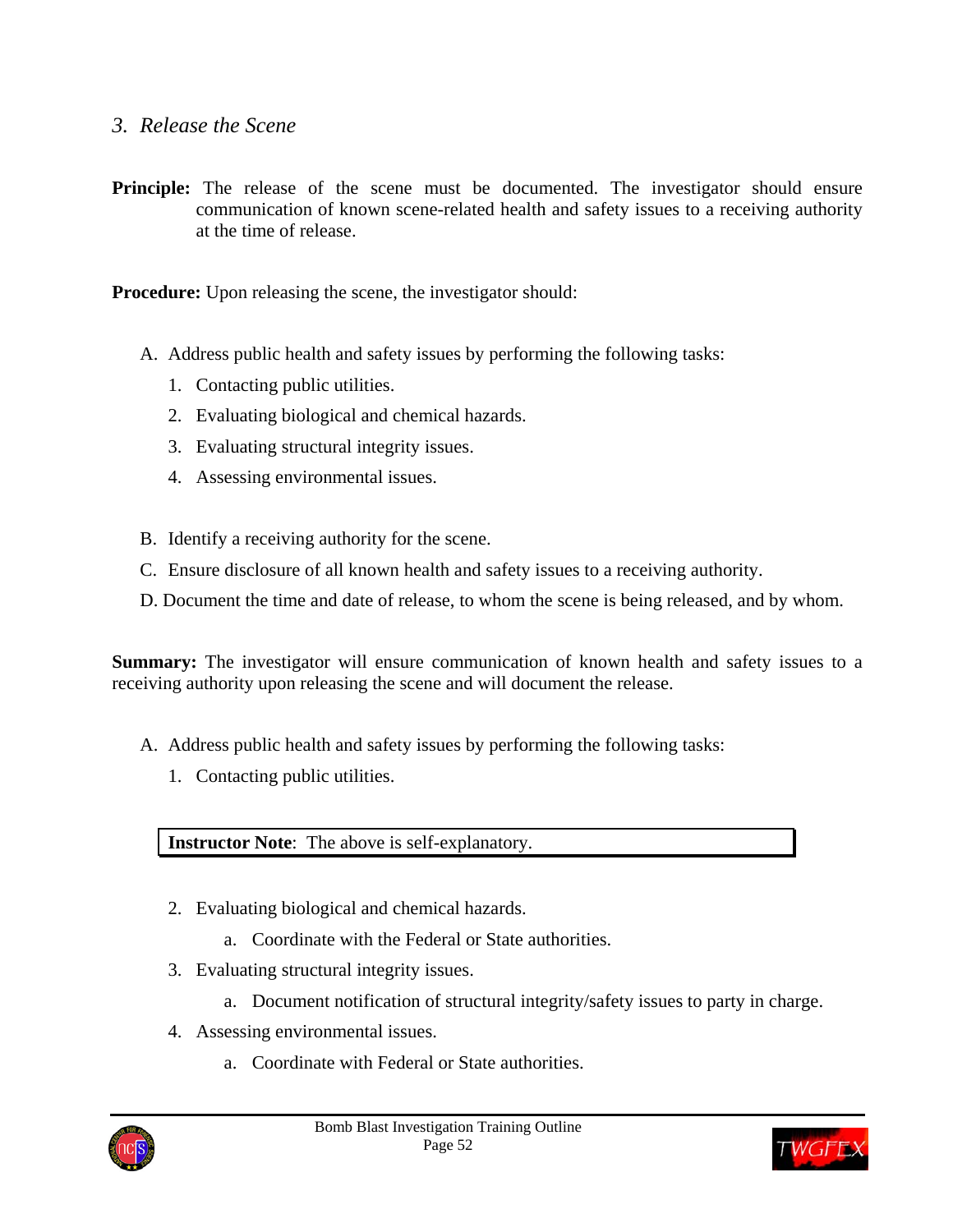B. Identify a receiving authority for the scene.

**Instructor Note:** Owner or other legal party in charge.

C. Ensure disclosure of all known health and safety issues to a receiving authority.

**Instructor Note:** As noted above in  $(A)$ .

D. Document the time and date of release, to whom the scene is being released, and by whom.

**Instructor Note:** The above is self-explanatory.

- *4. Submit Reports to the Appropriate National Databases*
- **Principle:** Detailed technical information regarding explosive devices is collected, integrated, and disseminated via national databases. These data help authorities identify the existence of serial bombers, the sophistication of explosive devices being used, and the need for uniform procedures and further development of equipment.
- **Procedure:** The investigator or authorized agency's administration should submit detailed reports to these databases:
	- A. Arson and Explosives National Repository (Bureau of Alcohol, Tobacco, Firearms, and Explosives).
	- B. Bomb Data Center (Federal Bureau of Investigation).
	- C. Uniform Crime Reports, National Incident-Based Reporting System, and National Fire Incident Reporting System.

**Summary:** The investigator contributes to the compilation of national databases that identify trends in explosions and other incidents involving explosives.

- A. Arson and Explosives National Repository (Bureau of Alcohol, Tobacco, Firearms, and Explosives).
	- 1. Complete report following instructions.